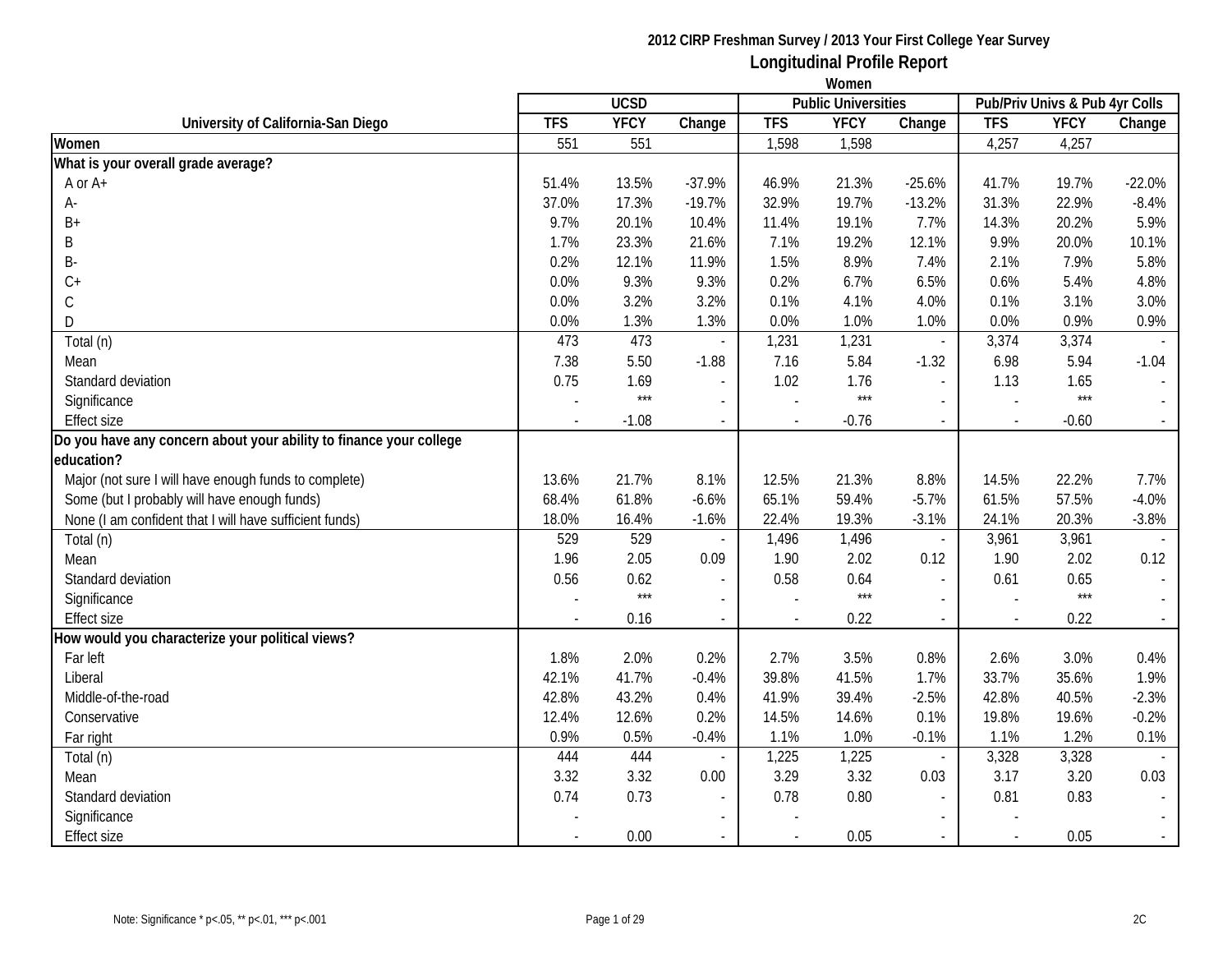|                                                                            | Women      |             |                          |            |                            |                          |                                |             |                  |
|----------------------------------------------------------------------------|------------|-------------|--------------------------|------------|----------------------------|--------------------------|--------------------------------|-------------|------------------|
|                                                                            |            | <b>UCSD</b> |                          |            | <b>Public Universities</b> |                          | Pub/Priv Univs & Pub 4yr Colls |             |                  |
| University of California-San Diego                                         | <b>TFS</b> | <b>YFCY</b> | Change                   | <b>TFS</b> | <b>YFCY</b>                | Change                   | <b>TFS</b>                     | <b>YFCY</b> | Change           |
| Rate yourself on each of the following traits as compared with the average |            |             |                          |            |                            |                          |                                |             |                  |
| person your age.                                                           |            |             |                          |            |                            |                          |                                |             |                  |
| Academic ability                                                           |            |             |                          |            |                            |                          |                                |             |                  |
| Highest 10%                                                                | 20.9%      | 12.2%       | $-8.7%$                  | 24.6%      | 17.7%                      | $-6.9%$                  | 21.6%                          | 16.3%       | $-5.3%$          |
| Above average                                                              | 59.5%      | 39.7%       | $-19.8%$                 | 56.1%      | 47.4%                      | $-8.7%$                  | 55.3%                          | 48.3%       | $-7.0%$          |
| Average                                                                    | 19.0%      | 40.5%       | 21.5%                    | 18.6%      | 30.9%                      | 12.3%                    | 22.2%                          | 32.3%       | 10.1%            |
| Below average                                                              | 0.7%       | 6.5%        | 5.8%                     | 0.6%       | 3.6%                       | 3.0%                     | 0.8%                           | 2.9%        | 2.1%             |
| Lowest 10%                                                                 | 0.0%       | 1.1%        | 1.1%                     | 0.1%       | 0.4%                       | 0.3%                     | 0.1%                           | 0.2%        | 0.1%             |
| Total (n)                                                                  | 459        | 459         |                          | 1,280      | 1,280                      | $\overline{\phantom{a}}$ | 3,446                          | 3,446       |                  |
| Mean                                                                       | 4.01       | 3.55        | $-0.46$                  | 4.05       | 3.78                       | $-0.27$                  | 3.98                           | 3.78        | $-0.20$          |
| Standard deviation                                                         | 0.65       | 0.83        |                          | 0.68       | 0.79                       | $\overline{\phantom{a}}$ | 0.69                           | 0.75        | $\blacksquare$   |
| Significance                                                               |            | $***$       | $\overline{a}$           |            | $***$                      | $\sim$                   |                                | $***$       | $\mathbb{Z}^2$   |
| <b>Effect size</b>                                                         |            | $-0.54$     | $\overline{\phantom{a}}$ | $\sim$     | $-0.32$                    | $\blacksquare$           | $\sim$                         | $-0.24$     | $\sim$           |
| Artistic ability                                                           |            |             |                          |            |                            |                          |                                |             |                  |
| Highest 10%                                                                | 5.2%       | 6.5%        | 1.3%                     | 6.2%       | 6.5%                       | 0.3%                     | 6.3%                           | 6.8%        | 0.5%             |
| Above average                                                              | 31.2%      | 28.3%       | $-2.9%$                  | 26.8%      | 26.2%                      | $-0.6%$                  | 27.4%                          | 26.9%       | $-0.5%$          |
| Average                                                                    | 34.9%      | 37.3%       | 2.4%                     | 34.5%      | 37.1%                      | 2.6%                     | 33.4%                          | 38.3%       | 4.9%             |
| Below average                                                              | 22.4%      | 22.9%       | 0.5%                     | 25.5%      | 24.9%                      | $-0.6%$                  | 25.6%                          | 23.1%       | $-2.5%$          |
| Lowest 10%                                                                 | 6.3%       | 5.0%        | $-1.3%$                  | 7.0%       | 5.3%                       | $-1.7%$                  | 7.3%                           | 5.0%        | $-2.3%$          |
| Total (n)                                                                  | 459        | 459         |                          | 1,281      | 1,281                      | $\overline{\phantom{a}}$ | 3,447                          | 3,447       |                  |
| Mean                                                                       | 3.07       | 3.08        | 0.01                     | 3.00       | 3.04                       | 0.04                     | 3.00                           | 3.07        | 0.07             |
| Standard deviation                                                         | 1.00       | 0.98        | $\overline{\phantom{a}}$ | 1.03       | 0.99                       | $\blacksquare$           | 1.04                           | 0.98        | $\mathbb{L}$     |
| Significance                                                               |            |             |                          |            |                            |                          |                                |             |                  |
| <b>Effect size</b>                                                         |            | 0.01        |                          |            | 0.05                       | $\overline{\phantom{a}}$ |                                | 0.09        | $\sim$           |
| Competitiveness                                                            |            |             |                          |            |                            |                          |                                |             |                  |
| Highest 10%                                                                | 11.8%      | 10.0%       | $-1.8%$                  | 10.6%      | 11.9%                      | 1.3%                     | 12.4%                          | 12.4%       | 0.0%             |
| Above average                                                              | 41.6%      | 35.7%       | $-5.9%$                  | 40.3%      | 36.7%                      | $-3.6%$                  | 37.0%                          | 36.5%       | $-0.5%$          |
| Average                                                                    | 36.4%      | 37.9%       | 1.5%                     | 37.9%      | 37.8%                      | $-0.1%$                  | 38.3%                          | 38.4%       | 0.1%             |
| Below average                                                              | 9.4%       | 13.5%       | 4.1%                     | 10.3%      | 12.0%                      | 1.7%                     | 10.8%                          | 10.9%       | 0.1%             |
| Lowest 10%                                                                 | 0.9%       | 2.8%        | 1.9%                     | 0.8%       | 1.6%                       | 0.8%                     | 1.5%                           | 1.7%        | 0.2%             |
| Total (n)                                                                  | 459        | 459         |                          | 1,279      | 1,279                      | $\overline{\phantom{a}}$ | 3,437                          | 3,437       |                  |
| Mean                                                                       | 3.54       | 3.37        | $-0.17$                  | 3.50       | 3.45                       | $-0.05$                  | 3.48                           | 3.47        | $-0.01$          |
| Standard deviation                                                         | 0.85       | 0.94        | $\overline{a}$           | 0.85       | 0.91                       | $\overline{a}$           | 0.90                           | 0.90        | $\mathbb{L}$     |
| Significance                                                               |            | $***$       | $\overline{\phantom{0}}$ |            | $***$                      | $\overline{\phantom{a}}$ |                                | $***$       |                  |
| <b>Effect size</b>                                                         |            | $-0.21$     |                          |            | $-0.06$                    |                          |                                | $-0.01$     | $\omega_{\rm c}$ |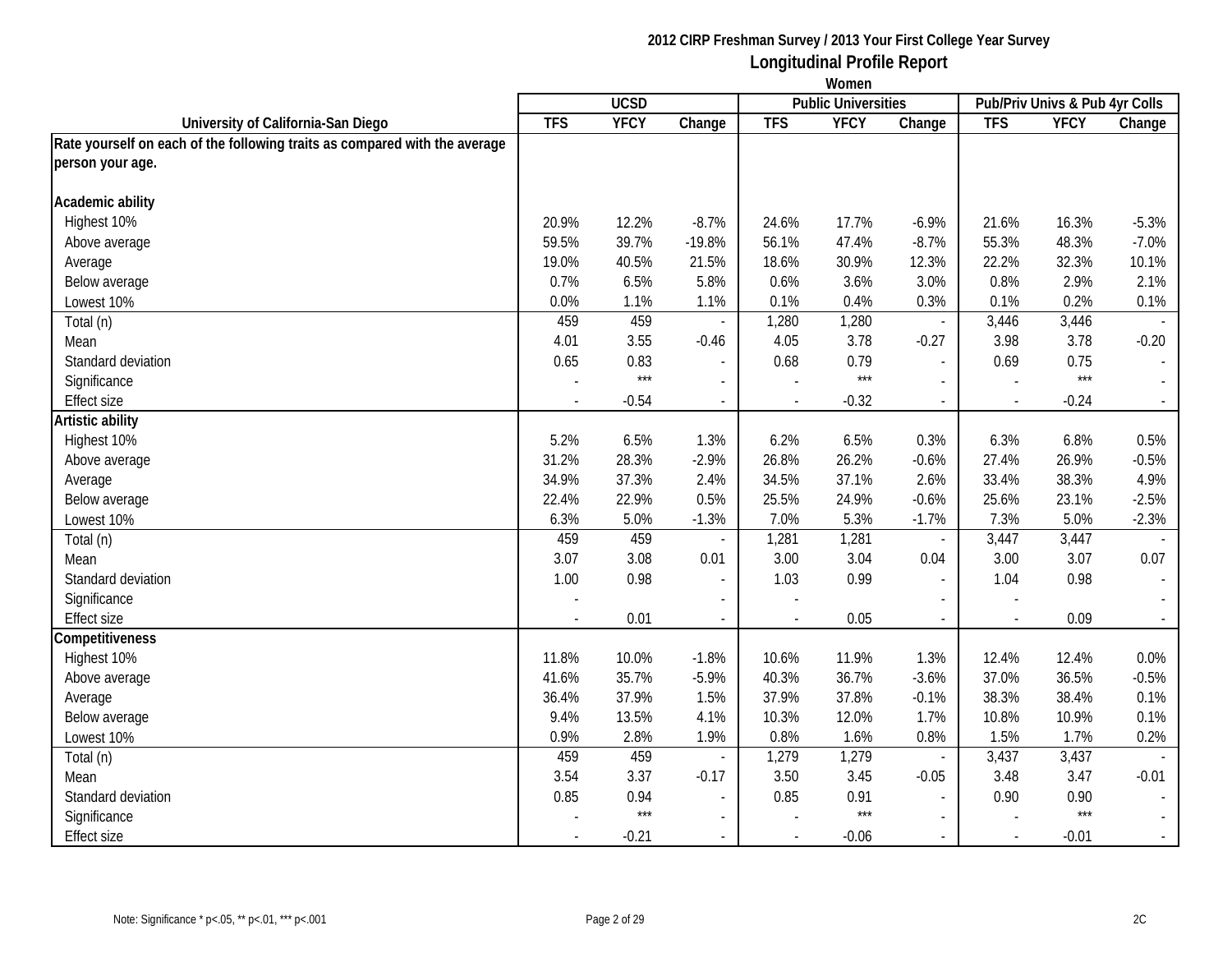|                                                                            | Women      |             |                          |            |                            |                          |                                |             |                          |
|----------------------------------------------------------------------------|------------|-------------|--------------------------|------------|----------------------------|--------------------------|--------------------------------|-------------|--------------------------|
|                                                                            |            | <b>UCSD</b> |                          |            | <b>Public Universities</b> |                          | Pub/Priv Univs & Pub 4yr Colls |             |                          |
| University of California-San Diego                                         | <b>TFS</b> | <b>YFCY</b> | Change                   | <b>TFS</b> | <b>YFCY</b>                | Change                   | <b>TFS</b>                     | <b>YFCY</b> | Change                   |
| Rate yourself on each of the following traits as compared with the average |            |             |                          |            |                            |                          |                                |             |                          |
| person your age.                                                           |            |             |                          |            |                            |                          |                                |             |                          |
| Computer skills                                                            |            |             |                          |            |                            |                          |                                |             |                          |
| Highest 10%                                                                | 3.3%       | 2.8%        | $-0.5%$                  | 3.0%       | 3.8%                       | 0.8%                     | 3.4%                           | 4.0%        | 0.6%                     |
| Above average                                                              | 25.4%      | 26.5%       | 1.1%                     | 23.8%      | 27.7%                      | 3.9%                     | 22.7%                          | 28.1%       | 5.4%                     |
| Average                                                                    | 53.7%      | 52.0%       | $-1.7%$                  | 55.5%      | 54.9%                      | $-0.6%$                  | 55.0%                          | 55.6%       | 0.6%                     |
| Below average                                                              | 15.9%      | 16.5%       | 0.6%                     | 16.3%      | 12.4%                      | $-3.9%$                  | 16.7%                          | 11.3%       | $-5.4%$                  |
| Lowest 10%                                                                 | 1.7%       | 2.2%        | 0.5%                     | 1.4%       | 1.3%                       | $-0.1%$                  | 2.1%                           | 0.9%        | $-1.2%$                  |
| Total (n)                                                                  | 460        | 460         |                          | 1,279      | 1,279                      | $\overline{\phantom{a}}$ | 3,443                          | 3,443       |                          |
| Mean                                                                       | 3.13       | 3.11        | $-0.02$                  | 3.11       | 3.20                       | 0.09                     | 3.09                           | 3.23        | 0.14                     |
| Standard deviation                                                         | 0.77       | 0.79        | $\overline{a}$           | 0.75       | 0.75                       | $\overline{\phantom{a}}$ | 0.78                           | 0.73        | $\overline{\phantom{a}}$ |
| Significance                                                               |            |             | $\overline{a}$           |            |                            | $\overline{\phantom{a}}$ |                                |             |                          |
| <b>Effect size</b>                                                         |            | $-0.02$     | $\overline{\phantom{a}}$ |            | 0.11                       | $\overline{\phantom{a}}$ | $\overline{\phantom{a}}$       | 0.17        | $\sim$                   |
| Cooperativeness                                                            |            |             |                          |            |                            |                          |                                |             |                          |
| Highest 10%                                                                | 16.1%      | 19.2%       | 3.1%                     | 17.7%      | 20.3%                      | 2.6%                     | 20.0%                          | 21.5%       | 1.5%                     |
| Above average                                                              | 56.0%      | 48.8%       | $-7.2%$                  | 52.2%      | 49.3%                      | $-2.9%$                  | 50.1%                          | 49.2%       | $-0.9%$                  |
| Average                                                                    | 26.1%      | 28.8%       | 2.7%                     | 27.8%      | 27.8%                      | 0.0%                     | 27.7%                          | 27.0%       | $-0.7%$                  |
| Below average                                                              | 1.7%       | 3.1%        | 1.4%                     | 2.0%       | 2.7%                       | 0.7%                     | 2.0%                           | 2.2%        | 0.2%                     |
| Lowest 10%                                                                 | 0.0%       | 0.2%        | 0.2%                     | 0.2%       | 0.1%                       | $-0.1%$                  | 0.1%                           | 0.1%        | $0.0\%$                  |
| Total (n)                                                                  | 459        | 459         |                          | 1,279      | 1,279                      | $\blacksquare$           | 3,438                          | 3,438       |                          |
| Mean                                                                       | 3.86       | 3.84        | $-0.02$                  | 3.85       | 3.87                       | 0.02                     | 3.88                           | 3.90        | 0.02                     |
| Standard deviation                                                         | 0.69       | 0.77        |                          | 0.73       | 0.76                       | $\overline{\phantom{a}}$ | 0.74                           | 0.75        |                          |
| Significance                                                               |            |             |                          |            |                            |                          |                                |             |                          |
| <b>Effect size</b>                                                         |            | $-0.03$     | $\mathcal{L}$            |            | 0.03                       | $\blacksquare$           | $\sim$                         | 0.03        |                          |
| Creativity                                                                 |            |             |                          |            |                            |                          |                                |             |                          |
| Highest 10%                                                                | 12.4%      | 10.7%       | $-1.7%$                  | 13.0%      | 11.3%                      | $-1.7%$                  | 14.0%                          | 12.3%       | $-1.7%$                  |
| Above average                                                              | 38.1%      | 37.0%       | $-1.1%$                  | 37.7%      | 38.9%                      | 1.2%                     | 39.3%                          | 40.7%       | 1.4%                     |
| Average                                                                    | 39.0%      | 42.3%       | 3.3%                     | 39.0%      | 39.3%                      | 0.3%                     | 36.7%                          | 38.2%       | 1.5%                     |
| Below average                                                              | 9.8%       | 9.6%        | $-0.2%$                  | 9.5%       | 9.7%                       | 0.2%                     | 8.7%                           | 8.1%        | $-0.6%$                  |
| Lowest 10%                                                                 | 0.7%       | 0.4%        | $-0.3%$                  | 0.9%       | 0.8%                       | $-0.1%$                  | 1.3%                           | 0.7%        | $-0.6%$                  |
| Total (n)                                                                  | 459        | 459         |                          | 1,280      | 1,280                      | $\overline{\phantom{a}}$ | 3,442                          | 3,442       |                          |
| Mean                                                                       | 3.52       | 3.48        | $-0.04$                  | 3.53       | 3.50                       | $-0.03$                  | 3.56                           | 3.56        | 0.00                     |
| Standard deviation                                                         | 0.86       | 0.83        |                          | 0.87       | 0.85                       | $\overline{\phantom{a}}$ | 0.88                           | 0.83        |                          |
| Significance                                                               |            |             |                          |            |                            |                          |                                |             |                          |
| <b>Effect size</b>                                                         |            | $-0.05$     |                          |            | $-0.04$                    |                          | $\sim$                         | 0.00        |                          |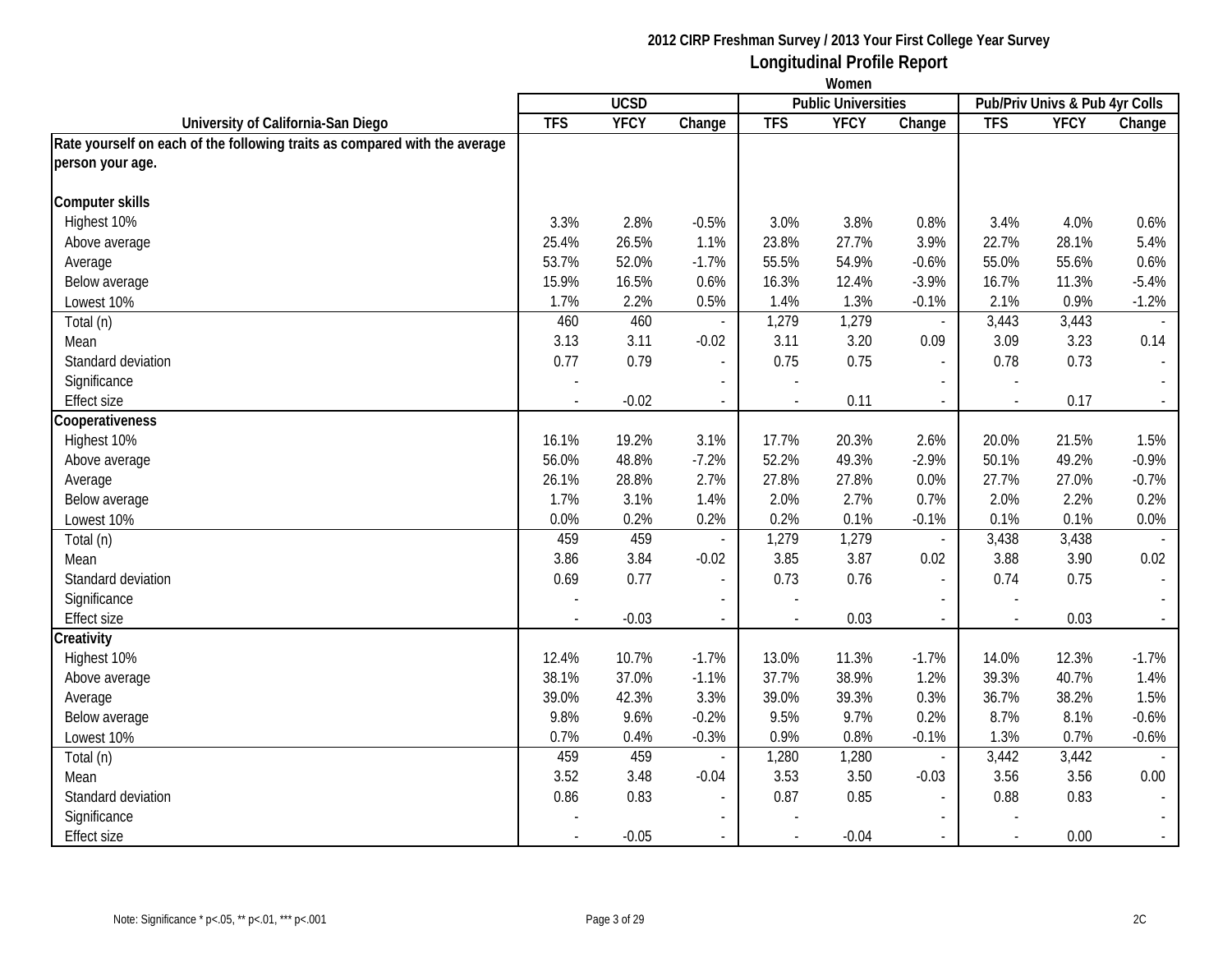|                                                                            | Women      |              |                          |            |                            |                          |                                |              |                             |
|----------------------------------------------------------------------------|------------|--------------|--------------------------|------------|----------------------------|--------------------------|--------------------------------|--------------|-----------------------------|
|                                                                            |            | <b>UCSD</b>  |                          |            | <b>Public Universities</b> |                          | Pub/Priv Univs & Pub 4yr Colls |              |                             |
| University of California-San Diego                                         | <b>TFS</b> | <b>YFCY</b>  | Change                   | <b>TFS</b> | <b>YFCY</b>                | Change                   | <b>TFS</b>                     | <b>YFCY</b>  | Change                      |
| Rate yourself on each of the following traits as compared with the average |            |              |                          |            |                            |                          |                                |              |                             |
| person your age.                                                           |            |              |                          |            |                            |                          |                                |              |                             |
| Drive to achieve                                                           |            |              |                          |            |                            |                          |                                |              |                             |
| Highest 10%                                                                | 38.0%      | 24.6%        | $-13.4%$                 | 36.6%      | 29.2%                      | $-7.4%$                  | 36.2%                          | 30.0%        | $-6.2%$                     |
| Above average                                                              | 43.9%      | 41.7%        | $-2.2%$                  | 46.3%      | 42.3%                      | $-4.0%$                  | 45.6%                          | 42.9%        | $-2.7%$                     |
| Average                                                                    | 16.1%      | 29.3%        | 13.2%                    | 14.9%      | 24.7%                      | 9.8%                     | 16.6%                          | 23.9%        | 7.3%                        |
| Below average                                                              | 2.0%       | 3.9%         | 1.9%                     | 2.0%       | 3.6%                       | 1.6%                     | 1.6%                           | 3.0%         | 1.4%                        |
| Lowest 10%                                                                 | 0.0%       | 0.4%         | 0.4%                     | 0.2%       | 0.2%                       | 0.0%                     | 0.1%                           | 0.2%         | 0.1%                        |
| Total (n)                                                                  | 460        | 460          |                          | 1,280      | 1,280                      | $\overline{\phantom{a}}$ | 3,442                          | 3,442        | $\mathcal{L}$               |
| Mean                                                                       | 4.18       | 3.86         | $-0.32$                  | 4.17       | 3.97                       | $-0.20$                  | 4.16                           | 3.99         | $-0.17$                     |
| Standard deviation                                                         | 0.77       | 0.85         | $\overline{a}$           | 0.76       | 0.83                       | $\overline{\phantom{a}}$ | 0.76                           | 0.82         | $\overline{\phantom{a}}$    |
| Significance                                                               |            | $***$        | $\overline{a}$           |            | $***$                      | $\sim$                   |                                | $***$        | $\mathcal{L}^{\mathcal{A}}$ |
| <b>Effect size</b>                                                         |            | $-0.38$      | $\overline{\phantom{a}}$ | $\sim$     | $-0.24$                    | $\blacksquare$           | $\sim$                         | $-0.20$      | $\sim$                      |
| <b>Emotional health</b>                                                    |            |              |                          |            |                            |                          |                                |              |                             |
| Highest 10%                                                                | 15.0%      | 14.1%        | $-0.9%$                  | 12.4%      | 12.1%                      | $-0.3%$                  | 13.9%                          | 12.6%        | $-1.3%$                     |
| Above average                                                              | 30.2%      | 28.0%        | $-2.2%$                  | 32.1%      | 29.6%                      | $-2.5%$                  | 31.8%                          | 30.5%        | $-1.3%$                     |
| Average                                                                    | 43.5%      | 38.5%        | $-5.0%$                  | 43.6%      | 36.6%                      | $-7.0%$                  | 42.1%                          | 38.6%        | $-3.5%$                     |
| Below average                                                              | 10.7%      | 15.9%        | 5.2%                     | 10.7%      | 19.3%                      | 8.6%                     | 11.1%                          | 16.3%        | 5.2%                        |
| Lowest 10%                                                                 | 0.7%       | 3.5%         | 2.8%                     | 1.3%       | 2.4%                       | 1.1%                     | 1.0%                           | 2.0%         | 1.0%                        |
| Total (n)                                                                  | 460        | 460          |                          | 1,279      | 1,279                      | $\blacksquare$           | 3,431                          | 3,431        |                             |
| Mean                                                                       | 3.48       | 3.33         | $-0.15$                  | 3.44       | 3.30                       | $-0.14$                  | 3.46                           | 3.35         | $-0.11$                     |
| Standard deviation                                                         | 0.90       | 1.02         | $\blacksquare$           | 0.88       | 0.99                       | $\blacksquare$           | 0.90                           | 0.96         | $\sim$                      |
| Significance                                                               |            | $\star\star$ | $\overline{a}$           |            | $^{\star\star}$            | $\overline{a}$           |                                | $\star\star$ |                             |
| Effect size                                                                |            | $-0.15$      |                          |            | $-0.14$                    | $\overline{\phantom{a}}$ |                                | $-0.11$      | $\sim$                      |
| Leadership ability                                                         |            |              |                          |            |                            |                          |                                |              |                             |
| Highest 10%                                                                | 11.7%      | 13.0%        | 1.3%                     | 14.7%      | 16.9%                      | 2.2%                     | 16.6%                          | 17.5%        | 0.9%                        |
| Above average                                                              | 35.0%      | 35.4%        | 0.4%                     | 40.9%      | 38.5%                      | $-2.4%$                  | 40.9%                          | 39.5%        | $-1.4%$                     |
| Average                                                                    | 40.0%      | 36.1%        | $-3.9%$                  | 35.2%      | 33.3%                      | $-1.9%$                  | 33.8%                          | 33.5%        | $-0.3%$                     |
| Below average                                                              | 12.0%      | 13.9%        | 1.9%                     | 8.5%       | 10.3%                      | 1.8%                     | 8.0%                           | 8.7%         | 0.7%                        |
| Lowest 10%                                                                 | 1.3%       | 1.5%         | 0.2%                     | 0.7%       | 0.9%                       | 0.2%                     | 0.8%                           | 0.8%         | 0.0%                        |
| Total (n)                                                                  | 460        | 460          |                          | 1,277      | 1,277                      | $\overline{\phantom{a}}$ | 3,434                          | 3,434        |                             |
| Mean                                                                       | 3.44       | 3.45         | 0.01                     | 3.60       | 3.60                       | 0.00                     | 3.65                           | 3.64         | $-0.01$                     |
| Standard deviation                                                         | 0.89       | 0.94         |                          | 0.86       | 0.92                       | $\overline{\phantom{a}}$ | 0.88                           | 0.90         | $\mathbb{L}$                |
| Significance                                                               |            |              | $\overline{\phantom{0}}$ |            |                            |                          |                                |              |                             |
| <b>Effect size</b>                                                         |            | 0.01         |                          |            | 0.00                       |                          |                                | $-0.01$      | $\omega_{\rm c}$            |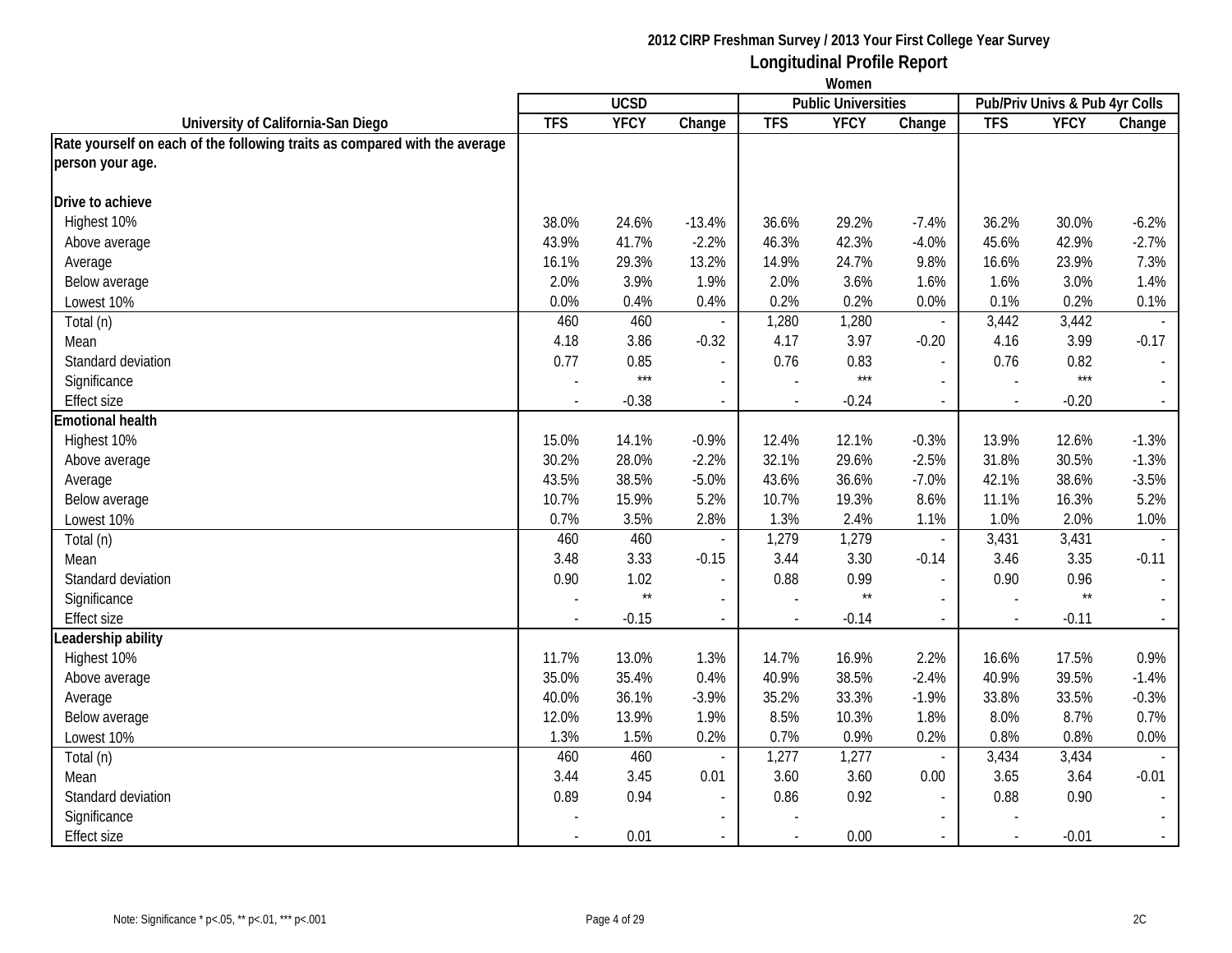|                                                                            | Women          |             |                          |                |                            |                          |                |                                |                             |
|----------------------------------------------------------------------------|----------------|-------------|--------------------------|----------------|----------------------------|--------------------------|----------------|--------------------------------|-----------------------------|
|                                                                            |                | <b>UCSD</b> |                          |                | <b>Public Universities</b> |                          |                | Pub/Priv Univs & Pub 4yr Colls |                             |
| University of California-San Diego                                         | <b>TFS</b>     | <b>YFCY</b> | Change                   | <b>TFS</b>     | <b>YFCY</b>                | Change                   | <b>TFS</b>     | <b>YFCY</b>                    | Change                      |
| Rate yourself on each of the following traits as compared with the average |                |             |                          |                |                            |                          |                |                                |                             |
| person your age.                                                           |                |             |                          |                |                            |                          |                |                                |                             |
| Mathematical ability                                                       |                |             |                          |                |                            |                          |                |                                |                             |
| Highest 10%                                                                | 15.5%          | 8.9%        | $-6.6%$                  | 13.9%          | 11.4%                      | $-2.5%$                  | 11.6%          | 10.0%                          | $-1.6%$                     |
| Above average                                                              | 44.4%          | 35.7%       | $-8.7%$                  | 38.5%          | 33.5%                      | $-5.0%$                  | 34.9%          | 32.4%                          | $-2.5%$                     |
| Average                                                                    | 30.7%          | 38.1%       | 7.4%                     | 34.5%          | 38.8%                      | 4.3%                     | 36.2%          | 38.9%                          | 2.7%                        |
| Below average                                                              | 8.5%           | 13.3%       | 4.8%                     | 11.0%          | 12.4%                      | 1.4%                     | 14.3%          | 14.8%                          | 0.5%                        |
| Lowest 10%                                                                 | 0.9%           | 3.9%        | 3.0%                     | 2.0%           | 4.0%                       | 2.0%                     | 3.0%           | 3.9%                           | 0.9%                        |
| Total (n)                                                                  | 459            | 459         |                          | 1,277          | 1,277                      | $\blacksquare$           | 3,433          | 3,433                          |                             |
| Mean                                                                       | 3.65           | 3.32        | $-0.33$                  | 3.51           | 3.36                       | $-0.15$                  | 3.38           | 3.30                           | $-0.08$                     |
| Standard deviation                                                         | 0.87           | 0.95        | $\sim$                   | 0.93           | 0.97                       | $\mathbb{Z}^2$           | 0.97           | 0.97                           | $\blacksquare$              |
| Significance                                                               |                | $***$       | $\overline{\phantom{a}}$ |                | $***$                      | $\overline{a}$           |                | $***$                          | $\sim$                      |
| <b>Effect size</b>                                                         |                | $-0.42$     | $\sim$                   | $\overline{a}$ | $-0.19$                    | $\sim$                   |                | $-0.10$                        | $\sim$                      |
| Physical health                                                            |                |             |                          |                |                            |                          |                |                                |                             |
| Highest 10%                                                                | 12.4%          | 10.8%       | $-1.6%$                  | 10.7%          | 9.4%                       | $-1.3%$                  | 12.0%          | 9.6%                           | $-2.4%$                     |
| Above average                                                              | 30.2%          | 30.2%       | 0.0%                     | 32.0%          | 30.9%                      | $-1.1%$                  | 32.3%          | 29.7%                          | $-2.6%$                     |
| Average                                                                    | 44.0%          | 43.6%       | $-0.4%$                  | 44.6%          | 44.1%                      | $-0.5%$                  | 45.2%          | 46.2%                          | 1.0%                        |
| Below average                                                              | 13.0%          | 13.4%       | 0.4%                     | 12.2%          | 14.3%                      | 2.1%                     | 9.6%           | 13.4%                          | 3.8%                        |
| Lowest 10%                                                                 | 0.4%           | 2.0%        | 1.6%                     | 0.5%           | 1.3%                       | 0.8%                     | 0.9%           | 1.0%                           | 0.1%                        |
| Total (n)                                                                  | 461            | 461         |                          | 1,278          | 1,278                      | $\overline{\phantom{a}}$ | 3,429          | 3,429                          |                             |
| Mean                                                                       | 3.41           | 3.34        | $-0.07$                  | 3.40           | 3.33                       | $-0.07$                  | 3.45           | 3.34                           | $-0.11$                     |
| Standard deviation                                                         | 0.88           | 0.91        | $\blacksquare$           | 0.85           | 0.88                       | $\overline{a}$           | 0.86           | 0.86                           | $\mathcal{L}_{\mathcal{A}}$ |
| Significance                                                               |                |             |                          |                |                            |                          |                |                                |                             |
| <b>Effect size</b>                                                         | $\overline{a}$ | $-0.08$     | $\blacksquare$           | $\overline{a}$ | $-0.08$                    | $\sim$                   | $\overline{a}$ | $-0.13$                        | $\omega_{\rm{eff}}$         |
| Popularity                                                                 |                |             |                          |                |                            |                          |                |                                |                             |
| Highest 10%                                                                | 2.4%           | 2.6%        | 0.2%                     | 1.8%           | 2.4%                       | 0.6%                     | 2.4%           | 3.1%                           | 0.7%                        |
| Above average                                                              | 17.4%          | 19.3%       | 1.9%                     | 15.6%          | 16.1%                      | 0.5%                     | 16.4%          | 16.9%                          | 0.5%                        |
| Average                                                                    | 57.6%          | 51.5%       | $-6.1%$                  | 60.1%          | 55.0%                      | $-5.1%$                  | 62.0%          | 57.1%                          | $-4.9%$                     |
| Below average                                                              | 19.8%          | 20.7%       | 0.9%                     | 19.3%          | 22.1%                      | 2.8%                     | 16.3%          | 19.2%                          | 2.9%                        |
| Lowest 10%                                                                 | 2.8%           | 5.9%        | 3.1%                     | 3.2%           | 4.4%                       | 1.2%                     | 2.9%           | 3.7%                           | 0.8%                        |
| Total (n)                                                                  | 460            | 460         | $\overline{\phantom{a}}$ | 1,278          | 1,278                      | $\overline{\phantom{a}}$ | 3,426          | 3,426                          |                             |
| Mean                                                                       | 2.97           | 2.92        | $-0.05$                  | 2.93           | 2.90                       | $-0.03$                  | 2.99           | 2.96                           | $-0.03$                     |
| Standard deviation                                                         | 0.76           | 0.86        | $\overline{\phantom{a}}$ | 0.74           | 0.80                       | $\overline{\phantom{a}}$ | 0.73           | 0.79                           | $\sim$                      |
| Significance                                                               |                |             | $\blacksquare$           |                |                            | $\overline{\phantom{a}}$ |                |                                | $\sim$                      |
| Effect size                                                                |                | $-0.06$     |                          |                | $-0.04$                    |                          |                | $-0.04$                        | $\sim$                      |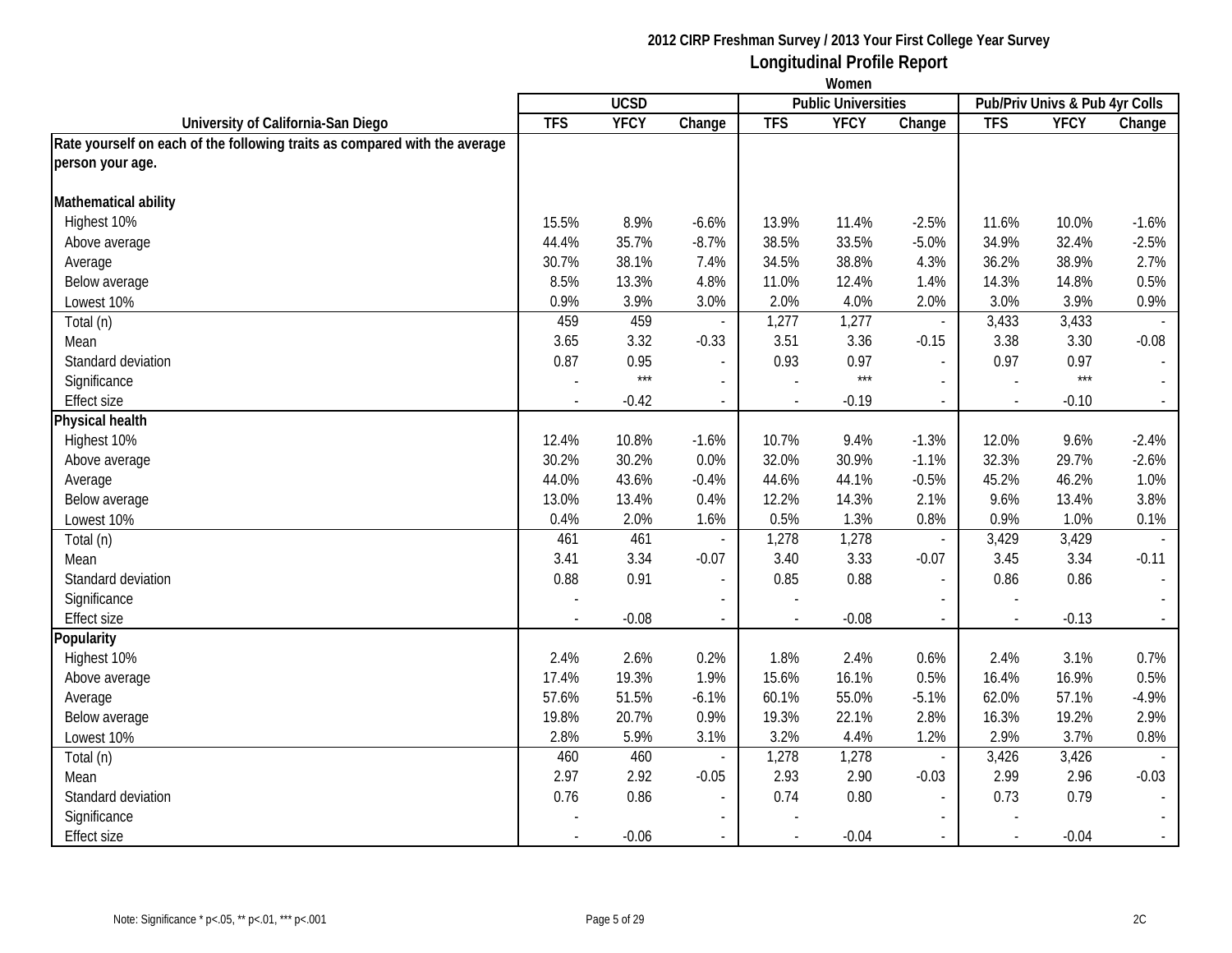|                                                                            | Women                    |             |                          |                |                            |                          |            |                                |                             |
|----------------------------------------------------------------------------|--------------------------|-------------|--------------------------|----------------|----------------------------|--------------------------|------------|--------------------------------|-----------------------------|
|                                                                            |                          | <b>UCSD</b> |                          |                | <b>Public Universities</b> |                          |            | Pub/Priv Univs & Pub 4yr Colls |                             |
| University of California-San Diego                                         | <b>TFS</b>               | <b>YFCY</b> | Change                   | <b>TFS</b>     | <b>YFCY</b>                | Change                   | <b>TFS</b> | <b>YFCY</b>                    | Change                      |
| Rate yourself on each of the following traits as compared with the average |                          |             |                          |                |                            |                          |            |                                |                             |
| person your age.                                                           |                          |             |                          |                |                            |                          |            |                                |                             |
| Public speaking ability                                                    |                          |             |                          |                |                            |                          |            |                                |                             |
| Highest 10%                                                                | 7.4%                     | 6.5%        | $-0.9%$                  | 8.1%           | 8.3%                       | 0.2%                     | 9.1%       | 8.6%                           | $-0.5%$                     |
| Above average                                                              | 23.3%                    | 23.7%       | 0.4%                     | 24.1%          | 26.3%                      | 2.2%                     | 24.8%      | 27.9%                          | 3.1%                        |
| Average                                                                    | 34.9%                    | 41.2%       | 6.3%                     | 37.9%          | 40.0%                      | 2.1%                     | 38.7%      | 39.5%                          | 0.8%                        |
| Below average                                                              | 28.3%                    | 23.5%       | $-4.8%$                  | 24.3%          | 20.9%                      | $-3.4%$                  | 22.3%      | 19.8%                          | $-2.5%$                     |
| Lowest 10%                                                                 | 6.1%                     | 5.0%        | $-1.1%$                  | 5.6%           | 4.5%                       | $-1.1%$                  | 5.2%       | 4.2%                           | $-1.0%$                     |
| Total (n)                                                                  | 459                      | 459         |                          | 1,278          | 1,278                      | $\overline{\phantom{a}}$ | 3,432      | 3,432                          |                             |
| Mean                                                                       | 2.98                     | 3.03        | 0.05                     | 3.05           | 3.13                       | 0.08                     | 3.10       | 3.17                           | 0.07                        |
| Standard deviation                                                         | 1.03                     | 0.97        | $\overline{\phantom{a}}$ | 1.02           | 0.98                       | $\overline{\phantom{a}}$ | 1.02       | 0.98                           | $\overline{\phantom{a}}$    |
| Significance                                                               |                          |             | $\overline{\phantom{a}}$ | $\overline{a}$ |                            | $\overline{a}$           |            |                                |                             |
| <b>Effect size</b>                                                         | $\overline{a}$           | 0.06        | $\sim$                   | $\blacksquare$ | 0.10                       | $\sim$                   |            | 0.09                           | $\sim$                      |
| Self-confidence (intellectual)                                             |                          |             |                          |                |                            |                          |            |                                |                             |
| Highest 10%                                                                | 12.9%                    | 6.8%        | $-6.1%$                  | 14.3%          | 10.6%                      | $-3.7%$                  | 14.2%      | 11.3%                          | $-2.9%$                     |
| Above average                                                              | 37.6%                    | 31.0%       | $-6.6%$                  | 41.1%          | 36.6%                      | $-4.5%$                  | 39.5%      | 37.3%                          | $-2.2%$                     |
| Average                                                                    | 38.4%                    | 45.6%       | 7.2%                     | 35.6%          | 40.6%                      | 5.0%                     | 37.1%      | 39.7%                          | 2.6%                        |
| Below average                                                              | 9.8%                     | 14.2%       | 4.4%                     | 7.7%           | 10.6%                      | 2.9%                     | 8.1%       | 10.1%                          | 2.0%                        |
| Lowest 10%                                                                 | 1.3%                     | 2.4%        | 1.1%                     | 1.3%           | 1.6%                       | 0.3%                     | 1.1%       | 1.6%                           | 0.5%                        |
| Total (n)                                                                  | 458                      | 458         |                          | 1,276          | 1,276                      | $\overline{\phantom{a}}$ | 3,428      | 3,428                          |                             |
| Mean                                                                       | 3.51                     | 3.26        | $-0.25$                  | 3.60           | 3.44                       | $-0.16$                  | 3.58       | 3.47                           | $-0.11$                     |
| Standard deviation                                                         | 0.89                     | 0.87        |                          | 0.87           | 0.88                       | $\overline{a}$           | 0.87       | 0.88                           | $\blacksquare$              |
| Significance                                                               |                          | $***$       |                          |                | $***$                      |                          |            | $***$                          | $\blacksquare$              |
| <b>Effect size</b>                                                         | $\overline{\phantom{0}}$ | $-0.28$     | $\mathcal{L}$            | $\mathbf{r}$   | $-0.18$                    | $\blacksquare$           | $\sim$     | $-0.12$                        | $\mathcal{L}_{\mathcal{A}}$ |
| Self-confidence (social)                                                   |                          |             |                          |                |                            |                          |            |                                |                             |
| Highest 10%                                                                | 7.9%                     | 7.0%        | $-0.9%$                  | 8.0%           | 7.5%                       | $-0.5%$                  | 8.9%       | 8.3%                           | $-0.6%$                     |
| Above average                                                              | 26.6%                    | 25.8%       | $-0.8%$                  | 26.3%          | 25.5%                      | $-0.8%$                  | 28.6%      | 28.2%                          | $-0.4%$                     |
| Average                                                                    | 41.7%                    | 43.0%       | 1.3%                     | 42.8%          | 41.0%                      | $-1.8%$                  | 41.8%      | 40.1%                          | $-1.7%$                     |
| Below average                                                              | 20.7%                    | 19.2%       | $-1.5%$                  | 19.7%          | 22.0%                      | 2.3%                     | 18.0%      | 20.2%                          | 2.2%                        |
| Lowest 10%                                                                 | 3.1%                     | 5.0%        | 1.9%                     | 3.1%           | 4.1%                       | 1.0%                     | 2.7%       | 3.2%                           | 0.5%                        |
| Total (n)                                                                  | 458                      | 458         |                          | 1,277          | 1,277                      | $\overline{\phantom{a}}$ | 3,429      | 3,429                          |                             |
| Mean                                                                       | 3.16                     | 3.10        | $-0.06$                  | 3.16           | 3.10                       | $-0.06$                  | 3.23       | 3.18                           | $-0.05$                     |
| Standard deviation                                                         | 0.94                     | 0.96        |                          | 0.94           | 0.96                       |                          | 0.94       | 0.95                           | $\sim$                      |
| Significance                                                               |                          |             | $\blacksquare$           |                |                            | $\blacksquare$           |            |                                |                             |
| Effect size                                                                |                          | $-0.07$     |                          |                | $-0.07$                    |                          |            | $-0.06$                        | $\sim$                      |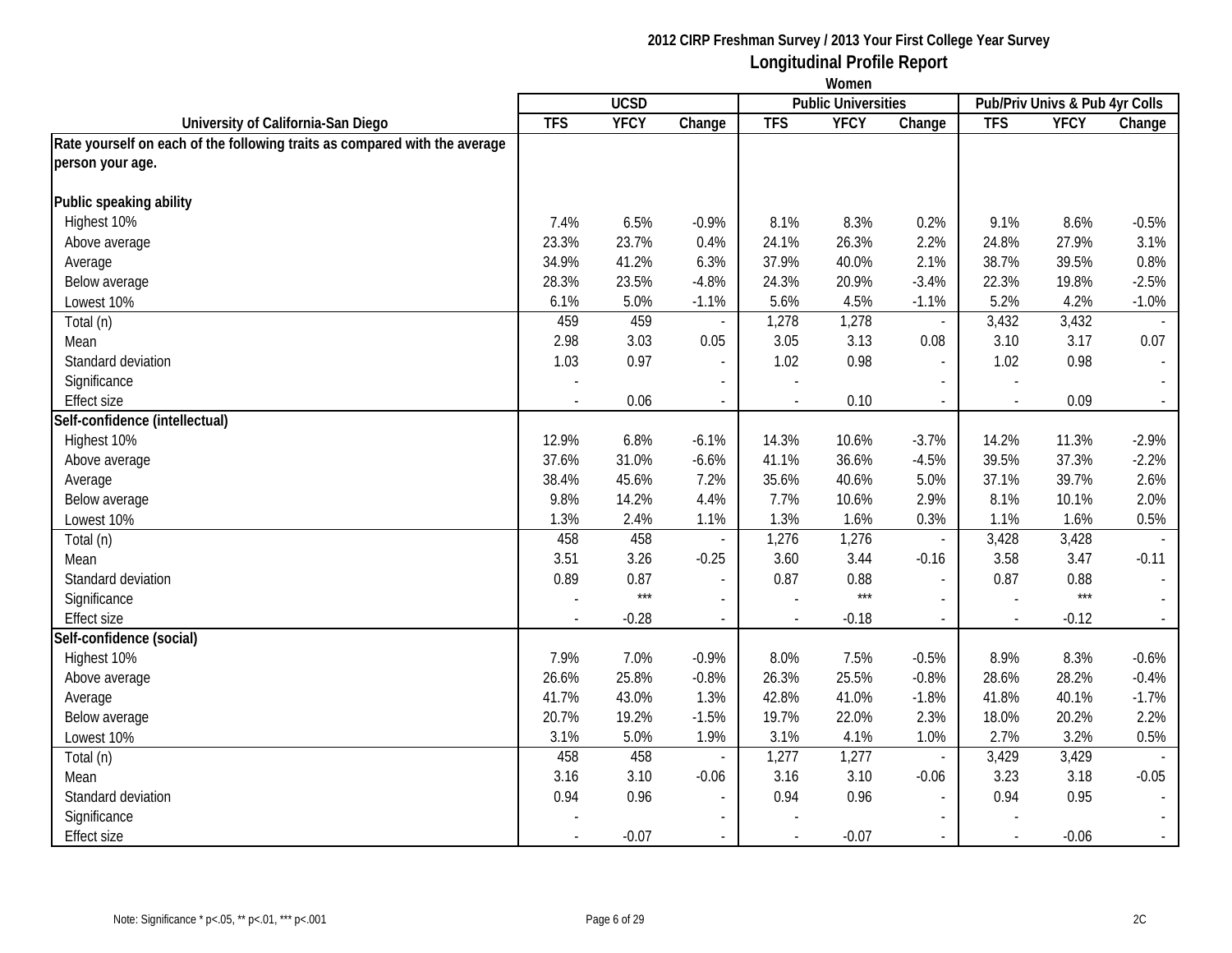|                                                                            | Women      |              |                          |                |                            |                          |                                |              |                             |
|----------------------------------------------------------------------------|------------|--------------|--------------------------|----------------|----------------------------|--------------------------|--------------------------------|--------------|-----------------------------|
|                                                                            |            | <b>UCSD</b>  |                          |                | <b>Public Universities</b> |                          | Pub/Priv Univs & Pub 4yr Colls |              |                             |
| University of California-San Diego                                         | <b>TFS</b> | <b>YFCY</b>  | Change                   | <b>TFS</b>     | <b>YFCY</b>                | Change                   | <b>TFS</b>                     | <b>YFCY</b>  | Change                      |
| Rate yourself on each of the following traits as compared with the average |            |              |                          |                |                            |                          |                                |              |                             |
| person your age.                                                           |            |              |                          |                |                            |                          |                                |              |                             |
| Self-understanding                                                         |            |              |                          |                |                            |                          |                                |              |                             |
| Highest 10%                                                                | 16.8%      | 17.7%        | 0.9%                     | 15.3%          | 18.6%                      | 3.3%                     | 16.4%                          | 17.9%        | 1.5%                        |
| Above average                                                              | 35.8%      | 35.4%        | $-0.4%$                  | 36.6%          | 36.3%                      | $-0.3%$                  | 36.2%                          | 36.9%        | 0.7%                        |
| Average                                                                    | 40.8%      | 37.6%        | $-3.2%$                  | 42.3%          | 36.9%                      | $-5.4%$                  | 42.0%                          | 38.1%        | $-3.9%$                     |
| Below average                                                              | 6.1%       | 7.6%         | 1.5%                     | 5.3%           | 7.3%                       | 2.0%                     | 4.8%                           | 6.4%         | 1.6%                        |
| Lowest 10%                                                                 | 0.4%       | 1.7%         | 1.3%                     | 0.5%           | 1.0%                       | 0.5%                     | 0.6%                           | 0.7%         | 0.1%                        |
| Total (n)                                                                  | 458        | 458          |                          | 1,277          | 1,277                      | $\overline{\phantom{a}}$ | 3,424                          | 3,424        | $\sim$                      |
| Mean                                                                       | 3.62       | 3.60         | $-0.02$                  | 3.61           | 3.64                       | 0.03                     | 3.63                           | 3.65         | 0.02                        |
| Standard deviation                                                         | 0.85       | 0.92         | $\blacksquare$           | 0.82           | 0.90                       | $\blacksquare$           | 0.83                           | 0.87         | $\mathcal{L}_{\mathcal{A}}$ |
| Significance                                                               |            |              | $\overline{a}$           |                |                            | $\overline{\phantom{a}}$ |                                |              |                             |
| <b>Effect size</b>                                                         |            | $-0.02$      | $\sim$                   | $\blacksquare$ | 0.03                       | $\sim$                   | $\blacksquare$                 | 0.02         | $\sim$                      |
| <b>Spirituality</b>                                                        |            |              |                          |                |                            |                          |                                |              |                             |
| Highest 10%                                                                | 9.8%       | 14.6%        | 4.8%                     | 10.3%          | 13.4%                      | 3.1%                     | 12.8%                          | 13.9%        | 1.1%                        |
| Above average                                                              | 27.2%      | 20.7%        | $-6.5%$                  | 24.0%          | 22.8%                      | $-1.2%$                  | 26.4%                          | 27.9%        | 1.5%                        |
| Average                                                                    | 35.3%      | 44.2%        | 8.9%                     | 37.1%          | 40.4%                      | 3.3%                     | 37.9%                          | 38.9%        | 1.0%                        |
| Below average                                                              | 20.9%      | 15.3%        | $-5.6%$                  | 19.4%          | 16.7%                      | $-2.7%$                  | 15.8%                          | 14.0%        | $-1.8%$                     |
| Lowest 10%                                                                 | 6.8%       | 5.2%         | $-1.6%$                  | 9.2%           | 6.7%                       | $-2.5%$                  | 7.0%                           | 5.3%         | $-1.7%$                     |
| Total (n)                                                                  | 459        | 459          |                          | 1,276          | 1,276                      | $\overline{\phantom{a}}$ | 3,420                          | 3,420        |                             |
| Mean                                                                       | 3.12       | 3.24         | 0.12                     | 3.07           | 3.19                       | 0.12                     | 3.22                           | 3.31         | 0.09                        |
| Standard deviation                                                         | 1.06       | 1.05         | $\overline{\phantom{a}}$ | 1.10           | 1.08                       | $\blacksquare$           | 1.08                           | 1.04         | $\overline{\phantom{a}}$    |
| Significance                                                               |            | $\star\star$ |                          |                | $\star\star$               |                          |                                | $\star\star$ |                             |
| <b>Effect size</b>                                                         |            | 0.13         | $\mathcal{L}$            | $\overline{a}$ | 0.13                       | $\blacksquare$           | $\overline{\phantom{a}}$       | 0.10         | $\sim$                      |
| Understanding of others                                                    |            |              |                          |                |                            |                          |                                |              |                             |
| Highest 10%                                                                | 19.7%      | 21.0%        | 1.3%                     | 20.5%          | 23.5%                      | 3.0%                     | 22.6%                          | 24.2%        | 1.6%                        |
| Above average                                                              | 53.8%      | 48.6%        | $-5.2%$                  | 50.7%          | 47.3%                      | $-3.4%$                  | 49.5%                          | 46.6%        | $-2.9%$                     |
| Average                                                                    | 24.3%      | 26.9%        | 2.6%                     | 26.4%          | 26.1%                      | $-0.3%$                  | 25.8%                          | 26.6%        | 0.8%                        |
| Below average                                                              | 2.0%       | 3.3%         | 1.3%                     | 2.2%           | 2.9%                       | 0.7%                     | 1.9%                           | 2.4%         | 0.5%                        |
| Lowest 10%                                                                 | 0.2%       | 0.2%         | 0.0%                     | 0.2%           | 0.3%                       | 0.1%                     | 0.1%                           | 0.2%         | 0.1%                        |
| Total (n)                                                                  | 457        | 457          | $\overline{\phantom{a}}$ | 1,274          | 1,274                      | $\overline{\phantom{a}}$ | 3,419                          | 3,419        |                             |
| Mean                                                                       | 3.91       | 3.87         | $-0.04$                  | 3.89           | 3.91                       | 0.02                     | 3.93                           | 3.92         | $-0.01$                     |
| Standard deviation                                                         | 0.73       | 0.78         | $\overline{\phantom{0}}$ | 0.75           | 0.79                       | $\overline{a}$           | 0.75                           | 0.78         | $\overline{\phantom{a}}$    |
| Significance                                                               |            |              |                          |                |                            |                          |                                |              |                             |
| <b>Effect size</b>                                                         |            | $-0.05$      |                          |                | 0.02                       |                          |                                | $-0.01$      | $\mathcal{L}_{\mathcal{A}}$ |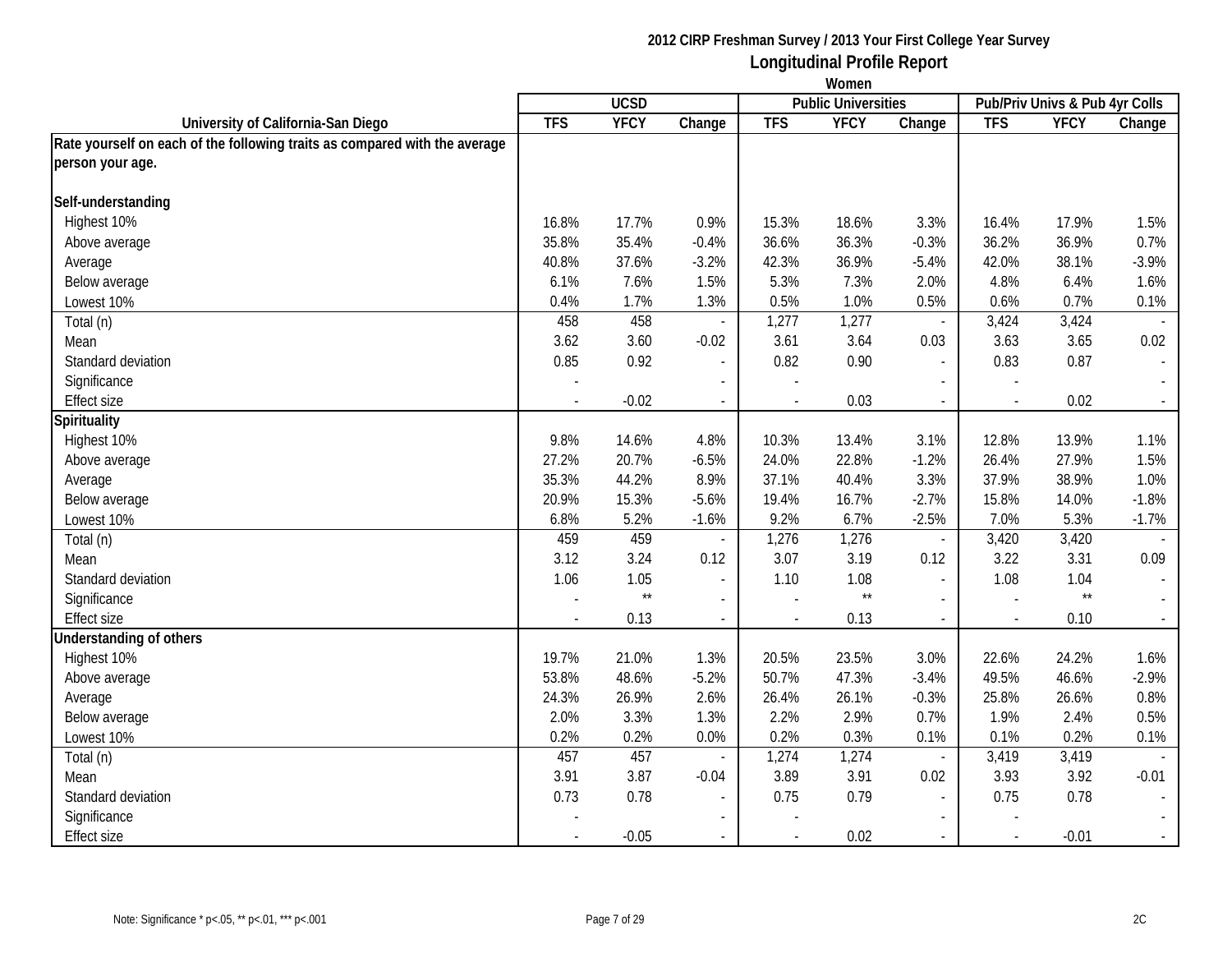|                                                                            | Women      |             |                             |                |                            |                          |                                |             |                          |
|----------------------------------------------------------------------------|------------|-------------|-----------------------------|----------------|----------------------------|--------------------------|--------------------------------|-------------|--------------------------|
|                                                                            |            | <b>UCSD</b> |                             |                | <b>Public Universities</b> |                          | Pub/Priv Univs & Pub 4yr Colls |             |                          |
| University of California-San Diego                                         | <b>TFS</b> | <b>YFCY</b> | Change                      | <b>TFS</b>     | <b>YFCY</b>                | Change                   | <b>TFS</b>                     | <b>YFCY</b> | Change                   |
| Rate yourself on each of the following traits as compared with the average |            |             |                             |                |                            |                          |                                |             |                          |
| person your age.                                                           |            |             |                             |                |                            |                          |                                |             |                          |
| <b>Writing ability</b>                                                     |            |             |                             |                |                            |                          |                                |             |                          |
| Highest 10%                                                                | 10.7%      | 6.8%        | $-3.9%$                     | 14.8%          | 13.1%                      | $-1.7%$                  | 14.3%                          | 13.5%       | $-0.8%$                  |
| Above average                                                              | 31.7%      | 32.1%       | 0.4%                        | 38.8%          | 39.9%                      | 1.1%                     | 38.3%                          | 40.3%       | 2.0%                     |
| Average                                                                    | 42.8%      | 46.1%       | 3.3%                        | 36.2%          | 37.4%                      | 1.2%                     | 37.9%                          | 37.8%       | $-0.1%$                  |
| Below average                                                              | 12.9%      | 12.7%       | $-0.2%$                     | 9.0%           | 8.2%                       | $-0.8%$                  | 8.5%                           | 7.4%        | $-1.1%$                  |
| Lowest 10%                                                                 | 2.0%       | 2.4%        | 0.4%                        | 1.2%           | 1.4%                       | 0.2%                     | 0.9%                           | 0.9%        | 0.0%                     |
| Total (n)                                                                  | 458        | 458         |                             | 1,274          | 1,274                      | $\overline{\phantom{a}}$ | 3,420                          | 3,420       |                          |
| Mean                                                                       | 3.36       | 3.28        | $-0.08$                     | 3.57           | 3.55                       | $-0.02$                  | 3.57                           | 3.58        | 0.01                     |
| Standard deviation                                                         | 0.91       | 0.86        | $\sim$                      | 0.89           | 0.87                       | $\overline{\phantom{a}}$ | 0.87                           | 0.85        | $\overline{\phantom{a}}$ |
| Significance                                                               |            |             | $\sim$                      |                |                            | $\overline{a}$           |                                | $\star$     |                          |
| <b>Effect size</b>                                                         |            | $-0.10$     | $\overline{\phantom{a}}$    | $\blacksquare$ | $-0.02$                    | $\sim$                   |                                | 0.01        | $\sim$                   |
| Ability to see the world from someone else's perspective                   |            |             |                             |                |                            |                          |                                |             |                          |
| Highest 10%                                                                | 22.5%      | 26.8%       | 4.3%                        | 22.3%          | 26.5%                      | 4.2%                     | 21.1%                          | 25.3%       | 4.2%                     |
| Above average                                                              | 51.0%      | 49.5%       | $-1.5%$                     | 51.8%          | 49.8%                      | $-2.0%$                  | 50.6%                          | 49.2%       | $-1.4%$                  |
| Average                                                                    | 26.1%      | 22.9%       | $-3.2%$                     | 24.4%          | 22.7%                      | $-1.7%$                  | 26.7%                          | 24.4%       | $-2.3%$                  |
| Below average                                                              | 0.4%       | 0.4%        | 0.0%                        | 1.3%           | 0.8%                       | $-0.5%$                  | 1.5%                           | 1.0%        | $-0.5%$                  |
| Lowest 10%                                                                 | 0.0%       | 0.4%        | 0.4%                        | 0.1%           | 0.2%                       | 0.1%                     | 0.2%                           | 0.1%        | $-0.1%$                  |
| Total (n)                                                                  | 467        | 467         |                             | 1,289          | 1,289                      | $\overline{\phantom{a}}$ | 3,539                          | 3,539       |                          |
| Mean                                                                       | 3.96       | 4.02        | 0.06                        | 3.95           | 4.02                       | 0.07                     | 3.91                           | 3.98        | 0.07                     |
| Standard deviation                                                         | 0.71       | 0.74        | $\overline{\phantom{a}}$    | 0.72           | 0.73                       | $\overline{a}$           | 0.74                           | 0.74        |                          |
| Significance                                                               |            |             | $\sim$                      |                |                            |                          |                                |             |                          |
| <b>Effect size</b>                                                         |            | 0.08        | $\mathcal{L}_{\mathcal{A}}$ | $\blacksquare$ | 0.09                       | $\omega$                 | $\overline{\phantom{a}}$       | 0.09        | $\sim$                   |
| Tolerance of others with different beliefs                                 |            |             |                             |                |                            |                          |                                |             |                          |
| Highest 10%                                                                | 31.8%      | 33.3%       | 1.5%                        | 34.5%          | 32.8%                      | $-1.7%$                  | 31.8%                          | 30.6%       | $-1.2%$                  |
| Above average                                                              | 50.4%      | 47.9%       | $-2.5%$                     | 47.0%          | 47.6%                      | 0.6%                     | 46.3%                          | 47.7%       | 1.4%                     |
| Average                                                                    | 15.7%      | 18.0%       | 2.3%                        | 16.2%          | 17.9%                      | 1.7%                     | 19.6%                          | 20.3%       | 0.7%                     |
| Below average                                                              | 1.5%       | 0.9%        | $-0.6%$                     | 1.7%           | 1.7%                       | 0.0%                     | 1.9%                           | 1.3%        | $-0.6%$                  |
| Lowest 10%                                                                 | 0.6%       | 0.0%        | $-0.6%$                     | 0.6%           | 0.0%                       | $-0.6%$                  | 0.3%                           | 0.1%        | $-0.2%$                  |
| Total (n)                                                                  | 466        | 466         | $\overline{\phantom{a}}$    | 1,287          | 1,287                      | $\overline{\phantom{a}}$ | 3,534                          | 3,534       |                          |
| Mean                                                                       | 4.11       | 4.14        | 0.03                        | 4.13           | 4.11                       | $-0.02$                  | 4.07                           | 4.07        | 0.00                     |
| Standard deviation                                                         | 0.76       | 0.73        | $\overline{\phantom{a}}$    | 0.78           | 0.75                       | $\blacksquare$           | 0.78                           | 0.75        | $\sim$                   |
| Significance                                                               |            |             | $\blacksquare$              |                |                            | $\blacksquare$           |                                |             | $\sim$                   |
| <b>Effect size</b>                                                         |            | 0.04        |                             |                | $-0.02$                    |                          |                                | 0.00        | $\sim$                   |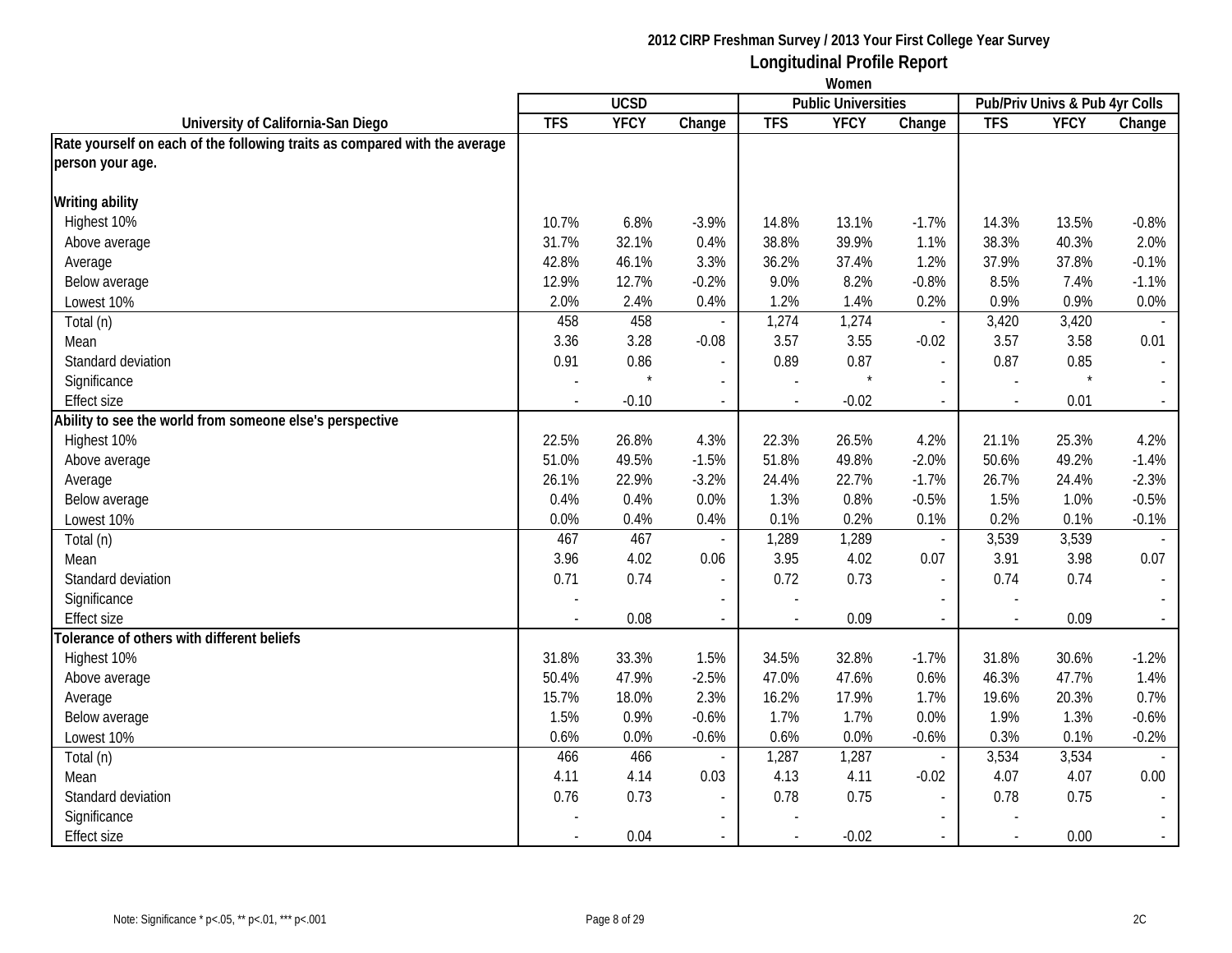|                                                                            | Women      |              |                          |                          |                            |                           |                                |                 |                             |
|----------------------------------------------------------------------------|------------|--------------|--------------------------|--------------------------|----------------------------|---------------------------|--------------------------------|-----------------|-----------------------------|
|                                                                            |            | <b>UCSD</b>  |                          |                          | <b>Public Universities</b> |                           | Pub/Priv Univs & Pub 4yr Colls |                 |                             |
| University of California-San Diego                                         | <b>TFS</b> | <b>YFCY</b>  | Change                   | <b>TFS</b>               | <b>YFCY</b>                | Change                    | <b>TFS</b>                     | <b>YFCY</b>     | Change                      |
| Rate yourself on each of the following traits as compared with the average |            |              |                          |                          |                            |                           |                                |                 |                             |
| person your age.                                                           |            |              |                          |                          |                            |                           |                                |                 |                             |
| Openness to having my own views challenged                                 |            |              |                          |                          |                            |                           |                                |                 |                             |
| Highest 10%                                                                | 16.5%      | 18.4%        | 1.9%                     | 15.3%                    | 18.0%                      | 2.7%                      | 15.9%                          | 17.4%           | 1.5%                        |
| Above average                                                              | 37.0%      | 41.1%        | 4.1%                     | 36.1%                    | 40.6%                      | 4.5%                      | 34.8%                          | 41.0%           | 6.2%                        |
| Average                                                                    | 38.5%      | 35.5%        | $-3.0%$                  | 39.9%                    | 35.8%                      | $-4.1%$                   | 40.3%                          | 36.0%           | $-4.3%$                     |
| Below average                                                              | 6.6%       | 4.7%         | $-1.9%$                  | 7.5%                     | 5.2%                       | $-2.3%$                   | 7.8%                           | 5.3%            | $-2.5%$                     |
| Lowest 10%                                                                 | 1.3%       | 0.2%         | $-1.1%$                  | 1.2%                     | 0.4%                       | $-0.8%$                   | 1.1%                           | 0.4%            | $-0.7%$                     |
| Total (n)                                                                  | 467        | 467          |                          | 1,288                    | 1,288                      | $\overline{\phantom{a}}$  | 3,534                          | 3,534           |                             |
| Mean                                                                       | 3.61       | 3.73         | 0.12                     | 3.57                     | 3.71                       | 0.14                      | 3.57                           | 3.70            | 0.13                        |
| Standard deviation                                                         | 0.88       | 0.82         | $\sim$                   | 0.88                     | 0.83                       | $\overline{\phantom{a}}$  | 0.89                           | 0.83            | $\blacksquare$              |
| Significance                                                               |            | $\star\star$ | $\overline{\phantom{a}}$ |                          | $\star\star$               | $\overline{a}$            |                                | $^{\star\star}$ |                             |
| <b>Effect size</b>                                                         |            | 0.13         | $\sim$                   |                          | 0.15                       | $\sim$                    |                                | 0.14            | $\sim$                      |
| Ability to discuss and negotiate controversial issues                      |            |              |                          |                          |                            |                           |                                |                 |                             |
| Highest 10%                                                                | 18.2%      | 18.9%        | 0.7%                     | 19.7%                    | 19.3%                      | $-0.4%$                   | 20.3%                          | 18.8%           | $-1.5%$                     |
| Above average                                                              | 32.8%      | 38.2%        | 5.4%                     | 37.9%                    | 40.9%                      | 3.0%                      | 38.0%                          | 40.5%           | 2.5%                        |
| Average                                                                    | 39.1%      | 34.1%        | $-5.0%$                  | 33.7%                    | 33.2%                      | $-0.5%$                   | 33.6%                          | 34.7%           | 1.1%                        |
| Below average                                                              | 9.4%       | 7.3%         | $-2.1%$                  | 7.8%                     | 5.7%                       | $-2.1%$                   | 7.5%                           | 5.2%            | $-2.3%$                     |
| Lowest 10%                                                                 | 0.4%       | 1.5%         | 1.1%                     | 0.8%                     | 0.8%                       | 0.0%                      | 0.5%                           | 0.7%            | 0.2%                        |
| Total (n)                                                                  | 466        | 466          |                          | 1,287                    | 1,287                      | $\overline{\phantom{a}}$  | 3,529                          | 3,529           |                             |
| Mean                                                                       | 3.59       | 3.66         | 0.07                     | 3.68                     | 3.72                       | 0.04                      | 3.70                           | 3.72            | 0.02                        |
| Standard deviation                                                         | 0.91       | 0.92         |                          | 0.90                     | 0.87                       | $\overline{\phantom{a}}$  | 0.89                           | 0.85            | $\sim$                      |
| Significance                                                               |            |              |                          |                          |                            |                           |                                |                 |                             |
| <b>Effect size</b>                                                         |            | 0.08         | $\sim$                   | $\overline{\phantom{a}}$ | 0.04                       | $\mathbb{Z}^{\mathbb{Z}}$ | $\sim$                         | 0.02            | $\mathcal{L}_{\mathcal{A}}$ |
| Ability to work cooperatively with diverse people                          |            |              |                          |                          |                            |                           |                                |                 |                             |
| Highest 10%                                                                | 39.4%      | 30.1%        | $-9.3%$                  | 38.9%                    | 31.7%                      | $-7.2%$                   | 38.4%                          | 31.2%           | $-7.2%$                     |
| Above average                                                              | 39.4%      | 45.6%        | 6.2%                     | 42.1%                    | 45.7%                      | 3.6%                      | 42.8%                          | 47.1%           | 4.3%                        |
| Average                                                                    | 19.8%      | 23.0%        | 3.2%                     | 17.6%                    | 21.7%                      | 4.1%                      | 17.6%                          | 20.9%           | 3.3%                        |
| Below average                                                              | 1.3%       | 1.3%         | 0.0%                     | 1.2%                     | 0.9%                       | $-0.3%$                   | 1.1%                           | 0.8%            | $-0.3%$                     |
| Lowest 10%                                                                 | 0.2%       | $0.0\%$      | $-0.2%$                  | 0.2%                     | 0.0%                       | $-0.2%$                   | 0.1%                           | 0.0%            | $-0.1%$                     |
| Total (n)                                                                  | 465        | 465          | $\overline{\phantom{a}}$ | 1,287                    | 1,287                      | $\overline{\phantom{a}}$  | 3,530                          | 3,530           |                             |
| Mean                                                                       | 4.16       | 4.05         | $-0.11$                  | 4.18                     | 4.08                       | $-0.10$                   | 4.18                           | 4.09            | $-0.09$                     |
| Standard deviation                                                         | 0.80       | 0.76         | $\blacksquare$           | 0.77                     | 0.75                       | $\blacksquare$            | 0.76                           | 0.74            | $\blacksquare$              |
| Significance                                                               |            | $\star\star$ | $\blacksquare$           |                          | $^{\star\star}$            | $\blacksquare$            |                                | $\star\star$    | $\mathbb{L}^{\mathbb{N}}$   |
| Effect size                                                                |            | $-0.13$      |                          |                          | $-0.12$                    | $\sim$                    |                                | $-0.10$         | $\sim$                      |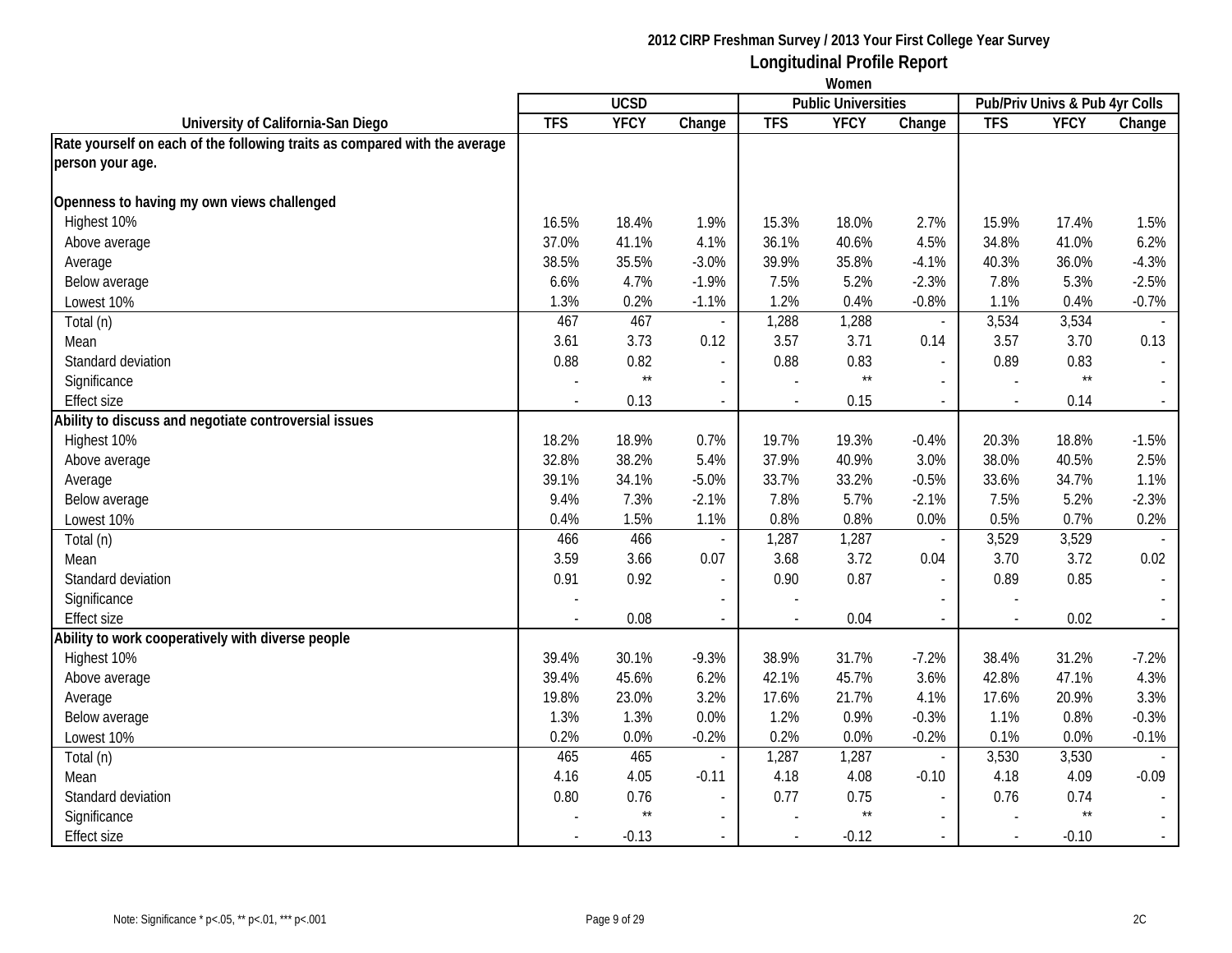|                                                          | Women          |             |                          |            |                            |                          |                |                                |                          |
|----------------------------------------------------------|----------------|-------------|--------------------------|------------|----------------------------|--------------------------|----------------|--------------------------------|--------------------------|
|                                                          |                | <b>UCSD</b> |                          |            | <b>Public Universities</b> |                          |                | Pub/Priv Univs & Pub 4yr Colls |                          |
| University of California-San Diego                       | <b>TFS</b>     | <b>YFCY</b> | Change                   | <b>TFS</b> | <b>YFCY</b>                | Change                   | <b>TFS</b>     | <b>YFCY</b>                    | Change                   |
| Since this entering college, how often have you:         |                |             |                          |            |                            |                          |                |                                |                          |
|                                                          |                |             |                          |            |                            |                          |                |                                |                          |
| Attended a religious service                             |                |             |                          |            |                            |                          |                |                                |                          |
| Frequently                                               | 26.9%          | 16.2%       | $-10.7%$                 | 32.2%      | 19.2%                      | $-13.0%$                 | 42.1%          | 27.5%                          | $-14.6%$                 |
| Occasionally                                             | 29.0%          | 24.9%       | $-4.1%$                  | 31.3%      | 24.9%                      | $-6.4%$                  | 30.9%          | 27.1%                          | $-3.8%$                  |
| Not at all                                               | 44.1%          | 58.8%       | 14.7%                    | 36.5%      | 55.9%                      | 19.4%                    | 27.0%          | 45.3%                          | 18.3%                    |
| Total (n)                                                | 469            | 469         | $\sim$                   | 1,281      | 1,281                      | $\blacksquare$           | 3,521          | 3,521                          |                          |
| Mean                                                     | 1.83           | 1.57        | $-0.26$                  | 1.96       | 1.63                       | $-0.33$                  | 2.15           | 1.82                           | $-0.33$                  |
| Standard deviation                                       | 0.83           | 0.75        |                          | 0.83       | 0.79                       | $\overline{\phantom{a}}$ | 0.82           | 0.84                           |                          |
| Significance                                             |                | $***$       | $\overline{a}$           |            | $***$                      | $\blacksquare$           | $\overline{a}$ | $***$                          | $\overline{\phantom{a}}$ |
| <b>Effect size</b>                                       | $\blacksquare$ | $-0.35$     | $\mathcal{L}$            |            | $-0.44$                    | $\overline{\phantom{a}}$ | $\sim$         | $-0.44$                        | $\sim$                   |
| Been bored in class                                      |                |             |                          |            |                            |                          |                |                                |                          |
| Frequently                                               | 35.5%          | 36.8%       | 1.3%                     | 35.7%      | 38.5%                      | 2.8%                     | 35.7%          | 38.2%                          | 2.5%                     |
| Occasionally                                             | 59.8%          | 58.8%       | $-1.0%$                  | 58.7%      | 57.3%                      | $-1.4%$                  | 59.0%          | 57.8%                          | $-1.2%$                  |
| Not at all                                               | 4.7%           | 4.5%        | $-0.2%$                  | 5.6%       | 4.3%                       | $-1.3%$                  | 5.3%           | 3.9%                           | $-1.4%$                  |
| Total (n)                                                | 468            | 468         | $\blacksquare$           | 1,282      | 1,282                      | $\overline{\phantom{a}}$ | 3,525          | 3,525                          |                          |
| Mean                                                     | 2.31           | 2.32        | 0.01                     | 2.30       | 2.34                       | 0.04                     | 2.30           | 2.34                           | 0.04                     |
| Standard deviation                                       | 0.55           | 0.56        | $\sim$                   | 0.57       | 0.56                       | $\blacksquare$           | 0.56           | 0.55                           | $\blacksquare$           |
| Significance                                             |                |             |                          |            |                            | $\overline{\phantom{a}}$ |                |                                |                          |
| <b>Effect size</b>                                       |                | 0.02        | $\sim$                   |            | 0.06                       | $\overline{a}$           |                | 0.06                           | $\sim$                   |
| Demonstrated for a cause (e.g., boycott, rally, protest) |                |             |                          |            |                            |                          |                |                                |                          |
| Frequently                                               | 2.4%           | 1.1%        | $-1.3%$                  | 2.7%       | 2.3%                       | $-0.4%$                  | 3.9%           | 2.7%                           | $-1.2%$                  |
| Occasionally                                             | 20.6%          | 12.0%       | $-8.6%$                  | 23.0%      | 16.3%                      | $-6.7%$                  | 23.8%          | 16.8%                          | $-7.0%$                  |
| Not at all                                               | 77.1%          | 86.9%       | 9.8%                     | 74.3%      | 81.5%                      | 7.2%                     | 72.3%          | 80.6%                          | 8.3%                     |
| Total (n)                                                | 467            | 467         | $\overline{\phantom{a}}$ | 1,278      | 1,278                      | $\blacksquare$           | 3,503          | 3,503                          | $\overline{\phantom{a}}$ |
| Mean                                                     | 1.25           | 1.14        | $-0.11$                  | 1.28       | 1.21                       | $-0.07$                  | 1.32           | 1.22                           | $-0.10$                  |
| Standard deviation                                       | 0.49           | 0.38        | $\overline{\phantom{a}}$ | 0.51       | 0.46                       | $\overline{a}$           | 0.54           | 0.47                           | $\blacksquare$           |
| Significance                                             |                | $***$       | $\blacksquare$           |            | $***$                      |                          |                | $***$                          | $\sim$                   |
| <b>Effect size</b>                                       | $\blacksquare$ | $-0.19$     | $\mathbf{r}$             | $\sim$     | $-0.12$                    | $\blacksquare$           | $\sim$         | $-0.18$                        | $\sim$                   |
| <b>Tutored another student</b>                           |                |             |                          |            |                            |                          |                |                                |                          |
| Frequently                                               | 27.5%          | 7.9%        | $-19.6%$                 | 21.5%      | 7.8%                       | $-13.7%$                 | 21.2%          | 7.6%                           | $-13.6%$                 |
| Occasionally                                             | 51.8%          | 43.7%       | $-8.1%$                  | 49.9%      | 40.3%                      | $-9.6%$                  | 48.2%          | 38.1%                          | $-10.1%$                 |
| Not at all                                               | 20.7%          | 48.4%       | 27.7%                    | 28.5%      | 51.9%                      | 23.4%                    | 30.6%          | 54.3%                          | 23.7%                    |
| Total (n)                                                | 469            | 469         | $\sim$                   | 1,282      | 1,282                      | $\overline{\phantom{a}}$ | 3,522          | 3,522                          |                          |
| Mean                                                     | 2.07           | 1.59        | $-0.48$                  | 1.93       | 1.56                       | $-0.37$                  | 1.91           | 1.53                           | $-0.38$                  |
| Standard deviation                                       | 0.69           | 0.63        | $\blacksquare$           | 0.70       | 0.63                       | $\mathbf{r}$             | 0.71           | 0.63                           |                          |
| Significance                                             |                | ***         |                          |            | $***$                      | $\blacksquare$           |                | $***$                          |                          |
| Effect size                                              |                | $-0.59$     | $\mathbf{r}$             |            | $-0.46$                    | $\sim$                   | $\sim$         | $-0.47$                        | $\sim$                   |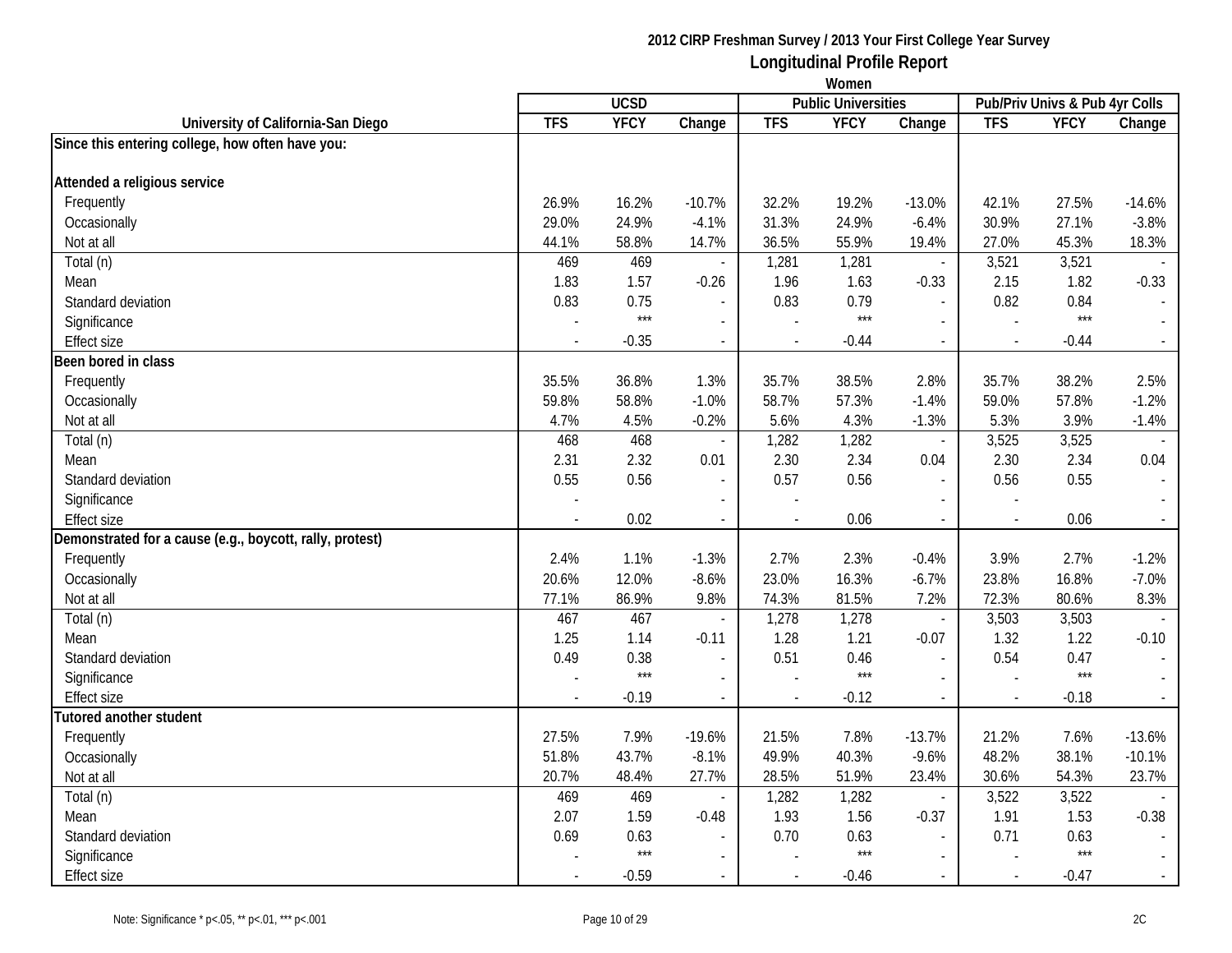|                                                  | Women                    |               |                          |               |                            |                          |                          |                                |          |
|--------------------------------------------------|--------------------------|---------------|--------------------------|---------------|----------------------------|--------------------------|--------------------------|--------------------------------|----------|
|                                                  |                          | <b>UCSD</b>   |                          |               | <b>Public Universities</b> |                          |                          | Pub/Priv Univs & Pub 4yr Colls |          |
| University of California-San Diego               | <b>TFS</b>               | <b>YFCY</b>   | Change                   | <b>TFS</b>    | <b>YFCY</b>                | Change                   | <b>TFS</b>               | <b>YFCY</b>                    | Change   |
| Since this entering college, how often have you: |                          |               |                          |               |                            |                          |                          |                                |          |
| Studied with other students                      |                          |               |                          |               |                            |                          |                          |                                |          |
|                                                  | 40.2%                    | 37.9%         |                          | 39.6%         |                            |                          |                          | 37.7%                          |          |
| Frequently                                       |                          |               | $-2.3%$                  |               | 37.3%                      | $-2.3%$                  | 39.0%                    |                                | $-1.3%$  |
| Occasionally                                     | 55.1%                    | 56.2%<br>6.0% | 1.1%                     | 52.2%<br>8.3% | 56.7%<br>6.0%              | 4.5%                     | 52.1%<br>8.9%            | 55.9%<br>6.4%                  | 3.8%     |
| Not at all                                       | 4.7%<br>470              | 470           | 1.3%                     |               |                            | $-2.3%$                  |                          |                                | $-2.5%$  |
| Total (n)                                        |                          | 2.32          | $\overline{\phantom{a}}$ | 1,284         | 1,284                      | $\overline{\phantom{a}}$ | 3,519<br>2.30            | 3,519                          |          |
| Mean                                             | 2.36                     |               | $-0.04$                  | 2.31          | 2.31                       | 0.00                     |                          | 2.31                           | 0.01     |
| Standard deviation                               | 0.57                     | 0.58          |                          | 0.62          | 0.58                       | $\overline{\phantom{a}}$ | 0.62                     | 0.59                           |          |
| Significance                                     | $\blacksquare$           |               | $\mathbf{r}$             |               |                            | $\sim$                   | $\overline{a}$           |                                |          |
| <b>Effect size</b>                               | $\overline{\phantom{a}}$ | $-0.05$       | $\overline{\phantom{a}}$ |               | 0.00                       | $\overline{\phantom{a}}$ | $\overline{\phantom{a}}$ | 0.01                           |          |
| Been a guest in a professor's home               |                          |               |                          |               |                            |                          |                          |                                |          |
| Frequently                                       | 1.3%                     | 0.2%          | $-1.1%$                  | 2.0%          | 0.7%                       | $-1.3%$                  | 2.8%                     | 1.4%                           | $-1.4%$  |
| Occasionally                                     | 16.5%                    | 3.6%          | $-12.9%$                 | 18.0%         | 6.4%                       | $-11.6%$                 | 17.1%                    | 10.3%                          | $-6.8%$  |
| Not at all                                       | 82.3%                    | 96.2%         | 13.9%                    | 80.0%         | 92.9%                      | 12.9%                    | 80.1%                    | 88.2%                          | 8.1%     |
| Total (n)                                        | 468                      | 468           | $\overline{\phantom{a}}$ | 1,281         | 1,281                      | $\overline{\phantom{a}}$ | 3,517                    | 3,517                          |          |
| Mean                                             | 1.19                     | 1.04          | $-0.15$                  | 1.22          | 1.08                       | $-0.14$                  | 1.23                     | 1.13                           | $-0.10$  |
| Standard deviation                               | 0.42                     | 0.21<br>$***$ | $\overline{\phantom{a}}$ | 0.46          | 0.29<br>$***$              | $\overline{\phantom{a}}$ | 0.48                     | 0.38<br>$***$                  |          |
| Significance                                     | $\sim$                   |               |                          |               |                            |                          | $\overline{\phantom{a}}$ |                                |          |
| Effect size                                      |                          | $-0.32$       | $\overline{\phantom{a}}$ |               | $-0.30$                    | $\overline{\phantom{a}}$ | $\sim$                   | $-0.22$                        |          |
| Smoked cigarettes                                |                          |               |                          |               |                            |                          |                          |                                |          |
| Frequently                                       | 0.2%                     | 1.1%          | 0.9%                     | 0.6%          | 1.6%                       | 1.0%                     | 0.8%                     | 1.6%                           | 0.8%     |
| Occasionally                                     | 1.9%                     | 5.3%          | 3.4%                     | 4.2%          | 6.2%                       | 2.0%                     | 4.7%                     | 7.6%                           | 2.9%     |
| Not at all                                       | 97.9%                    | 93.6%         | $-4.3%$                  | 95.2%         | 92.3%                      | $-2.9%$                  | 94.5%                    | 90.8%                          | $-3.7%$  |
| Total (n)                                        | 470                      | 470           | $\overline{\phantom{a}}$ | 1,282         | 1,282                      | $\overline{\phantom{a}}$ | 3,521                    | 3,521                          |          |
| Mean                                             | 1.02                     | 1.07          | 0.05                     | 1.05          | 1.09                       | 0.04                     | 1.06                     | 1.11                           | 0.05     |
| Standard deviation                               | 0.16                     | 0.30          | $\overline{a}$           | 0.25          | 0.34                       | $\overline{\phantom{a}}$ | 0.27                     | 0.36                           |          |
| Significance                                     |                          | $***$         | $\mathcal{L}$            |               | $***$                      | $\overline{\phantom{a}}$ | $\overline{a}$           | $***$                          | $\sim$   |
| Effect size                                      |                          | 0.18          | $\overline{\phantom{a}}$ |               | 0.14                       | $\overline{\phantom{a}}$ | $\sim$                   | 0.18                           |          |
| Drank beer                                       |                          |               |                          |               |                            |                          |                          |                                |          |
| Frequently                                       | 0.2%                     | 4.3%          | 4.1%                     | 1.6%          | 7.7%                       | 6.1%                     | 2.1%                     | 7.8%                           | 5.7%     |
| Occasionally                                     | 16.0%                    | 23.2%         | 7.2%                     | 20.0%         | 29.3%                      | 9.3%                     | 20.4%                    | 27.6%                          | 7.2%     |
| Not at all                                       | 83.8%                    | 72.5%         | $-11.3%$                 | 78.5%         | 63.0%                      | $-15.5%$                 | 77.5%                    | 64.5%                          | $-13.0%$ |
| Total (n)                                        | 469                      | 469           | $\blacksquare$           | 1,278         | 1,278                      | $\overline{\phantom{a}}$ | 3,509                    | 3,509                          |          |
| Mean                                             | 1.16                     | 1.32          | 0.16                     | 1.23          | 1.45                       | 0.22                     | 1.25                     | 1.43                           | 0.18     |
| Standard deviation                               | 0.38                     | 0.55          |                          | 0.46          | 0.63                       |                          | 0.48                     | 0.63                           |          |
| Significance                                     |                          | $***$         |                          |               | $***$                      | $\sim$                   |                          | $***$                          |          |
| Effect size                                      |                          | 0.31          | $\blacksquare$           |               | 0.43                       | $\blacksquare$           | $\blacksquare$           | 0.35                           |          |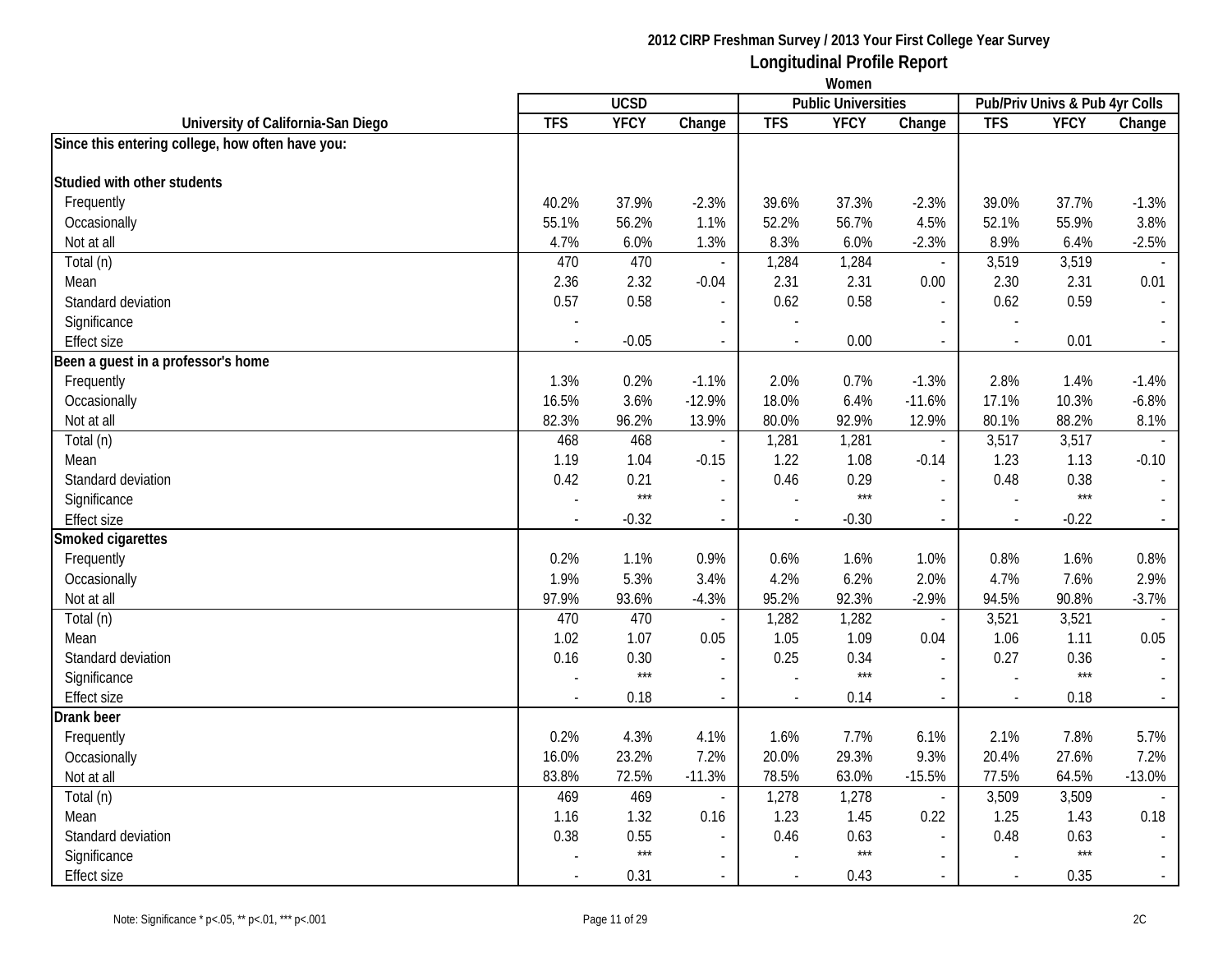|                                                  | Women          |             |                          |            |                            |                          |                          |                                |          |
|--------------------------------------------------|----------------|-------------|--------------------------|------------|----------------------------|--------------------------|--------------------------|--------------------------------|----------|
|                                                  |                | <b>UCSD</b> |                          |            | <b>Public Universities</b> |                          |                          | Pub/Priv Univs & Pub 4yr Colls |          |
| University of California-San Diego               | <b>TFS</b>     | <b>YFCY</b> | Change                   | <b>TFS</b> | <b>YFCY</b>                | Change                   | <b>TFS</b>               | <b>YFCY</b>                    | Change   |
| Since entering this college, how often have you: |                |             |                          |            |                            |                          |                          |                                |          |
| Drank wine or liquor                             |                |             |                          |            |                            |                          |                          |                                |          |
| Frequently                                       | 0.9%           | 5.2%        | 4.3%                     | 2.8%       | 10.9%                      | 8.1%                     | 2.9%                     | 10.8%                          | 7.9%     |
| Occasionally                                     | 20.4%          | 28.1%       | 7.7%                     | 26.3%      | 34.9%                      | 8.6%                     | 28.2%                    | 33.7%                          | 5.5%     |
| Not at all                                       | 78.8%          | 66.7%       | $-12.1%$                 | 70.8%      | 54.2%                      | $-16.6%$                 | 68.9%                    | 55.5%                          | $-13.4%$ |
| Total (n)                                        | 466            | 466         |                          | 1,276      | 1,276                      | $\overline{\phantom{a}}$ | 3,502                    | 3,502                          |          |
| Mean                                             | 1.22           | 1.38        | 0.16                     | 1.32       | 1.57                       | 0.25                     | 1.34                     | 1.55                           | 0.21     |
| Standard deviation                               | 0.44           | 0.58        |                          | 0.52       | 0.68                       | $\overline{a}$           | 0.53                     | 0.68                           |          |
| Significance                                     |                | $***$       | $\overline{a}$           |            | $***$                      | $\overline{a}$           |                          | $***$                          |          |
| <b>Effect size</b>                               |                | 0.29        | $\overline{\phantom{a}}$ |            | 0.45                       | $\overline{\phantom{a}}$ | $\overline{\phantom{a}}$ | 0.38                           |          |
| Felt overwhelmed by all you had to do            |                |             |                          |            |                            |                          |                          |                                |          |
| Frequently                                       | 35.0%          | 52.8%       | 17.8%                    | 40.7%      | 48.7%                      | 8.0%                     | 42.0%                    | 49.0%                          | 7.0%     |
| Occasionally                                     | 59.0%          | 44.8%       | $-14.2%$                 | 54.3%      | 48.6%                      | $-5.7%$                  | 53.1%                    | 48.3%                          | $-4.8%$  |
| Not at all                                       | 6.0%           | 2.4%        | $-3.6%$                  | 5.1%       | 2.7%                       | $-2.4%$                  | 5.0%                     | 2.7%                           | $-2.3%$  |
| Total (n)                                        | 466            | 466         | $\overline{a}$           | 1,279      | 1,279                      | $\blacksquare$           | 3,518                    | 3,518                          |          |
| Mean                                             | 2.29           | 2.50        | 0.21                     | 2.36       | 2.46                       | 0.10                     | 2.37                     | 2.46                           | 0.09     |
| Standard deviation                               | 0.57           | 0.55        | $\sim$                   | 0.58       | 0.55                       | $\overline{\phantom{a}}$ | 0.58                     | 0.55                           |          |
| Significance                                     |                | $***$       |                          |            | $***$                      |                          | $\sim$                   | $***$                          |          |
| Effect size                                      |                | 0.32        | $\mathcal{L}$            |            | 0.15                       | $\blacksquare$           | $\overline{\phantom{a}}$ | 0.14                           |          |
| <b>Felt depressed</b>                            |                |             |                          |            |                            |                          |                          |                                |          |
| Frequently                                       | 6.9%           | 20.8%       | 13.9%                    | 8.3%       | 18.5%                      | 10.2%                    | 8.9%                     | 16.1%                          | 7.2%     |
| Occasionally                                     | 50.4%          | 51.5%       | 1.1%                     | 46.7%      | 51.4%                      | 4.7%                     | 43.5%                    | 50.3%                          | 6.8%     |
| Not at all                                       | 42.7%          | 27.7%       | $-15.0%$                 | 45.0%      | 30.1%                      | $-14.9%$                 | 47.6%                    | 33.6%                          | $-14.0%$ |
| Total (n)                                        | 466            | 466         | $\overline{\phantom{a}}$ | 1,275      | 1,275                      | $\overline{\phantom{a}}$ | 3,511                    | 3,511                          |          |
| Mean                                             | 1.64           | 1.93        | 0.29                     | 1.63       | 1.88                       | 0.25                     | 1.61                     | 1.83                           | 0.22     |
| Standard deviation                               | 0.61           | 0.69        |                          | 0.63       | 0.69                       | $\sim$                   | 0.65                     | 0.68                           |          |
| Significance                                     |                | $***$       | $\blacksquare$           |            | $***$                      | $\overline{a}$           | $\overline{a}$           | $***$                          | $\sim$   |
| <b>Effect size</b>                               | $\overline{a}$ | 0.41        | $\blacksquare$           |            | 0.36                       | $\overline{\phantom{a}}$ | $\sim$                   | 0.31                           | $\sim$   |
| Performed volunteer work                         |                |             |                          |            |                            |                          |                          |                                |          |
| Frequently                                       | 52.2%          | 12.2%       | $-40.0\%$                | 48.4%      | 14.7%                      | $-33.7%$                 | 49.6%                    | 17.3%                          | $-32.3%$ |
| Occasionally                                     | 43.3%          | 43.7%       | 0.4%                     | 45.3%      | 45.3%                      | 0.0%                     | 44.0%                    | 50.8%                          | 6.8%     |
| Not at all                                       | 4.5%           | 44.1%       | 39.6%                    | 6.3%       | 40.0%                      | 33.7%                    | 6.4%                     | 31.9%                          | 25.5%    |
| Total (n)                                        | 467            | 467         | $\sim$                   | 1,279      | 1,279                      | $\overline{\phantom{a}}$ | 3,517                    | 3,517                          |          |
| Mean                                             | 2.48           | 1.68        | $-0.80$                  | 2.42       | 1.75                       | $-0.67$                  | 2.43                     | 1.85                           | $-0.58$  |
| Standard deviation                               | 0.58           | 0.68        |                          | 0.61       | 0.70                       | $\sim$                   | 0.61                     | 0.69                           |          |
| Significance                                     |                | $***$       |                          |            | $***$                      | $\overline{\phantom{a}}$ |                          | $***$                          |          |
| Effect size                                      |                | $-0.97$     | $\blacksquare$           |            | $-0.81$                    | $\blacksquare$           | $\blacksquare$           | $-0.70$                        |          |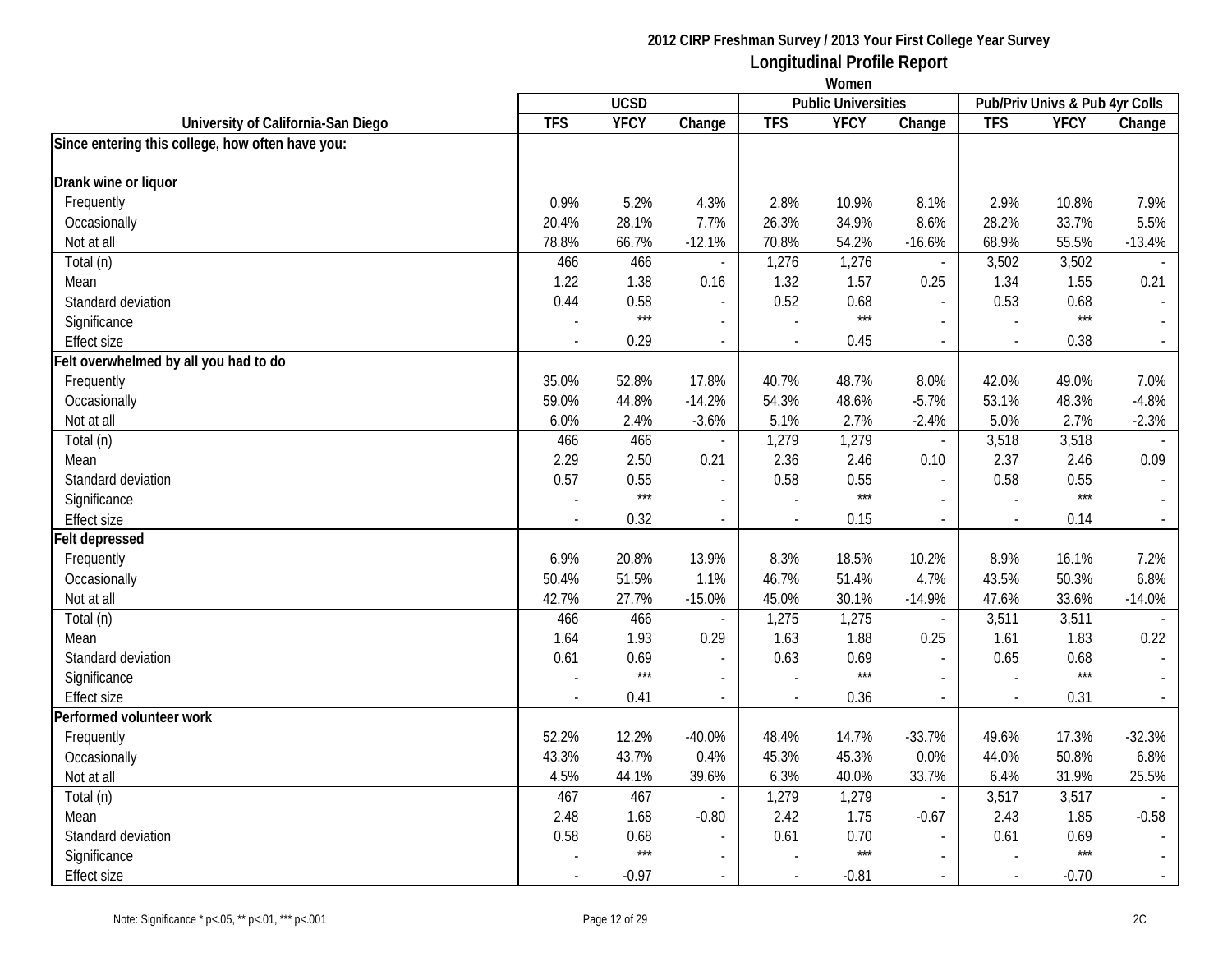| <b>UCSD</b><br><b>Public Universities</b><br>Pub/Priv Univs & Pub 4yr Colls<br><b>TFS</b><br><b>YFCY</b><br><b>TFS</b><br><b>YFCY</b><br><b>TFS</b><br>Change<br><b>YFCY</b><br>University of California-San Diego<br>Change<br>Change<br>Since entering this college, how often have you:<br>Asked a professor for advice after class<br>Frequently<br>35.4%<br>6.0%<br>$-29.4%$<br>10.6%<br>$-23.8%$<br>35.0%<br>14.7%<br>$-20.3%$<br>34.4%<br>Occasionally<br>54.1%<br>47.4%<br>$-6.7%$<br>53.0%<br>54.4%<br>1.4%<br>53.1%<br>60.1%<br>7.0%<br>10.5%<br>46.6%<br>36.1%<br>35.0%<br>22.4%<br>12.0%<br>25.2%<br>13.2%<br>Not at all<br>12.6%<br>466<br>1,278<br>466<br>1,278<br>3,513<br>3,513<br>Total (n)<br>$\blacksquare$<br>$\blacksquare$<br>1.59<br>2.23<br>2.25<br>2.22<br>1.76<br>1.89<br>$-0.34$<br>$-0.66$<br>$-0.46$<br>Mean<br>0.63<br>0.60<br>0.65<br>0.63<br>0.65<br>0.62<br>Standard deviation<br>$\overline{a}$<br>$***$<br>$***$<br>$***$<br>Significance<br>$\blacksquare$<br><b>Effect size</b><br>$-0.92$<br>$-0.64$<br>$-0.47$<br>$\overline{\phantom{a}}$<br>$\overline{\phantom{a}}$<br>$\overline{\phantom{a}}$<br>Voted in a student election<br>8.4%<br>10.3%<br>$-12.2%$<br>Frequently<br>21.2%<br>$-12.8%$<br>18.2%<br>8.0%<br>$-10.2%$<br>22.5%<br>$-8.5%$<br>43.2%<br>48.8%<br>42.6%<br>$-6.2%$<br>Occasionally<br>50.5%<br>42.0%<br>51.0%<br>$-7.8%$<br>28.7%<br>28.3%<br>49.7%<br>21.4%<br>30.8%<br>48.8%<br>18.0%<br>47.1%<br>18.4%<br>Not at all<br>Total (n)<br>467<br>467<br>3,501<br>3,501<br>1,277<br>1,277<br>$\mathbb{L}$<br>$\overline{\phantom{a}}$<br>1.93<br>1.59<br>1.87<br>1.59<br>1.94<br>1.63<br>$-0.31$<br>Mean<br>$-0.34$<br>$-0.28$<br>0.71<br>Standard deviation<br>0.70<br>0.64<br>0.69<br>0.63<br>0.66<br>$\blacksquare$<br>0.31<br>0.31<br>0.31<br>Significance<br>$\sim$<br>$\overline{a}$<br>$\blacksquare$<br>$-0.40$<br>$-0.33$<br>$-0.36$<br><b>Effect size</b><br>$\sim$<br>$\sim$<br>$\overline{\phantom{a}}$<br>Worked on a local, state, or national political campaign<br>1.3%<br>1.7%<br>1.5%<br>2.3%<br>0.8%<br>1.8%<br>1.7%<br>$-0.1%$<br>Frequently<br>0.4%<br>5.6%<br>6.8%<br>Occasionally<br>7.7%<br>$-2.1%$<br>6.8%<br>6.4%<br>6.4%<br>0.4%<br>$-0.4%$<br>91.0%<br>92.7%<br>1.7%<br>91.4%<br>91.8%<br>91.6%<br>$-0.2%$<br>Not at all<br>91.8%<br>$-0.4%$<br>466<br>1,273<br>3,505<br>Total (n)<br>466<br>1,273<br>3,505<br>$\overline{\phantom{a}}$<br>$\overline{\phantom{a}}$<br>1.09<br>1.11<br>1.10<br>1.10<br>Mean<br>1.10<br>$-0.01$<br>1.10<br>0.01<br>0.00<br>0.34<br>0.38<br>0.35<br>Standard deviation<br>0.34<br>0.34<br>0.35<br>$\mathcal{L}_{\mathcal{A}}$<br>$\overline{\phantom{a}}$<br>$\mathbf{r}$<br>Significance<br>$\overline{\phantom{a}}$<br>$\sim$<br>$\overline{\phantom{a}}$<br>$\blacksquare$<br>$-0.02$<br>0.02<br>0.00<br><b>Effect size</b><br>$\sim$<br>$\blacksquare$<br>$\overline{\phantom{a}}$<br>$\sim$<br>$\overline{\phantom{a}}$<br>Socialized with someone of another racial/ethnic group<br>Frequently<br>77.5%<br>70.0%<br>$-7.5%$<br>72.8%<br>60.7%<br>$-12.1%$<br>75.3%<br>64.8%<br>$-10.5%$<br>21.6%<br>9.3%<br>17.8%<br>25.9%<br>8.1%<br>23.4%<br>34.6%<br>11.2%<br>30.9%<br>Occasionally<br>4.7%<br>4.1%<br>$-0.6%$<br>3.8%<br>4.7%<br>0.9%<br>3.2%<br>4.3%<br>1.1%<br>Not at all<br>467<br>3,504<br>467<br>1,274<br>1,274<br>3,504<br>Total (n)<br>$\overline{\phantom{a}}$<br>$\blacksquare$ |      | Women |      |         |      |      |         |      |      |         |
|------------------------------------------------------------------------------------------------------------------------------------------------------------------------------------------------------------------------------------------------------------------------------------------------------------------------------------------------------------------------------------------------------------------------------------------------------------------------------------------------------------------------------------------------------------------------------------------------------------------------------------------------------------------------------------------------------------------------------------------------------------------------------------------------------------------------------------------------------------------------------------------------------------------------------------------------------------------------------------------------------------------------------------------------------------------------------------------------------------------------------------------------------------------------------------------------------------------------------------------------------------------------------------------------------------------------------------------------------------------------------------------------------------------------------------------------------------------------------------------------------------------------------------------------------------------------------------------------------------------------------------------------------------------------------------------------------------------------------------------------------------------------------------------------------------------------------------------------------------------------------------------------------------------------------------------------------------------------------------------------------------------------------------------------------------------------------------------------------------------------------------------------------------------------------------------------------------------------------------------------------------------------------------------------------------------------------------------------------------------------------------------------------------------------------------------------------------------------------------------------------------------------------------------------------------------------------------------------------------------------------------------------------------------------------------------------------------------------------------------------------------------------------------------------------------------------------------------------------------------------------------------------------------------------------------------------------------------------------------------------------------------------------------------------------------------------------------------------------------------------------------------------------------------------------------------------------------------------------------------------------------------------------------------------------------------------------------------------------------------------------------------------------------------------|------|-------|------|---------|------|------|---------|------|------|---------|
|                                                                                                                                                                                                                                                                                                                                                                                                                                                                                                                                                                                                                                                                                                                                                                                                                                                                                                                                                                                                                                                                                                                                                                                                                                                                                                                                                                                                                                                                                                                                                                                                                                                                                                                                                                                                                                                                                                                                                                                                                                                                                                                                                                                                                                                                                                                                                                                                                                                                                                                                                                                                                                                                                                                                                                                                                                                                                                                                                                                                                                                                                                                                                                                                                                                                                                                                                                                                                        |      |       |      |         |      |      |         |      |      |         |
|                                                                                                                                                                                                                                                                                                                                                                                                                                                                                                                                                                                                                                                                                                                                                                                                                                                                                                                                                                                                                                                                                                                                                                                                                                                                                                                                                                                                                                                                                                                                                                                                                                                                                                                                                                                                                                                                                                                                                                                                                                                                                                                                                                                                                                                                                                                                                                                                                                                                                                                                                                                                                                                                                                                                                                                                                                                                                                                                                                                                                                                                                                                                                                                                                                                                                                                                                                                                                        |      |       |      |         |      |      |         |      |      |         |
|                                                                                                                                                                                                                                                                                                                                                                                                                                                                                                                                                                                                                                                                                                                                                                                                                                                                                                                                                                                                                                                                                                                                                                                                                                                                                                                                                                                                                                                                                                                                                                                                                                                                                                                                                                                                                                                                                                                                                                                                                                                                                                                                                                                                                                                                                                                                                                                                                                                                                                                                                                                                                                                                                                                                                                                                                                                                                                                                                                                                                                                                                                                                                                                                                                                                                                                                                                                                                        |      |       |      |         |      |      |         |      |      |         |
|                                                                                                                                                                                                                                                                                                                                                                                                                                                                                                                                                                                                                                                                                                                                                                                                                                                                                                                                                                                                                                                                                                                                                                                                                                                                                                                                                                                                                                                                                                                                                                                                                                                                                                                                                                                                                                                                                                                                                                                                                                                                                                                                                                                                                                                                                                                                                                                                                                                                                                                                                                                                                                                                                                                                                                                                                                                                                                                                                                                                                                                                                                                                                                                                                                                                                                                                                                                                                        |      |       |      |         |      |      |         |      |      |         |
|                                                                                                                                                                                                                                                                                                                                                                                                                                                                                                                                                                                                                                                                                                                                                                                                                                                                                                                                                                                                                                                                                                                                                                                                                                                                                                                                                                                                                                                                                                                                                                                                                                                                                                                                                                                                                                                                                                                                                                                                                                                                                                                                                                                                                                                                                                                                                                                                                                                                                                                                                                                                                                                                                                                                                                                                                                                                                                                                                                                                                                                                                                                                                                                                                                                                                                                                                                                                                        |      |       |      |         |      |      |         |      |      |         |
|                                                                                                                                                                                                                                                                                                                                                                                                                                                                                                                                                                                                                                                                                                                                                                                                                                                                                                                                                                                                                                                                                                                                                                                                                                                                                                                                                                                                                                                                                                                                                                                                                                                                                                                                                                                                                                                                                                                                                                                                                                                                                                                                                                                                                                                                                                                                                                                                                                                                                                                                                                                                                                                                                                                                                                                                                                                                                                                                                                                                                                                                                                                                                                                                                                                                                                                                                                                                                        |      |       |      |         |      |      |         |      |      |         |
|                                                                                                                                                                                                                                                                                                                                                                                                                                                                                                                                                                                                                                                                                                                                                                                                                                                                                                                                                                                                                                                                                                                                                                                                                                                                                                                                                                                                                                                                                                                                                                                                                                                                                                                                                                                                                                                                                                                                                                                                                                                                                                                                                                                                                                                                                                                                                                                                                                                                                                                                                                                                                                                                                                                                                                                                                                                                                                                                                                                                                                                                                                                                                                                                                                                                                                                                                                                                                        |      |       |      |         |      |      |         |      |      |         |
|                                                                                                                                                                                                                                                                                                                                                                                                                                                                                                                                                                                                                                                                                                                                                                                                                                                                                                                                                                                                                                                                                                                                                                                                                                                                                                                                                                                                                                                                                                                                                                                                                                                                                                                                                                                                                                                                                                                                                                                                                                                                                                                                                                                                                                                                                                                                                                                                                                                                                                                                                                                                                                                                                                                                                                                                                                                                                                                                                                                                                                                                                                                                                                                                                                                                                                                                                                                                                        |      |       |      |         |      |      |         |      |      |         |
|                                                                                                                                                                                                                                                                                                                                                                                                                                                                                                                                                                                                                                                                                                                                                                                                                                                                                                                                                                                                                                                                                                                                                                                                                                                                                                                                                                                                                                                                                                                                                                                                                                                                                                                                                                                                                                                                                                                                                                                                                                                                                                                                                                                                                                                                                                                                                                                                                                                                                                                                                                                                                                                                                                                                                                                                                                                                                                                                                                                                                                                                                                                                                                                                                                                                                                                                                                                                                        |      |       |      |         |      |      |         |      |      |         |
|                                                                                                                                                                                                                                                                                                                                                                                                                                                                                                                                                                                                                                                                                                                                                                                                                                                                                                                                                                                                                                                                                                                                                                                                                                                                                                                                                                                                                                                                                                                                                                                                                                                                                                                                                                                                                                                                                                                                                                                                                                                                                                                                                                                                                                                                                                                                                                                                                                                                                                                                                                                                                                                                                                                                                                                                                                                                                                                                                                                                                                                                                                                                                                                                                                                                                                                                                                                                                        |      |       |      |         |      |      |         |      |      |         |
|                                                                                                                                                                                                                                                                                                                                                                                                                                                                                                                                                                                                                                                                                                                                                                                                                                                                                                                                                                                                                                                                                                                                                                                                                                                                                                                                                                                                                                                                                                                                                                                                                                                                                                                                                                                                                                                                                                                                                                                                                                                                                                                                                                                                                                                                                                                                                                                                                                                                                                                                                                                                                                                                                                                                                                                                                                                                                                                                                                                                                                                                                                                                                                                                                                                                                                                                                                                                                        |      |       |      |         |      |      |         |      |      |         |
|                                                                                                                                                                                                                                                                                                                                                                                                                                                                                                                                                                                                                                                                                                                                                                                                                                                                                                                                                                                                                                                                                                                                                                                                                                                                                                                                                                                                                                                                                                                                                                                                                                                                                                                                                                                                                                                                                                                                                                                                                                                                                                                                                                                                                                                                                                                                                                                                                                                                                                                                                                                                                                                                                                                                                                                                                                                                                                                                                                                                                                                                                                                                                                                                                                                                                                                                                                                                                        |      |       |      |         |      |      |         |      |      |         |
|                                                                                                                                                                                                                                                                                                                                                                                                                                                                                                                                                                                                                                                                                                                                                                                                                                                                                                                                                                                                                                                                                                                                                                                                                                                                                                                                                                                                                                                                                                                                                                                                                                                                                                                                                                                                                                                                                                                                                                                                                                                                                                                                                                                                                                                                                                                                                                                                                                                                                                                                                                                                                                                                                                                                                                                                                                                                                                                                                                                                                                                                                                                                                                                                                                                                                                                                                                                                                        |      |       |      |         |      |      |         |      |      |         |
|                                                                                                                                                                                                                                                                                                                                                                                                                                                                                                                                                                                                                                                                                                                                                                                                                                                                                                                                                                                                                                                                                                                                                                                                                                                                                                                                                                                                                                                                                                                                                                                                                                                                                                                                                                                                                                                                                                                                                                                                                                                                                                                                                                                                                                                                                                                                                                                                                                                                                                                                                                                                                                                                                                                                                                                                                                                                                                                                                                                                                                                                                                                                                                                                                                                                                                                                                                                                                        |      |       |      |         |      |      |         |      |      |         |
|                                                                                                                                                                                                                                                                                                                                                                                                                                                                                                                                                                                                                                                                                                                                                                                                                                                                                                                                                                                                                                                                                                                                                                                                                                                                                                                                                                                                                                                                                                                                                                                                                                                                                                                                                                                                                                                                                                                                                                                                                                                                                                                                                                                                                                                                                                                                                                                                                                                                                                                                                                                                                                                                                                                                                                                                                                                                                                                                                                                                                                                                                                                                                                                                                                                                                                                                                                                                                        |      |       |      |         |      |      |         |      |      |         |
|                                                                                                                                                                                                                                                                                                                                                                                                                                                                                                                                                                                                                                                                                                                                                                                                                                                                                                                                                                                                                                                                                                                                                                                                                                                                                                                                                                                                                                                                                                                                                                                                                                                                                                                                                                                                                                                                                                                                                                                                                                                                                                                                                                                                                                                                                                                                                                                                                                                                                                                                                                                                                                                                                                                                                                                                                                                                                                                                                                                                                                                                                                                                                                                                                                                                                                                                                                                                                        |      |       |      |         |      |      |         |      |      |         |
|                                                                                                                                                                                                                                                                                                                                                                                                                                                                                                                                                                                                                                                                                                                                                                                                                                                                                                                                                                                                                                                                                                                                                                                                                                                                                                                                                                                                                                                                                                                                                                                                                                                                                                                                                                                                                                                                                                                                                                                                                                                                                                                                                                                                                                                                                                                                                                                                                                                                                                                                                                                                                                                                                                                                                                                                                                                                                                                                                                                                                                                                                                                                                                                                                                                                                                                                                                                                                        |      |       |      |         |      |      |         |      |      |         |
|                                                                                                                                                                                                                                                                                                                                                                                                                                                                                                                                                                                                                                                                                                                                                                                                                                                                                                                                                                                                                                                                                                                                                                                                                                                                                                                                                                                                                                                                                                                                                                                                                                                                                                                                                                                                                                                                                                                                                                                                                                                                                                                                                                                                                                                                                                                                                                                                                                                                                                                                                                                                                                                                                                                                                                                                                                                                                                                                                                                                                                                                                                                                                                                                                                                                                                                                                                                                                        |      |       |      |         |      |      |         |      |      |         |
|                                                                                                                                                                                                                                                                                                                                                                                                                                                                                                                                                                                                                                                                                                                                                                                                                                                                                                                                                                                                                                                                                                                                                                                                                                                                                                                                                                                                                                                                                                                                                                                                                                                                                                                                                                                                                                                                                                                                                                                                                                                                                                                                                                                                                                                                                                                                                                                                                                                                                                                                                                                                                                                                                                                                                                                                                                                                                                                                                                                                                                                                                                                                                                                                                                                                                                                                                                                                                        |      |       |      |         |      |      |         |      |      |         |
|                                                                                                                                                                                                                                                                                                                                                                                                                                                                                                                                                                                                                                                                                                                                                                                                                                                                                                                                                                                                                                                                                                                                                                                                                                                                                                                                                                                                                                                                                                                                                                                                                                                                                                                                                                                                                                                                                                                                                                                                                                                                                                                                                                                                                                                                                                                                                                                                                                                                                                                                                                                                                                                                                                                                                                                                                                                                                                                                                                                                                                                                                                                                                                                                                                                                                                                                                                                                                        |      |       |      |         |      |      |         |      |      |         |
|                                                                                                                                                                                                                                                                                                                                                                                                                                                                                                                                                                                                                                                                                                                                                                                                                                                                                                                                                                                                                                                                                                                                                                                                                                                                                                                                                                                                                                                                                                                                                                                                                                                                                                                                                                                                                                                                                                                                                                                                                                                                                                                                                                                                                                                                                                                                                                                                                                                                                                                                                                                                                                                                                                                                                                                                                                                                                                                                                                                                                                                                                                                                                                                                                                                                                                                                                                                                                        |      |       |      |         |      |      |         |      |      |         |
|                                                                                                                                                                                                                                                                                                                                                                                                                                                                                                                                                                                                                                                                                                                                                                                                                                                                                                                                                                                                                                                                                                                                                                                                                                                                                                                                                                                                                                                                                                                                                                                                                                                                                                                                                                                                                                                                                                                                                                                                                                                                                                                                                                                                                                                                                                                                                                                                                                                                                                                                                                                                                                                                                                                                                                                                                                                                                                                                                                                                                                                                                                                                                                                                                                                                                                                                                                                                                        |      |       |      |         |      |      |         |      |      |         |
|                                                                                                                                                                                                                                                                                                                                                                                                                                                                                                                                                                                                                                                                                                                                                                                                                                                                                                                                                                                                                                                                                                                                                                                                                                                                                                                                                                                                                                                                                                                                                                                                                                                                                                                                                                                                                                                                                                                                                                                                                                                                                                                                                                                                                                                                                                                                                                                                                                                                                                                                                                                                                                                                                                                                                                                                                                                                                                                                                                                                                                                                                                                                                                                                                                                                                                                                                                                                                        |      |       |      |         |      |      |         |      |      |         |
|                                                                                                                                                                                                                                                                                                                                                                                                                                                                                                                                                                                                                                                                                                                                                                                                                                                                                                                                                                                                                                                                                                                                                                                                                                                                                                                                                                                                                                                                                                                                                                                                                                                                                                                                                                                                                                                                                                                                                                                                                                                                                                                                                                                                                                                                                                                                                                                                                                                                                                                                                                                                                                                                                                                                                                                                                                                                                                                                                                                                                                                                                                                                                                                                                                                                                                                                                                                                                        |      |       |      |         |      |      |         |      |      |         |
|                                                                                                                                                                                                                                                                                                                                                                                                                                                                                                                                                                                                                                                                                                                                                                                                                                                                                                                                                                                                                                                                                                                                                                                                                                                                                                                                                                                                                                                                                                                                                                                                                                                                                                                                                                                                                                                                                                                                                                                                                                                                                                                                                                                                                                                                                                                                                                                                                                                                                                                                                                                                                                                                                                                                                                                                                                                                                                                                                                                                                                                                                                                                                                                                                                                                                                                                                                                                                        |      |       |      |         |      |      |         |      |      |         |
|                                                                                                                                                                                                                                                                                                                                                                                                                                                                                                                                                                                                                                                                                                                                                                                                                                                                                                                                                                                                                                                                                                                                                                                                                                                                                                                                                                                                                                                                                                                                                                                                                                                                                                                                                                                                                                                                                                                                                                                                                                                                                                                                                                                                                                                                                                                                                                                                                                                                                                                                                                                                                                                                                                                                                                                                                                                                                                                                                                                                                                                                                                                                                                                                                                                                                                                                                                                                                        |      |       |      |         |      |      |         |      |      |         |
|                                                                                                                                                                                                                                                                                                                                                                                                                                                                                                                                                                                                                                                                                                                                                                                                                                                                                                                                                                                                                                                                                                                                                                                                                                                                                                                                                                                                                                                                                                                                                                                                                                                                                                                                                                                                                                                                                                                                                                                                                                                                                                                                                                                                                                                                                                                                                                                                                                                                                                                                                                                                                                                                                                                                                                                                                                                                                                                                                                                                                                                                                                                                                                                                                                                                                                                                                                                                                        |      |       |      |         |      |      |         |      |      |         |
|                                                                                                                                                                                                                                                                                                                                                                                                                                                                                                                                                                                                                                                                                                                                                                                                                                                                                                                                                                                                                                                                                                                                                                                                                                                                                                                                                                                                                                                                                                                                                                                                                                                                                                                                                                                                                                                                                                                                                                                                                                                                                                                                                                                                                                                                                                                                                                                                                                                                                                                                                                                                                                                                                                                                                                                                                                                                                                                                                                                                                                                                                                                                                                                                                                                                                                                                                                                                                        |      |       |      |         |      |      |         |      |      |         |
|                                                                                                                                                                                                                                                                                                                                                                                                                                                                                                                                                                                                                                                                                                                                                                                                                                                                                                                                                                                                                                                                                                                                                                                                                                                                                                                                                                                                                                                                                                                                                                                                                                                                                                                                                                                                                                                                                                                                                                                                                                                                                                                                                                                                                                                                                                                                                                                                                                                                                                                                                                                                                                                                                                                                                                                                                                                                                                                                                                                                                                                                                                                                                                                                                                                                                                                                                                                                                        |      |       |      |         |      |      |         |      |      |         |
|                                                                                                                                                                                                                                                                                                                                                                                                                                                                                                                                                                                                                                                                                                                                                                                                                                                                                                                                                                                                                                                                                                                                                                                                                                                                                                                                                                                                                                                                                                                                                                                                                                                                                                                                                                                                                                                                                                                                                                                                                                                                                                                                                                                                                                                                                                                                                                                                                                                                                                                                                                                                                                                                                                                                                                                                                                                                                                                                                                                                                                                                                                                                                                                                                                                                                                                                                                                                                        |      |       |      |         |      |      |         |      |      |         |
|                                                                                                                                                                                                                                                                                                                                                                                                                                                                                                                                                                                                                                                                                                                                                                                                                                                                                                                                                                                                                                                                                                                                                                                                                                                                                                                                                                                                                                                                                                                                                                                                                                                                                                                                                                                                                                                                                                                                                                                                                                                                                                                                                                                                                                                                                                                                                                                                                                                                                                                                                                                                                                                                                                                                                                                                                                                                                                                                                                                                                                                                                                                                                                                                                                                                                                                                                                                                                        |      |       |      |         |      |      |         |      |      |         |
|                                                                                                                                                                                                                                                                                                                                                                                                                                                                                                                                                                                                                                                                                                                                                                                                                                                                                                                                                                                                                                                                                                                                                                                                                                                                                                                                                                                                                                                                                                                                                                                                                                                                                                                                                                                                                                                                                                                                                                                                                                                                                                                                                                                                                                                                                                                                                                                                                                                                                                                                                                                                                                                                                                                                                                                                                                                                                                                                                                                                                                                                                                                                                                                                                                                                                                                                                                                                                        |      |       |      |         |      |      |         |      |      |         |
|                                                                                                                                                                                                                                                                                                                                                                                                                                                                                                                                                                                                                                                                                                                                                                                                                                                                                                                                                                                                                                                                                                                                                                                                                                                                                                                                                                                                                                                                                                                                                                                                                                                                                                                                                                                                                                                                                                                                                                                                                                                                                                                                                                                                                                                                                                                                                                                                                                                                                                                                                                                                                                                                                                                                                                                                                                                                                                                                                                                                                                                                                                                                                                                                                                                                                                                                                                                                                        |      |       |      |         |      |      |         |      |      |         |
|                                                                                                                                                                                                                                                                                                                                                                                                                                                                                                                                                                                                                                                                                                                                                                                                                                                                                                                                                                                                                                                                                                                                                                                                                                                                                                                                                                                                                                                                                                                                                                                                                                                                                                                                                                                                                                                                                                                                                                                                                                                                                                                                                                                                                                                                                                                                                                                                                                                                                                                                                                                                                                                                                                                                                                                                                                                                                                                                                                                                                                                                                                                                                                                                                                                                                                                                                                                                                        |      |       |      |         |      |      |         |      |      |         |
|                                                                                                                                                                                                                                                                                                                                                                                                                                                                                                                                                                                                                                                                                                                                                                                                                                                                                                                                                                                                                                                                                                                                                                                                                                                                                                                                                                                                                                                                                                                                                                                                                                                                                                                                                                                                                                                                                                                                                                                                                                                                                                                                                                                                                                                                                                                                                                                                                                                                                                                                                                                                                                                                                                                                                                                                                                                                                                                                                                                                                                                                                                                                                                                                                                                                                                                                                                                                                        |      |       |      |         |      |      |         |      |      |         |
|                                                                                                                                                                                                                                                                                                                                                                                                                                                                                                                                                                                                                                                                                                                                                                                                                                                                                                                                                                                                                                                                                                                                                                                                                                                                                                                                                                                                                                                                                                                                                                                                                                                                                                                                                                                                                                                                                                                                                                                                                                                                                                                                                                                                                                                                                                                                                                                                                                                                                                                                                                                                                                                                                                                                                                                                                                                                                                                                                                                                                                                                                                                                                                                                                                                                                                                                                                                                                        |      |       |      |         |      |      |         |      |      |         |
|                                                                                                                                                                                                                                                                                                                                                                                                                                                                                                                                                                                                                                                                                                                                                                                                                                                                                                                                                                                                                                                                                                                                                                                                                                                                                                                                                                                                                                                                                                                                                                                                                                                                                                                                                                                                                                                                                                                                                                                                                                                                                                                                                                                                                                                                                                                                                                                                                                                                                                                                                                                                                                                                                                                                                                                                                                                                                                                                                                                                                                                                                                                                                                                                                                                                                                                                                                                                                        | Mean | 2.73  | 2.66 | $-0.07$ | 2.69 | 2.56 | $-0.13$ | 2.72 | 2.61 | $-0.11$ |
| 0.54<br>0.55<br>0.54<br>0.58<br>0.51<br>0.57<br>Standard deviation<br>$\sim$                                                                                                                                                                                                                                                                                                                                                                                                                                                                                                                                                                                                                                                                                                                                                                                                                                                                                                                                                                                                                                                                                                                                                                                                                                                                                                                                                                                                                                                                                                                                                                                                                                                                                                                                                                                                                                                                                                                                                                                                                                                                                                                                                                                                                                                                                                                                                                                                                                                                                                                                                                                                                                                                                                                                                                                                                                                                                                                                                                                                                                                                                                                                                                                                                                                                                                                                           |      |       |      |         |      |      |         |      |      |         |
| Significance<br>$\overline{\phantom{a}}$                                                                                                                                                                                                                                                                                                                                                                                                                                                                                                                                                                                                                                                                                                                                                                                                                                                                                                                                                                                                                                                                                                                                                                                                                                                                                                                                                                                                                                                                                                                                                                                                                                                                                                                                                                                                                                                                                                                                                                                                                                                                                                                                                                                                                                                                                                                                                                                                                                                                                                                                                                                                                                                                                                                                                                                                                                                                                                                                                                                                                                                                                                                                                                                                                                                                                                                                                                               |      |       |      |         |      |      |         |      |      |         |
| <b>Effect size</b><br>$-0.10$<br>$-0.19$<br>$-0.16$<br>$\sim$<br>$\blacksquare$<br>$\overline{\phantom{a}}$                                                                                                                                                                                                                                                                                                                                                                                                                                                                                                                                                                                                                                                                                                                                                                                                                                                                                                                                                                                                                                                                                                                                                                                                                                                                                                                                                                                                                                                                                                                                                                                                                                                                                                                                                                                                                                                                                                                                                                                                                                                                                                                                                                                                                                                                                                                                                                                                                                                                                                                                                                                                                                                                                                                                                                                                                                                                                                                                                                                                                                                                                                                                                                                                                                                                                                            |      |       |      |         |      |      |         |      |      |         |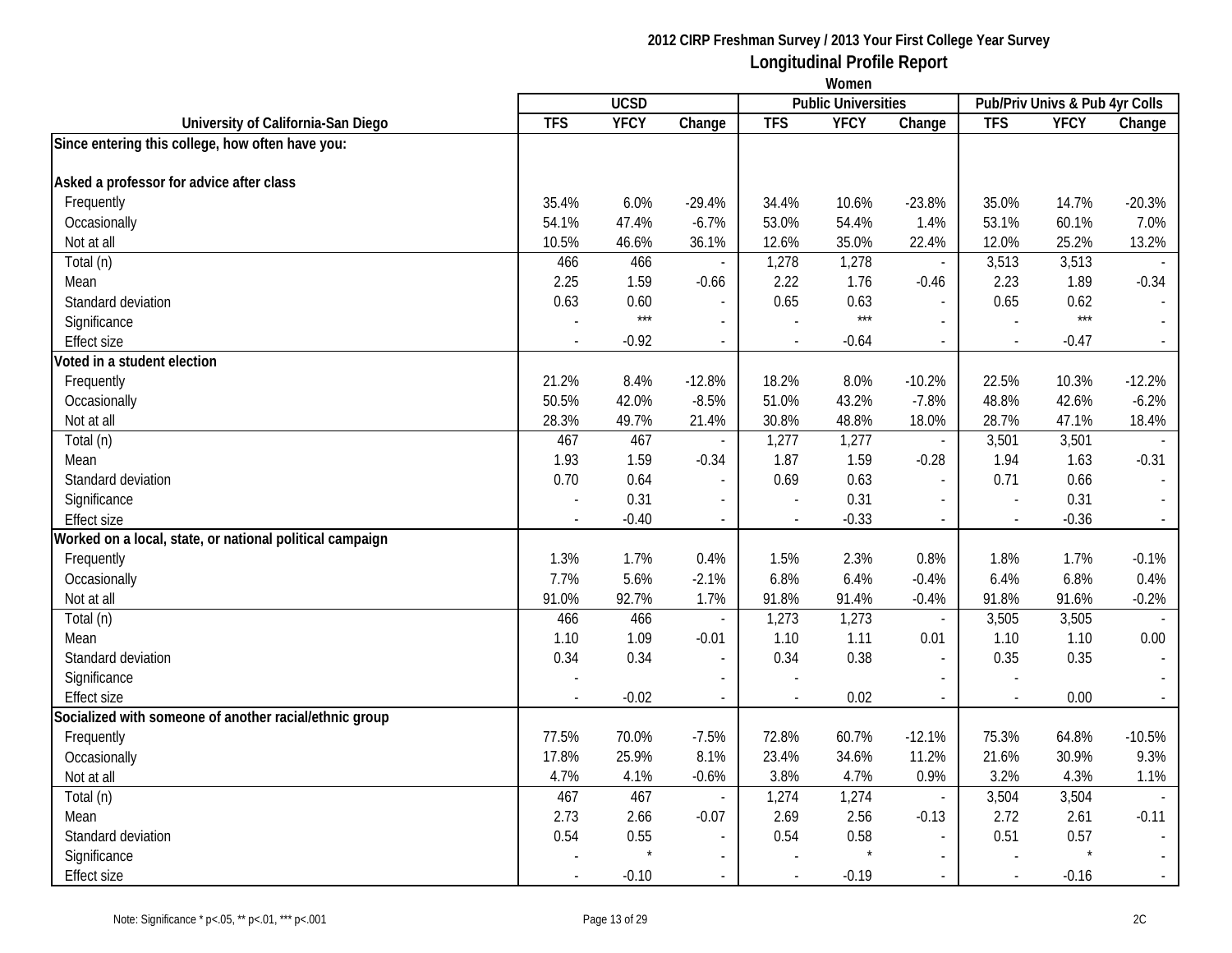|                                                  | Women          |             |                          |                |                            |                          |            |                                |                  |
|--------------------------------------------------|----------------|-------------|--------------------------|----------------|----------------------------|--------------------------|------------|--------------------------------|------------------|
|                                                  |                | <b>UCSD</b> |                          |                | <b>Public Universities</b> |                          |            | Pub/Priv Univs & Pub 4yr Colls |                  |
| University of California-San Diego               | <b>TFS</b>     | <b>YFCY</b> | Change                   | <b>TFS</b>     | <b>YFCY</b>                | Change                   | <b>TFS</b> | <b>YFCY</b>                    | Change           |
| Since entering this college, how often have you: |                |             |                          |                |                            |                          |            |                                |                  |
| Come late to class                               |                |             |                          |                |                            |                          |            |                                |                  |
| Frequently                                       | 8.2%           | 6.7%        | $-1.5%$                  | 6.6%           | 4.9%                       | $-1.7%$                  | 6.4%       | 5.2%                           | $-1.2%$          |
| Occasionally                                     | 40.6%          | 59.8%       | 19.2%                    | 41.2%          | 48.1%                      | 6.9%                     | 42.2%      | 46.8%                          | 4.6%             |
| Not at all                                       | 51.2%          | 33.5%       | $-17.7%$                 | 52.2%          | 47.0%                      | $-5.2%$                  | 51.4%      | 47.9%                          | $-3.5%$          |
| Total (n)                                        | 465            | 465         |                          | 1,277          | 1,277                      | $\blacksquare$           | 3,506      | 3,506                          |                  |
| Mean                                             | 1.57           | 1.73        | 0.16                     | 1.54           | 1.58                       | 0.04                     | 1.55       | 1.57                           | 0.02             |
| Standard deviation                               | 0.64           | 0.57        | $\overline{\phantom{a}}$ | 0.62           | 0.59                       | $\blacksquare$           | 0.61       | 0.59                           | $\sim$           |
| Significance                                     |                | $***$       |                          |                | $***$                      |                          |            | $***$                          |                  |
| <b>Effect size</b>                               |                | 0.23        | $\blacksquare$           |                | 0.06                       | $\overline{\phantom{a}}$ |            | 0.03                           | $\omega_{\rm c}$ |
| Performed community service as part of class     |                |             |                          |                |                            |                          |            |                                |                  |
| Frequently                                       | 18.2%          | 1.3%        | $-16.9%$                 | 17.5%          | 3.7%                       | $-13.8%$                 | 20.6%      | 7.1%                           | $-13.5%$         |
| Occasionally                                     | 32.0%          | 12.9%       | $-19.1%$                 | 32.6%          | 14.6%                      | $-18.0%$                 | 35.9%      | 24.3%                          | $-11.6%$         |
| Not at all                                       | 49.8%          | 85.8%       | 36.0%                    | 49.8%          | 81.7%                      | 31.9%                    | 43.5%      | 68.6%                          | 25.1%            |
| Total (n)                                        | 466            | 466         |                          | 1,272          | 1,272                      | $\blacksquare$           | 3,507      | 3,507                          |                  |
| Mean                                             | 1.68           | 1.15        | $-0.53$                  | 1.68           | 1.22                       | $-0.46$                  | 1.77       | 1.39                           | $-0.38$          |
| Standard deviation                               | 0.76           | 0.40        | $\overline{\phantom{a}}$ | 0.75           | 0.50                       | $\overline{a}$           | 0.77       | 0.62                           | $\sim$           |
| Significance                                     |                | $***$       | $\overline{\phantom{a}}$ |                | $***$                      | $\overline{\phantom{a}}$ |            | $***$                          |                  |
| <b>Effect size</b>                               | $\blacksquare$ | $-0.66$     | $\blacksquare$           | $\blacksquare$ | $-0.57$                    | $\overline{\phantom{a}}$ | $\sim$     | $-0.47$                        | $\sim$           |
| <b>Discussed religion</b>                        |                |             |                          |                |                            |                          |            |                                |                  |
| Frequently                                       | 25.1%          | 20.3%       | $-4.8%$                  | 29.2%          | 21.0%                      | $-8.2%$                  | 35.8%      | 28.4%                          | $-7.4%$          |
| Occasionally                                     | 51.2%          | 54.8%       | 3.6%                     | 51.9%          | 58.1%                      | 6.2%                     | 48.1%      | 53.9%                          | 5.8%             |
| Not at all                                       | 23.8%          | 24.8%       | 1.0%                     | 18.9%          | 20.9%                      | 2.0%                     | 16.1%      | 17.8%                          | 1.7%             |
| Total (n)                                        | 467            | 467         |                          | 1,273          | 1,273                      | $\overline{\phantom{a}}$ | 3,507      | 3,507                          |                  |
| Mean                                             | 2.01           | 1.96        | $-0.05$                  | 2.10           | 2.00                       | $-0.10$                  | 2.20       | 2.11                           | $-0.09$          |
| Standard deviation                               | 0.70           | 0.67        | $\blacksquare$           | 0.69           | 0.65                       | $\overline{\phantom{a}}$ | 0.69       | 0.67                           | $\sim$           |
| Significance                                     |                |             |                          |                |                            |                          |            |                                |                  |
| <b>Effect size</b>                               |                | $-0.06$     | $\overline{\phantom{0}}$ |                | $-0.12$                    | $\sim$                   |            | $-0.11$                        | $\sim$           |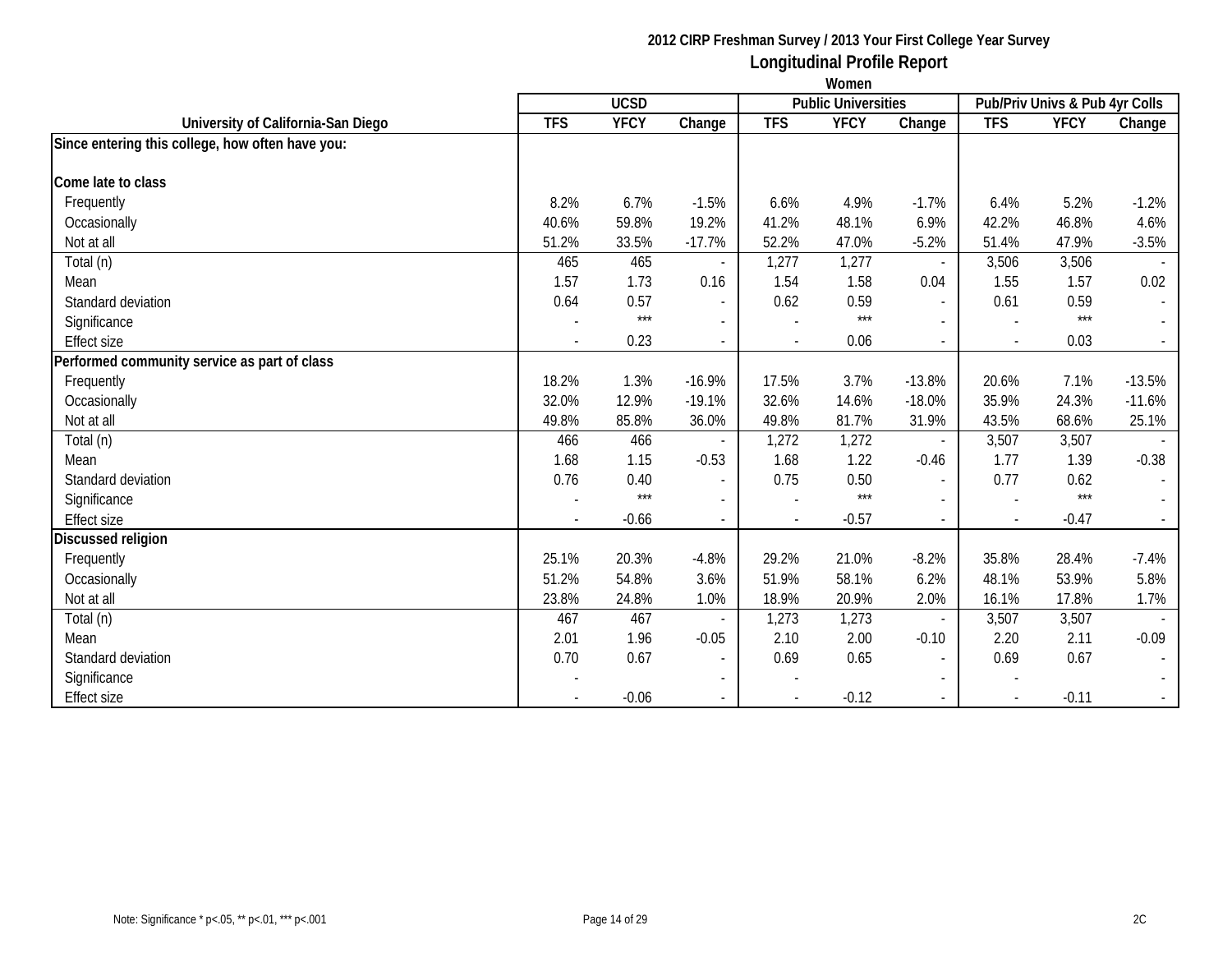|                                                                      | Women                    |             |                          |                |                            |                          |              |                                |          |
|----------------------------------------------------------------------|--------------------------|-------------|--------------------------|----------------|----------------------------|--------------------------|--------------|--------------------------------|----------|
|                                                                      |                          | <b>UCSD</b> |                          |                | <b>Public Universities</b> |                          |              | Pub/Priv Univs & Pub 4yr Colls |          |
| University of California-San Diego                                   | <b>TFS</b>               | <b>YFCY</b> | Change                   | <b>TFS</b>     | <b>YFCY</b>                | Change                   | <b>TFS</b>   | <b>YFCY</b>                    | Change   |
| Since entering college, how often have you:                          |                          |             |                          |                |                            |                          |              |                                |          |
| <b>Discussed politics</b>                                            |                          |             |                          |                |                            |                          |              |                                |          |
| Frequently                                                           | 29.9%                    | 16.6%       | $-13.3%$                 | 30.8%          | 18.0%                      | $-12.8%$                 | 32.1%        | 20.6%                          | $-11.5%$ |
| Occasionally                                                         | 52.3%                    | 52.5%       | 0.2%                     | 53.0%          | 58.1%                      | 5.1%                     | 51.0%        | 58.7%                          | 7.7%     |
| Not at all                                                           | 17.8%                    | 31.0%       | 13.2%                    | 16.2%          | 23.8%                      | 7.6%                     | 16.9%        | 20.7%                          | 3.8%     |
| Total (n)                                                            | 465                      | 465         |                          | 1,271          | 1,271                      | $\overline{\phantom{a}}$ | 3,498        | 3,498                          |          |
| Mean                                                                 | 2.12                     | 1.86        | $-0.26$                  | 2.15           | 1.94                       | $-0.21$                  | 2.15         | 2.00                           | $-0.15$  |
| Standard deviation                                                   | 0.68                     | 0.67        | $\blacksquare$           | 0.67           | 0.64                       | $\blacksquare$           | 0.68         | 0.64                           |          |
| Significance                                                         |                          | $***$       |                          |                | $***$                      |                          |              | $***$                          |          |
| <b>Effect size</b>                                                   | $\overline{\phantom{a}}$ | $-0.32$     | $\overline{\phantom{a}}$ | $\blacksquare$ | $-0.26$                    | $\overline{\phantom{a}}$ | $\sim$       | $-0.19$                        |          |
| Helped raise money for a cause or campaign                           |                          |             |                          |                |                            |                          |              |                                |          |
| Frequently                                                           | 18.1%                    | 6.5%        | $-11.6%$                 | 17.2%          | 8.1%                       | $-9.1%$                  | 17.5%        | 9.5%                           | $-8.0%$  |
| Occasionally                                                         | 38.5%                    | 25.2%       | $-13.3%$                 | 41.5%          | 26.0%                      | $-15.5%$                 | 43.4%        | 28.4%                          | $-15.0%$ |
| Not at all                                                           | 43.4%                    | 68.4%       | 25.0%                    | 41.3%          | 65.9%                      | 24.6%                    | 39.1%        | 62.1%                          | 23.0%    |
| Total (n)                                                            | 465                      | 465         |                          | 1,271          | 1,271                      | $\overline{\phantom{a}}$ | 3,496        | 3,496                          |          |
| Mean                                                                 | 1.75                     | 1.38        | $-0.37$                  | 1.76           | 1.42                       | $-0.34$                  | 1.78         | 1.47                           | $-0.31$  |
| Standard deviation                                                   | 0.74                     | 0.60        | $\blacksquare$           | 0.73           | 0.64                       | $\blacksquare$           | 0.72         | 0.66                           |          |
| Significance                                                         |                          | $***$       | $\overline{\phantom{0}}$ |                | $***$                      |                          |              | $***$                          |          |
| <b>Effect size</b>                                                   |                          | $-0.44$     |                          |                | $-0.41$                    | $\overline{\phantom{a}}$ | $\mathbf{r}$ | $-0.37$                        |          |
| Publicly communicated your opinion about a cause (e.g., blog, email, |                          |             |                          |                |                            |                          |              |                                |          |
| petition)                                                            |                          |             |                          |                |                            |                          |              |                                |          |
| Frequently                                                           | 12.1%                    | 7.8%        | $-4.3%$                  | 12.9%          | 8.9%                       | $-4.0%$                  | 13.9%        | 9.8%                           | $-4.1%$  |
| Occasionally                                                         | 37.3%                    | 30.0%       | $-7.3%$                  | 33.6%          | 29.8%                      | $-3.8%$                  | 32.3%        | 31.3%                          | $-1.0%$  |
| Not at all                                                           | 50.6%                    | 62.3%       | 11.7%                    | 53.5%          | 61.3%                      | 7.8%                     | 53.8%        | 58.9%                          | 5.1%     |
| Total (n)                                                            | 464                      | 464         |                          | 1,272          | 1,272                      | $\overline{\phantom{a}}$ | 3,503        | 3,503                          |          |
| Mean                                                                 | 1.61                     | 1.45        | $-0.16$                  | 1.59           | 1.48                       | $-0.11$                  | 1.60         | 1.51                           | $-0.09$  |
| Standard deviation                                                   | 0.69                     | 0.64        | $\overline{\phantom{a}}$ | 0.71           | 0.65                       | $\blacksquare$           | 0.72         | 0.67                           |          |
| Significance                                                         |                          | $***$       | $\mathbf{r}$             |                | $***$                      | $\sim$                   |              | $***$                          |          |
| <b>Effect size</b>                                                   |                          | $-0.22$     |                          |                | $-0.15$                    |                          | $\mathbf{r}$ | $-0.12$                        |          |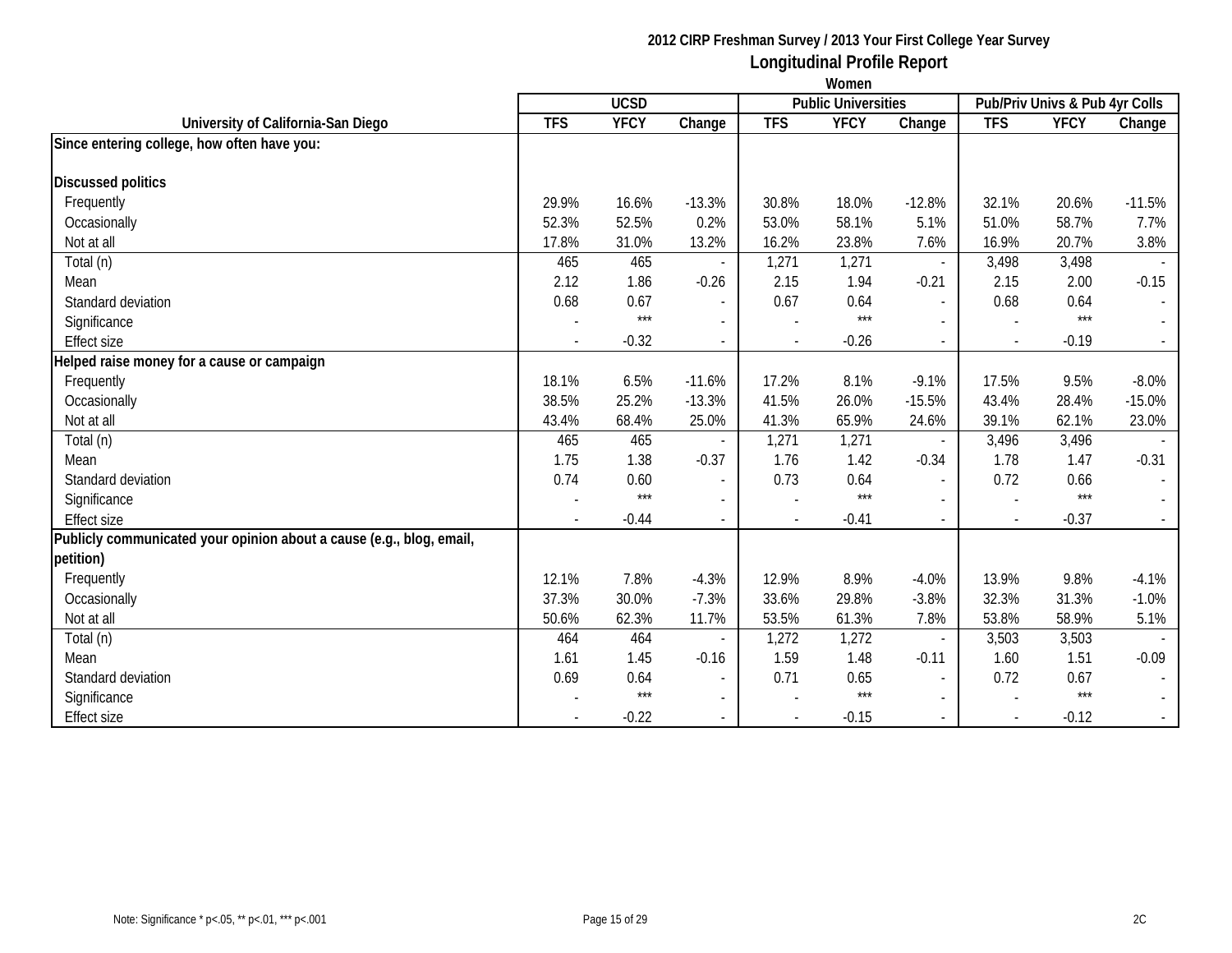|                                                                            | Women      |             |                          |            |                            |                          |            |                                |                |
|----------------------------------------------------------------------------|------------|-------------|--------------------------|------------|----------------------------|--------------------------|------------|--------------------------------|----------------|
|                                                                            |            | <b>UCSD</b> |                          |            | <b>Public Universities</b> |                          |            | Pub/Priv Univs & Pub 4yr Colls |                |
| University of California-San Diego                                         | <b>TFS</b> | <b>YFCY</b> | Change                   | <b>TFS</b> | <b>YFCY</b>                | Change                   | <b>TFS</b> | <b>YFCY</b>                    | Change         |
| Since entering this college, how much time have you spent during a typical |            |             |                          |            |                            |                          |            |                                |                |
| week doing the following activities?                                       |            |             |                          |            |                            |                          |            |                                |                |
| Studying/homework                                                          |            |             |                          |            |                            |                          |            |                                |                |
| Over 20 hours                                                              | 14.2%      | 7.3%        | $-6.9%$                  | 11.7%      | 10.4%                      | $-1.3%$                  | 9.3%       | 9.7%                           | 0.4%           |
| 16 to 20 hours                                                             | 11.8%      | 10.8%       | $-1.0%$                  | 10.4%      | 14.0%                      | 3.6%                     | 9.9%       | 13.3%                          | 3.4%           |
| 11 to 15 hours                                                             | 18.9%      | 24.5%       | 5.6%                     | 17.1%      | 22.9%                      | 5.8%                     | 15.2%      | 19.8%                          | 4.6%           |
| 6 to 10 hours                                                              | 25.2%      | 36.1%       | 10.9%                    | 24.9%      | 33.4%                      | 8.5%                     | 24.4%      | 32.5%                          | 8.1%           |
| 3 to 5 hours                                                               | 20.3%      | 17.5%       | $-2.8%$                  | 22.3%      | 16.0%                      | $-6.3%$                  | 25.2%      | 20.9%                          | $-4.3%$        |
| 1 to 2 hours                                                               | 7.5%       | 3.8%        | $-3.7%$                  | 9.6%       | 3.2%                       | $-6.4%$                  | 11.9%      | 3.2%                           | $-8.7%$        |
| Less than one hour                                                         | 1.7%       | 0.0%        | $-1.7%$                  | 3.3%       | 0.1%                       | $-3.2%$                  | 3.6%       | 0.4%                           | $-3.2%$        |
| None                                                                       | 0.5%       | 0.0%        | $-0.5%$                  | 0.7%       | 0.1%                       | $-0.6%$                  | 0.7%       | 0.1%                           | $-0.6%$        |
| Total (n)                                                                  | 424        | 424         |                          | 1,108      | 1,108                      | $\overline{\phantom{a}}$ | 3,080      | 3,080                          |                |
| Mean                                                                       | 5.43       | 5.43        | 0.00                     | 5.19       | 5.59                       | 0.40                     | 5.00       | 5.47                           | 0.47           |
| Standard deviation                                                         | 1.58       | 1.22        | $\overline{\phantom{a}}$ | 1.62       | 1.30                       | $\overline{a}$           | 1.59       | 1.33                           | $\blacksquare$ |
| Significance                                                               |            |             | $\blacksquare$           |            |                            |                          |            |                                |                |
| <b>Effect size</b>                                                         |            | 0.00        | $\sim$                   |            | 0.22                       |                          |            | 0.26                           |                |
| Socializing with friends                                                   |            |             |                          |            |                            |                          |            |                                |                |
| Over 20 hours                                                              | 8.5%       | 5.9%        | $-2.6%$                  | 7.5%       | 8.3%                       | 0.8%                     | 7.7%       | 10.3%                          | 2.6%           |
| 16 to 20 hours                                                             | 6.9%       | 5.2%        | $-1.7%$                  | 6.9%       | 7.4%                       | 0.5%                     | 7.3%       | 9.2%                           | 1.9%           |
| 11 to 15 hours                                                             | 14.4%      | 16.3%       | 1.9%                     | 14.4%      | 18.4%                      | 4.0%                     | 15.1%      | 16.0%                          | 0.9%           |
| 6 to 10 hours                                                              | 28.6%      | 33.1%       | 4.5%                     | 27.6%      | 32.2%                      | 4.6%                     | 29.2%      | 30.4%                          | 1.2%           |
| 3 to 5 hours                                                               | 27.2%      | 28.1%       | 0.9%                     | 28.5%      | 23.6%                      | $-4.9%$                  | 26.9%      | 23.9%                          | $-3.0%$        |
| 1 to 2 hours                                                               | 12.3%      | 7.8%        | $-4.5%$                  | 12.6%      | 7.2%                       | $-5.4%$                  | 11.1%      | 7.2%                           | $-3.9%$        |
| Less than one hour                                                         | 1.7%       | 2.8%        | 1.1%                     | 2.0%       | 2.3%                       | 0.3%                     | 2.3%       | 2.4%                           | 0.1%           |
| None                                                                       | 0.5%       | 0.7%        | 0.2%                     | 0.5%       | 0.5%                       | 0.0%                     | 0.4%       | 0.6%                           | 0.2%           |
| Total (n)                                                                  | 423        | 423         |                          | 1,107      | 1,107                      | $\overline{\phantom{a}}$ | 3,074      | 3,074                          |                |
| Mean                                                                       | 4.95       | 4.89        | $-0.06$                  | 4.89       | 5.11                       | 0.22                     | 4.95       | 5.18                           | 0.23           |
| Standard deviation                                                         | 1.47       | 1.36        | $\overline{\phantom{a}}$ | 1.46       | 1.43                       |                          | 1.45       | 1.50                           |                |
| Significance                                                               |            |             | $\sim$                   |            |                            |                          |            |                                |                |
| <b>Effect size</b>                                                         |            | $-0.04$     | $\sim$                   |            | 0.13                       | $\overline{\phantom{a}}$ |            | 0.14                           | $\sim$         |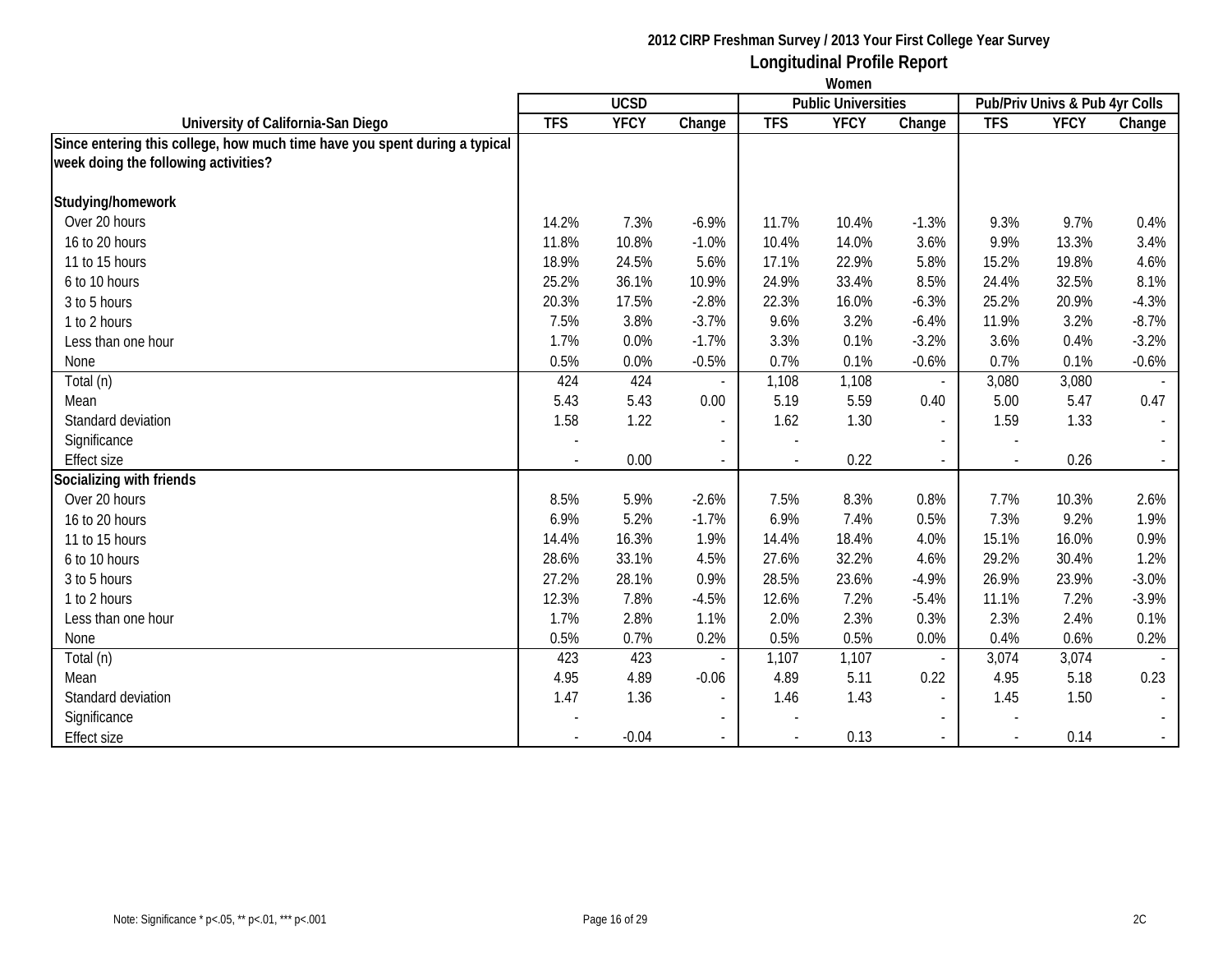|                                                                            | Women      |             |                          |            |                            |                          |            |                                |         |
|----------------------------------------------------------------------------|------------|-------------|--------------------------|------------|----------------------------|--------------------------|------------|--------------------------------|---------|
|                                                                            |            | <b>UCSD</b> |                          |            | <b>Public Universities</b> |                          |            | Pub/Priv Univs & Pub 4yr Colls |         |
| University of California-San Diego                                         | <b>TFS</b> | <b>YFCY</b> | Change                   | <b>TFS</b> | <b>YFCY</b>                | Change                   | <b>TFS</b> | <b>YFCY</b>                    | Change  |
| Since entering this college, how much time have you spent during a typical |            |             |                          |            |                            |                          |            |                                |         |
| week doing the following activities?                                       |            |             |                          |            |                            |                          |            |                                |         |
| <b>Exercising or sports</b>                                                |            |             |                          |            |                            |                          |            |                                |         |
| Over 20 hours                                                              | 4.0%       | 1.7%        | $-2.3%$                  | 5.2%       | 1.7%                       | $-3.5%$                  | 6.5%       | 2.6%                           | $-3.9%$ |
| 16 to 20 hours                                                             | 5.0%       | 3.1%        | $-1.9%$                  | 6.3%       | 2.3%                       | $-4.0%$                  | 6.6%       | 3.3%                           | $-3.3%$ |
| 11 to 15 hours                                                             | 11.3%      | 3.3%        | $-8.0%$                  | 14.7%      | 4.4%                       | $-10.3%$                 | 14.0%      | 4.3%                           | $-9.7%$ |
| 6 to 10 hours                                                              | 15.3%      | 9.2%        | $-6.1%$                  | 18.3%      | 14.2%                      | $-4.1%$                  | 18.8%      | 15.4%                          | $-3.4%$ |
| 3 to 5 hours                                                               | 19.1%      | 29.2%       | 10.1%                    | 18.1%      | 28.9%                      | 10.8%                    | 19.6%      | 28.6%                          | 9.0%    |
| 1 to 2 hours                                                               | 22.6%      | 29.0%       | 6.4%                     | 17.9%      | 26.0%                      | 8.1%                     | 17.0%      | 23.6%                          | 6.6%    |
| Less than one hour                                                         | 14.2%      | 16.5%       | 2.3%                     | 12.5%      | 14.5%                      | 2.0%                     | 11.2%      | 14.0%                          | 2.8%    |
| None                                                                       | 8.5%       | 8.0%        | $-0.5%$                  | 7.0%       | 7.9%                       | 0.9%                     | 6.2%       | 8.2%                           | 2.0%    |
| Total (n)                                                                  | 424        | 424         |                          | 1,108      | 1,108                      | $\overline{\phantom{a}}$ | 3,075      | 3,075                          |         |
| Mean                                                                       | 3.92       | 3.46        | $-0.46$                  | 4.24       | 3.58                       | $-0.66$                  | 4.35       | 3.68                           | $-0.67$ |
| Standard deviation                                                         | 1.80       | 1.46        | $\overline{\phantom{a}}$ | 1.85       | 1.48                       | $\overline{\phantom{a}}$ | 1.86       | 1.57                           |         |
| Significance                                                               |            | $***$       | $\overline{a}$           |            | $***$                      | $\overline{a}$           |            | $***$                          |         |
| <b>Effect size</b>                                                         |            | $-0.25$     |                          |            | $-0.36$                    |                          |            | $-0.36$                        |         |
| Partying                                                                   |            |             |                          |            |                            |                          |            |                                |         |
| Over 20 hours                                                              | 0.5%       | 0.7%        | 0.2%                     | 0.3%       | 0.3%                       | 0.0%                     | 0.2%       | 0.4%                           | 0.2%    |
| 16 to 20 hours                                                             | 0.2%       | 0.2%        | 0.0%                     | 0.5%       | 0.4%                       | $-0.1%$                  | 0.5%       | 0.7%                           | 0.2%    |
| 11 to 15 hours                                                             | 0.0%       | 0.9%        | 0.9%                     | 0.4%       | 1.5%                       | 1.1%                     | 1.0%       | 1.5%                           | 0.5%    |
| 6 to 10 hours                                                              | 2.8%       | 4.0%        | 1.2%                     | 4.1%       | 8.0%                       | 3.9%                     | 3.9%       | 8.6%                           | 4.7%    |
| 3 to 5 hours                                                               | 6.3%       | 9.4%        | 3.1%                     | 8.9%       | 15.4%                      | 6.5%                     | 10.1%      | 16.5%                          | 6.4%    |
| 1 to 2 hours                                                               | 11.3%      | 16.0%       | 4.7%                     | 12.8%      | 15.2%                      | 2.4%                     | 14.2%      | 15.0%                          | 0.8%    |
| Less than one hour                                                         | 20.9%      | 18.3%       | $-2.6%$                  | 16.6%      | 14.5%                      | $-2.1%$                  | 17.3%      | 13.0%                          | $-4.3%$ |
| None                                                                       | 58.0%      | 50.5%       | $-7.5%$                  | 56.5%      | 44.6%                      | $-11.9%$                 | 52.9%      | 44.5%                          | $-8.4%$ |
| Total (n)                                                                  | 426        | 426         |                          | 1,109      | 1,109                      | $\overline{\phantom{a}}$ | 3,075      | 3,075                          |         |
| Mean                                                                       | 1.78       | 2.05        | 0.27                     | 1.92       | 2.35                       | 0.43                     | 2.01       | 2.41                           | 0.40    |
| Standard deviation                                                         | 1.18       | 1.36        |                          | 1.30       | 1.50                       | $\blacksquare$           | 1.33       | 1.55                           |         |
| Significance                                                               |            | $***$       | $\sim$                   |            | $***$                      | $\blacksquare$           |            | $***$                          | $\sim$  |
| <b>Effect size</b>                                                         |            | 0.19        |                          |            | 0.30                       | $\overline{\phantom{a}}$ |            | 0.28                           | $\sim$  |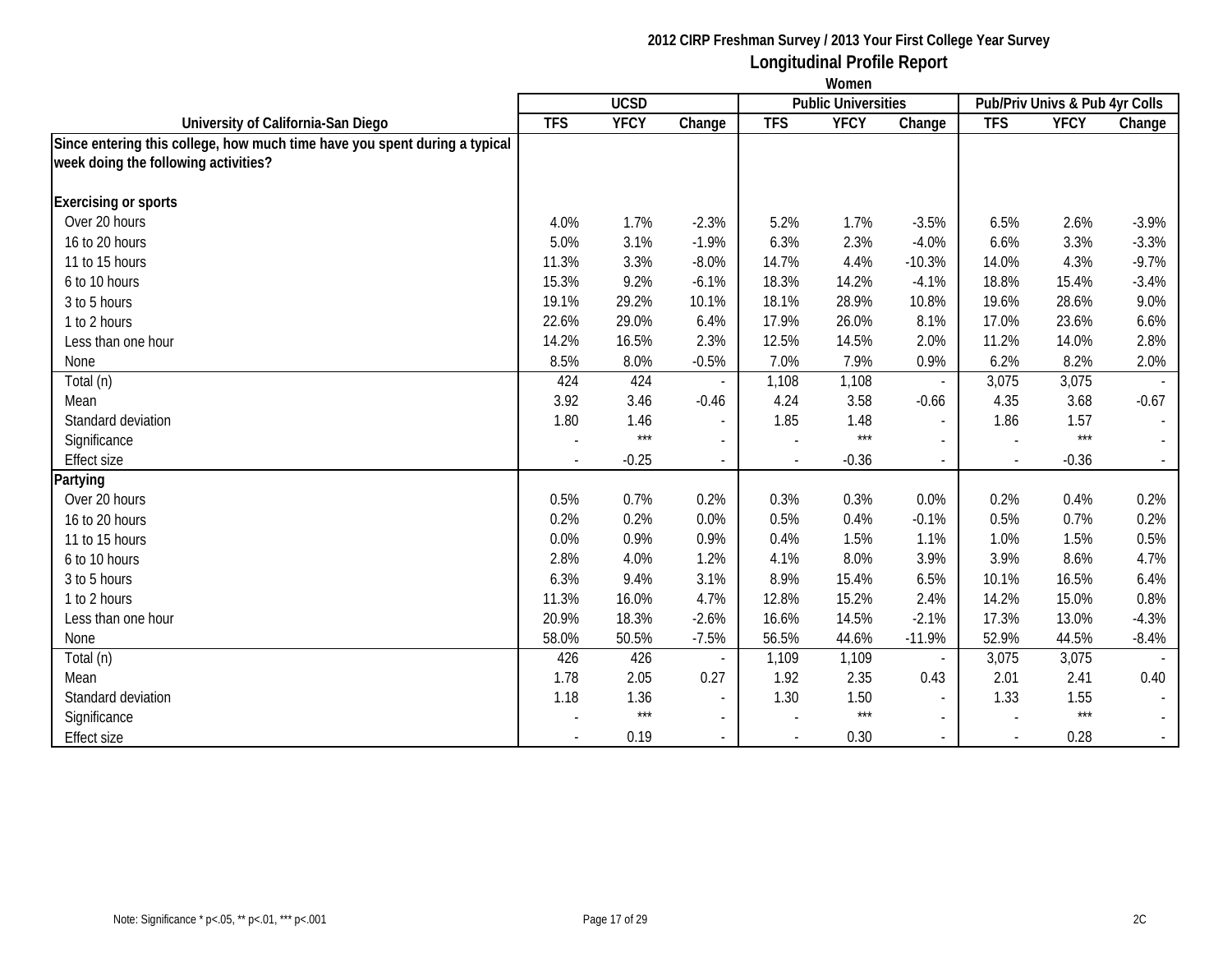|                                                                            | Women      |             |                          |            |                            |                          |            |                                |                             |
|----------------------------------------------------------------------------|------------|-------------|--------------------------|------------|----------------------------|--------------------------|------------|--------------------------------|-----------------------------|
|                                                                            |            | <b>UCSD</b> |                          |            | <b>Public Universities</b> |                          |            | Pub/Priv Univs & Pub 4yr Colls |                             |
| University of California-San Diego                                         | <b>TFS</b> | <b>YFCY</b> | Change                   | <b>TFS</b> | <b>YFCY</b>                | Change                   | <b>TFS</b> | <b>YFCY</b>                    | Change                      |
| Since entering this college, how much time have you spent during a typical |            |             |                          |            |                            |                          |            |                                |                             |
| week doing the following activities?                                       |            |             |                          |            |                            |                          |            |                                |                             |
| Student clubs and groups                                                   |            |             |                          |            |                            |                          |            |                                |                             |
| Over 20 hours                                                              |            |             |                          |            |                            |                          |            |                                |                             |
|                                                                            | 2.6%       | 1.4%        | $-1.2%$                  | 2.3%       | 1.1%                       | $-1.2%$                  | 2.6%       | 1.0%                           | $-1.6%$                     |
| 16 to 20 hours                                                             | 2.4%       | 0.7%        | $-1.7%$                  | 2.3%       | 1.0%                       | $-1.3%$                  | 2.1%       | 1.0%                           | $-1.1%$                     |
| 11 to 15 hours                                                             | 5.5%       | 2.9%        | $-2.6%$                  | 5.0%       | 2.7%                       | $-2.3%$                  | 5.1%       | 2.8%                           | $-2.3%$                     |
| 6 to 10 hours                                                              | 12.8%      | 9.5%        | $-3.3%$                  | 10.6%      | 10.2%                      | $-0.4%$                  | 11.1%      | 9.4%                           | $-1.7%$                     |
| 3 to 5 hours                                                               | 21.9%      | 19.7%       | $-2.2%$                  | 21.8%      | 23.5%                      | 1.7%                     | 22.2%      | 21.6%                          | $-0.6%$                     |
| 1 to 2 hours                                                               | 26.1%      | 21.1%       | $-5.0%$                  | 29.7%      | 21.0%                      | $-8.7%$                  | 29.3%      | 21.6%                          | $-7.7%$                     |
| Less than one hour                                                         | 16.9%      | 11.2%       | $-5.7%$                  | 12.9%      | 10.1%                      | $-2.8%$                  | 12.3%      | 10.6%                          | $-1.7%$                     |
| None                                                                       | 11.9%      | 33.5%       | 21.6%                    | 15.4%      | 30.4%                      | 15.0%                    | 15.4%      | 32.0%                          | 16.6%                       |
| Total (n)                                                                  | 421        | 421         |                          | 1,100      | 1,100                      | $\overline{\phantom{a}}$ | 3,057      | 3,057                          |                             |
| Mean                                                                       | 3.46       | 2.79        | $-0.67$                  | 3.35       | 2.91                       | $-0.44$                  | 3.38       | 2.83                           | $-0.55$                     |
| Standard deviation                                                         | 1.64       | 1.65        | $\overline{\phantom{a}}$ | 1.63       | 1.62                       | $\blacksquare$           | 1.64       | 1.62                           | $\mathcal{L}_{\mathcal{A}}$ |
| Significance                                                               |            | $***$       | $\blacksquare$           |            | $***$                      | $\overline{\phantom{0}}$ |            | $***$                          |                             |
| <b>Effect size</b>                                                         |            | $-0.32$     | $\sim$                   |            | $-0.21$                    |                          |            | $-0.26$                        |                             |
| Watching TV                                                                |            |             |                          |            |                            |                          |            |                                |                             |
| Over 20 hours                                                              | 0.9%       | 0.7%        | $-0.2%$                  | 1.3%       | 1.0%                       | $-0.3%$                  | 1.8%       | 0.7%                           | $-1.1%$                     |
| 16 to 20 hours                                                             | 1.4%       | 1.2%        | $-0.2%$                  | 1.3%       | 1.1%                       | $-0.2%$                  | 1.4%       | 1.0%                           | $-0.4%$                     |
| 11 to 15 hours                                                             | 5.5%       | 3.3%        | $-2.2%$                  | 4.7%       | 2.4%                       | $-2.3%$                  | 4.8%       | 2.2%                           | $-2.6%$                     |
| 6 to 10 hours                                                              | 13.5%      | 8.3%        | $-5.2%$                  | 12.5%      | 9.2%                       | $-3.3%$                  | 13.3%      | 9.1%                           | $-4.2%$                     |
| 3 to 5 hours                                                               | 22.7%      | 20.4%       | $-2.3%$                  | 23.6%      | 22.3%                      | $-1.3%$                  | 25.8%      | 22.2%                          | $-3.6%$                     |
| 1 to 2 hours                                                               | 22.5%      | 19.2%       | $-3.3%$                  | 26.5%      | 22.1%                      | $-4.4%$                  | 25.8%      | 22.9%                          | $-2.9%$                     |
| Less than one hour                                                         | 13.7%      | 16.8%       | 3.1%                     | 16.7%      | 16.5%                      | $-0.2%$                  | 16.0%      | 18.1%                          | 2.1%                        |
| None                                                                       | 19.7%      | 30.1%       | 10.4%                    | 13.4%      | 25.5%                      | 12.1%                    | 11.1%      | 23.7%                          | 12.6%                       |
| Total (n)                                                                  | 422        | 422         |                          | 1,104      | 1,104                      | $\blacksquare$           | 3,070      | 3,070                          |                             |
| Mean                                                                       | 3.23       | 2.78        | $-0.45$                  | 3.31       | 2.90                       | $-0.41$                  | 3.43       | 2.89                           | $-0.54$                     |
| Standard deviation                                                         | 1.61       | 1.59        | $\sim$                   | 1.51       | 1.55                       | $\overline{a}$           | 1.52       | 1.50                           |                             |
| Significance                                                               |            | $***$       | $\sim$                   |            | $***$                      | $\overline{\phantom{0}}$ |            | $***$                          | $\mathcal{L}^{\pm}$         |
| <b>Effect size</b>                                                         |            | $-0.25$     |                          |            | $-0.23$                    |                          |            | $-0.30$                        |                             |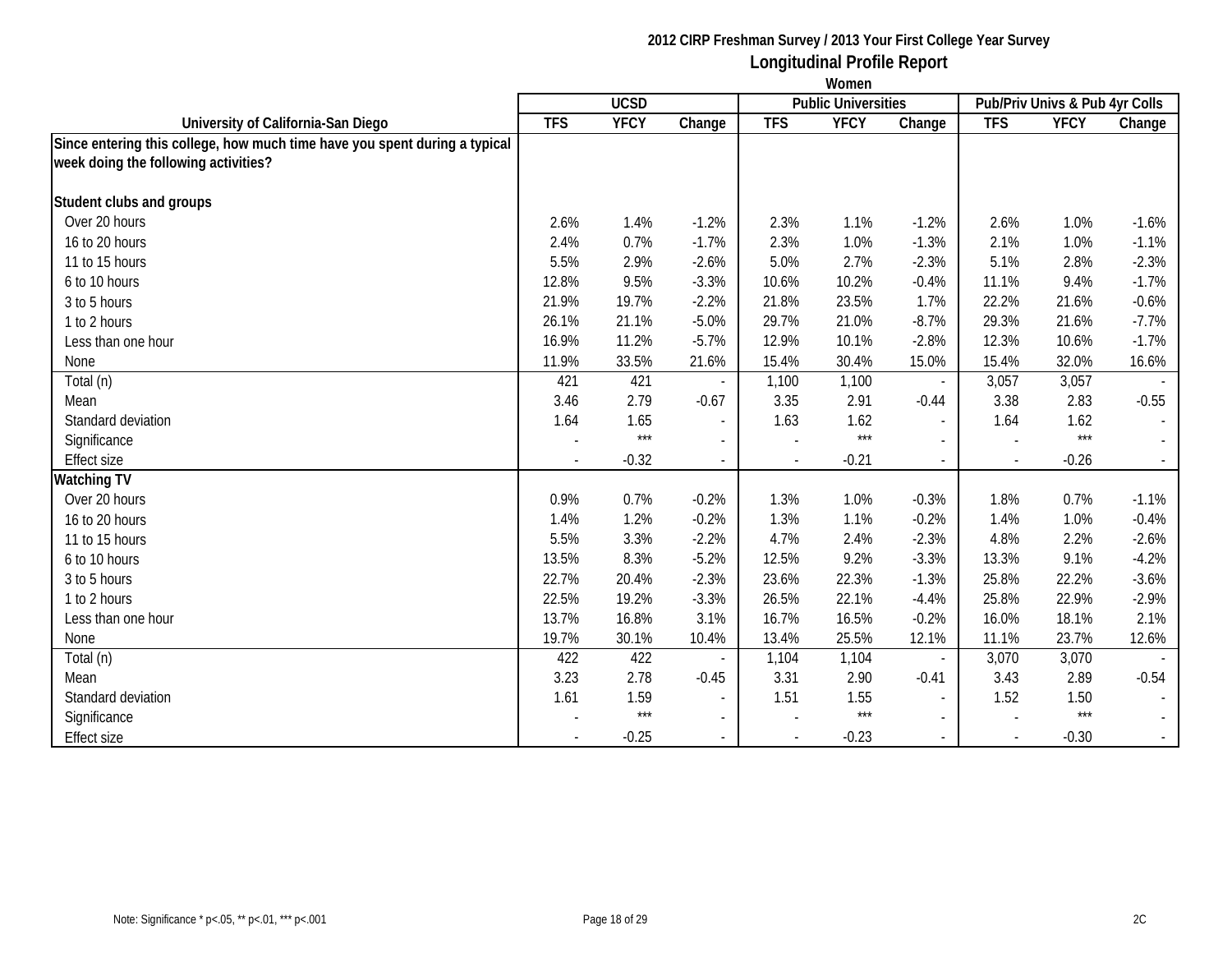|                                                                            | Women      |             |                          |            |                            |                          |            |                                |          |
|----------------------------------------------------------------------------|------------|-------------|--------------------------|------------|----------------------------|--------------------------|------------|--------------------------------|----------|
|                                                                            |            | <b>UCSD</b> |                          |            | <b>Public Universities</b> |                          |            | Pub/Priv Univs & Pub 4yr Colls |          |
| University of California-San Diego                                         | <b>TFS</b> | <b>YFCY</b> | Change                   | <b>TFS</b> | <b>YFCY</b>                | Change                   | <b>TFS</b> | <b>YFCY</b>                    | Change   |
| Since entering this college, how much time have you spent during a typical |            |             |                          |            |                            |                          |            |                                |          |
| week doing the following activities?                                       |            |             |                          |            |                            |                          |            |                                |          |
| Household/childcare duties                                                 |            |             |                          |            |                            |                          |            |                                |          |
| Over 20 hours                                                              | 1.4%       | 0.5%        | $-0.9%$                  | 1.4%       | 0.2%                       | $-1.2%$                  | 1.2%       | 0.4%                           | $-0.8%$  |
| 16 to 20 hours                                                             | 0.7%       | 0.7%        | 0.0%                     | 0.5%       | 0.3%                       | $-0.2%$                  | 1.0%       | 0.6%                           | $-0.4%$  |
| 11 to 15 hours                                                             | 2.6%       | 0.2%        | $-2.4%$                  | 2.3%       | 0.4%                       | $-1.9%$                  | 2.3%       | 0.8%                           | $-1.5%$  |
| 6 to 10 hours                                                              | 5.2%       | 0.9%        | $-4.3%$                  | 6.0%       | 1.8%                       | $-4.2%$                  | 6.3%       | 2.1%                           | $-4.2%$  |
| 3 to 5 hours                                                               | 16.9%      | 5.9%        | $-11.0%$                 | 18.6%      | 6.1%                       | $-12.5%$                 | 19.5%      | 7.6%                           | $-11.9%$ |
| 1 to 2 hours                                                               | 27.8%      | 16.7%       | $-11.1%$                 | 32.3%      | 17.2%                      | $-15.1%$                 | 33.0%      | 17.8%                          | $-15.2%$ |
| Less than one hour                                                         | 24.7%      | 16.0%       | $-8.7%$                  | 22.6%      | 15.6%                      | $-7.0%$                  | 21.5%      | 15.4%                          | $-6.1%$  |
| None                                                                       | 20.7%      | 59.1%       | 38.4%                    | 16.4%      | 58.5%                      | 42.1%                    | 15.2%      | 55.3%                          | 40.1%    |
| Total (n)                                                                  | 425        | 425         |                          | 1,106      | 1,106                      | $\overline{\phantom{a}}$ | 3,072      | 3,072                          |          |
| Mean                                                                       | 2.79       | 1.80        | $-0.99$                  | 2.91       | 1.80                       | $-1.11$                  | 2.97       | 1.92                           | $-1.05$  |
| Standard deviation                                                         | 1.45       | 1.19        | $\overline{\phantom{a}}$ | 1.39       | 1.15                       | $\blacksquare$           | 1.39       | 1.27                           |          |
| Significance                                                               |            | $***$       | $\sim$                   |            | $***$                      | $\sim$                   |            | $***$                          |          |
| <b>Effect size</b>                                                         |            | $-0.56$     |                          |            | $-0.62$                    |                          |            | $-0.59$                        |          |
| Online social networks (Facebook, Twitter, etc.)                           |            |             |                          |            |                            |                          |            |                                |          |
| Over 20 hours                                                              | 6.4%       | 5.4%        | $-1.0%$                  | 4.6%       | 3.9%                       | $-0.7%$                  | 3.6%       | 3.6%                           | 0.0%     |
| 16 to 20 hours                                                             | 3.1%       | 4.5%        | 1.4%                     | 2.5%       | 3.0%                       | 0.5%                     | 2.3%       | 2.7%                           | 0.4%     |
| 11 to 15 hours                                                             | 5.4%       | 9.0%        | 3.6%                     | 5.5%       | 7.2%                       | 1.7%                     | 5.7%       | 6.5%                           | 0.8%     |
| 6 to 10 hours                                                              | 14.6%      | 21.0%       | 6.4%                     | 13.8%      | 19.0%                      | 5.2%                     | 13.8%      | 17.2%                          | 3.4%     |
| 3 to 5 hours                                                               | 25.9%      | 32.3%       | 6.4%                     | 26.4%      | 34.8%                      | 8.4%                     | 26.9%      | 34.1%                          | 7.2%     |
| 1 to 2 hours                                                               | 26.9%      | 19.3%       | $-7.6%$                  | 26.5%      | 21.2%                      | $-5.3%$                  | 27.1%      | 23.5%                          | $-3.6%$  |
| Less than one hour                                                         | 14.6%      | 6.6%        | $-8.0%$                  | 15.9%      | 8.0%                       | $-7.9%$                  | 15.7%      | 9.4%                           | $-6.3%$  |
| None                                                                       | 3.1%       | 1.9%        | $-1.2%$                  | 4.8%       | 2.8%                       | $-2.0%$                  | 4.9%       | 3.1%                           | $-1.8%$  |
| Total (n)                                                                  | 424        | 424         |                          | 1,108      | 1,108                      | $\overline{\phantom{a}}$ | 3,076      | 3,076                          |          |
| Mean                                                                       | 3.95       | 4.36        | 0.41                     | 3.78       | 4.12                       | 0.34                     | 3.73       | 4.01                           | 0.28     |
| Standard deviation                                                         | 1.67       | 1.53        | $\blacksquare$           | 1.61       | 1.46                       | $\overline{\phantom{a}}$ | 1.56       | 1.46                           |          |
| Significance                                                               |            | $***$       | $\mathbf{r}$             |            | $***$                      |                          |            | $***$                          | $\sim$   |
| <b>Effect size</b>                                                         |            | 0.27        |                          |            | 0.22                       |                          |            | 0.18                           |          |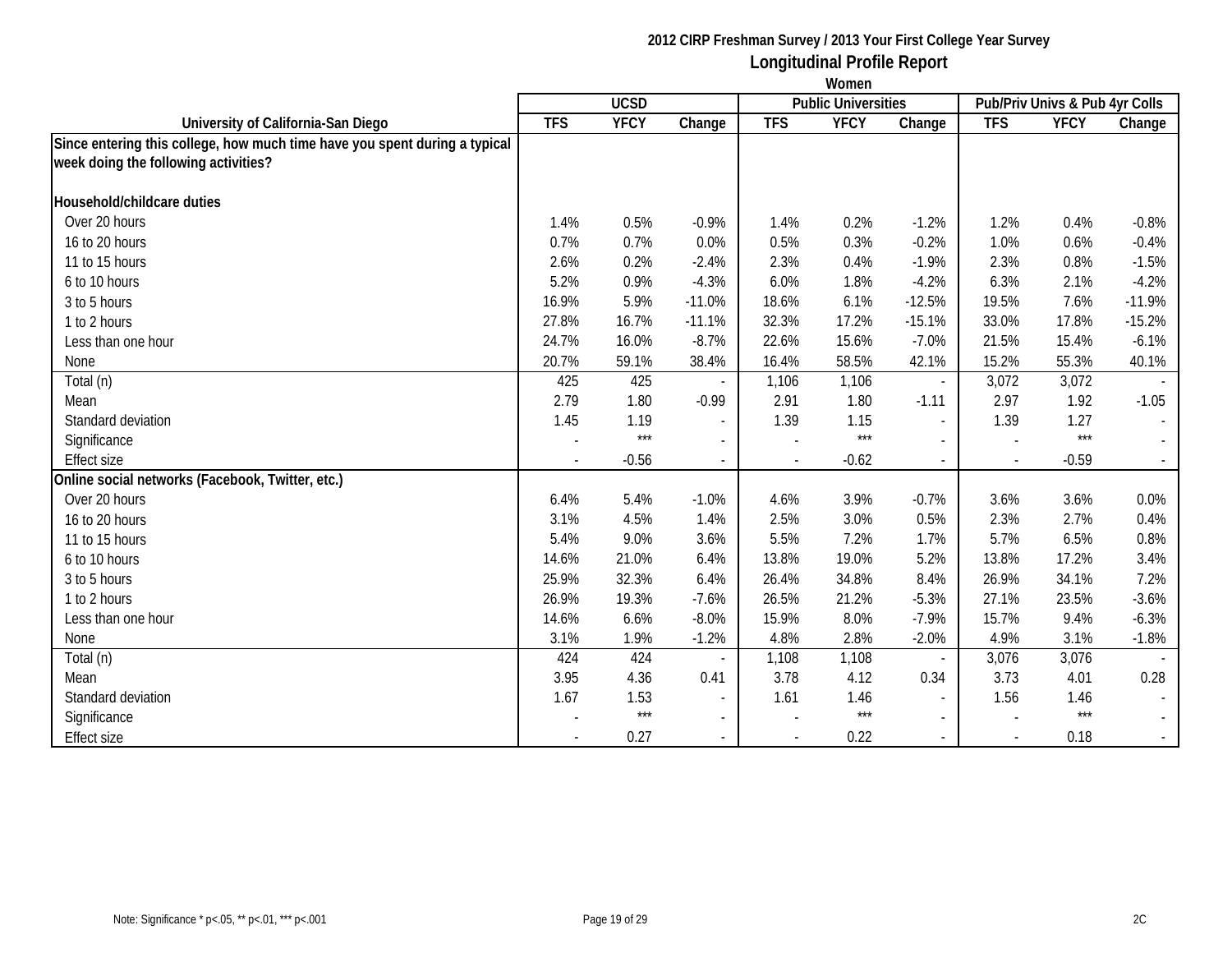|                                                       | Women      |                  |                          |            |                            |                          |                          |                                |              |
|-------------------------------------------------------|------------|------------------|--------------------------|------------|----------------------------|--------------------------|--------------------------|--------------------------------|--------------|
|                                                       |            | <b>UCSD</b>      |                          |            | <b>Public Universities</b> |                          |                          | Pub/Priv Univs & Pub 4yr Colls |              |
| University of California-San Diego                    | <b>TFS</b> | <b>YFCY</b>      | Change                   | <b>TFS</b> | <b>YFCY</b>                | Change                   | <b>TFS</b>               | <b>YFCY</b>                    | Change       |
| How often in the past year did you:                   |            |                  |                          |            |                            |                          |                          |                                |              |
| Ask questions in class                                |            |                  |                          |            |                            |                          |                          |                                |              |
| Frequently                                            | 44.0%      | 6.4%             | $-37.6%$                 | 55.1%      | 14.1%                      | $-41.0%$                 | 57.4%                    | 23.4%                          | $-34.0%$     |
| Occasionally                                          | 49.6%      | 51.4%            | 1.8%                     | 40.8%      | 60.4%                      | 19.6%                    | 39.1%                    | 60.4%                          | 21.3%        |
| Not at all                                            | 6.4%       | 42.2%            | 35.8%                    | 4.1%       | 25.5%                      | 21.4%                    | 3.5%                     | 16.2%                          | 12.7%        |
| Total (n)                                             | 516        | $\overline{516}$ |                          | 1,506      | 1,506                      | $\blacksquare$           | 4,026                    | 4,026                          |              |
| Mean                                                  | 2.38       | 1.64             | $-0.74$                  | 2.51       | 1.89                       | $-0.62$                  | 2.54                     | 2.07                           | $-0.47$      |
| Standard deviation                                    | 0.60       | 0.60             |                          | 0.58       | 0.62                       | $\overline{\phantom{a}}$ | 0.56                     | 0.63                           |              |
| Significance                                          |            | $***$            | $\overline{a}$           |            | $***$                      | $\sim$                   | $\overline{a}$           | $***$                          |              |
| <b>Effect size</b>                                    |            | $-1.09$          | $\mathcal{L}$            |            | $-0.91$                    | $\overline{\phantom{a}}$ | $\sim$                   | $-0.69$                        |              |
| Support your opinions with a logical argument         |            |                  |                          |            |                            |                          |                          |                                |              |
| Frequently                                            | 52.0%      | 41.2%            | $-10.8%$                 | 60.0%      | 47.9%                      | $-12.1%$                 | 60.6%                    | 52.5%                          | $-8.1%$      |
| Occasionally                                          | 44.1%      | 51.1%            | 7.0%                     | 36.7%      | 45.9%                      | 9.2%                     | 35.7%                    | 43.0%                          | 7.3%         |
| Not at all                                            | 3.9%       | 7.8%             | 3.9%                     | 3.3%       | 6.3%                       | 3.0%                     | 3.7%                     | 4.5%                           | 0.8%         |
| Total (n)                                             | 515        | 515              |                          | 1,500      | 1,500                      | $\overline{\phantom{a}}$ | 4,010                    | 4,010                          |              |
| Mean                                                  | 2.48       | 2.33             | $-0.15$                  | 2.57       | 2.42                       | $-0.15$                  | 2.57                     | 2.48                           | $-0.09$      |
| Standard deviation                                    | 0.57       | 0.62             | $\sim$                   | 0.56       | 0.61                       | $\overline{a}$           | 0.56                     | 0.58                           |              |
| Significance                                          |            | $***$            |                          |            | $***$                      |                          |                          | $***$                          |              |
| <b>Effect size</b>                                    |            | $-0.23$          | $\overline{\phantom{a}}$ |            | $-0.23$                    | $\overline{\phantom{a}}$ | $\overline{\phantom{a}}$ | $-0.14$                        |              |
| Seek solutions to problems and explain them to others |            |                  |                          |            |                            |                          |                          |                                |              |
| Frequently                                            | 60.7%      | 43.2%            | $-17.5%$                 | 61.3%      | 49.3%                      | $-12.0%$                 | 60.4%                    | 51.7%                          | $-8.7%$      |
| Occasionally                                          | 37.3%      | 52.3%            | 15.0%                    | 36.7%      | 46.2%                      | 9.5%                     | 37.5%                    | 44.3%                          | 6.8%         |
| Not at all                                            | 2.0%       | 4.5%             | 2.5%                     | 2.0%       | 4.5%                       | 2.5%                     | 2.1%                     | 4.0%                           | 1.9%         |
| Total (n)                                             | 512        | 512              |                          | 1,496      | 1,496                      | $\overline{\phantom{a}}$ | 4,001                    | 4,001                          |              |
| Mean                                                  | 2.59       | 2.39             | $-0.20$                  | 2.59       | 2.45                       | $-0.14$                  | 2.58                     | 2.48                           | $-0.10$      |
| Standard deviation                                    | 0.53       | 0.57             |                          | 0.53       | 0.58                       | $\overline{\phantom{a}}$ | 0.53                     | 0.57                           |              |
| Significance                                          |            | $***$            |                          |            | $***$                      |                          |                          | $***$                          |              |
| <b>Effect size</b>                                    |            | $-0.30$          | $\blacksquare$           | $\sim$     | $-0.21$                    | $\overline{\phantom{a}}$ | $\blacksquare$           | $-0.15$                        | $\sim$       |
| Revise your papers to improve your writing            |            |                  |                          |            |                            |                          |                          |                                |              |
| Frequently                                            | 51.3%      | 59.6%            | 8.3%                     | 57.8%      | 60.1%                      | 2.3%                     | 60.2%                    | 62.0%                          | 1.8%         |
| Occasionally                                          | 45.4%      | 36.5%            | $-8.9%$                  | 38.4%      | 35.0%                      | $-3.4%$                  | 36.5%                    | 34.0%                          | $-2.5%$      |
| Not at all                                            | 3.3%       | 3.9%             | 0.6%                     | 3.9%       | 4.9%                       | 1.0%                     | 3.4%                     | 4.0%                           | 0.6%         |
| Total (n)                                             | 515        | 515              | $\sim$                   | 1,499      | 1,499                      | $\overline{\phantom{a}}$ | 4,002                    | 4,002                          |              |
| Mean                                                  | 2.48       | 2.56             | 0.08                     | 2.54       | 2.55                       | 0.01                     | 2.57                     | 2.58                           | 0.01         |
| Standard deviation                                    | 0.56       | 0.57             | $\sim$                   | 0.57       | 0.59                       | $\sim$                   | 0.56                     | 0.57                           |              |
| Significance                                          |            |                  |                          |            |                            | $\sim$                   |                          |                                |              |
| Effect size                                           |            | 0.11             | $\sim$                   |            | 0.01                       | $\overline{\phantom{a}}$ | $\sim$                   | 0.01                           | $\mathbb{L}$ |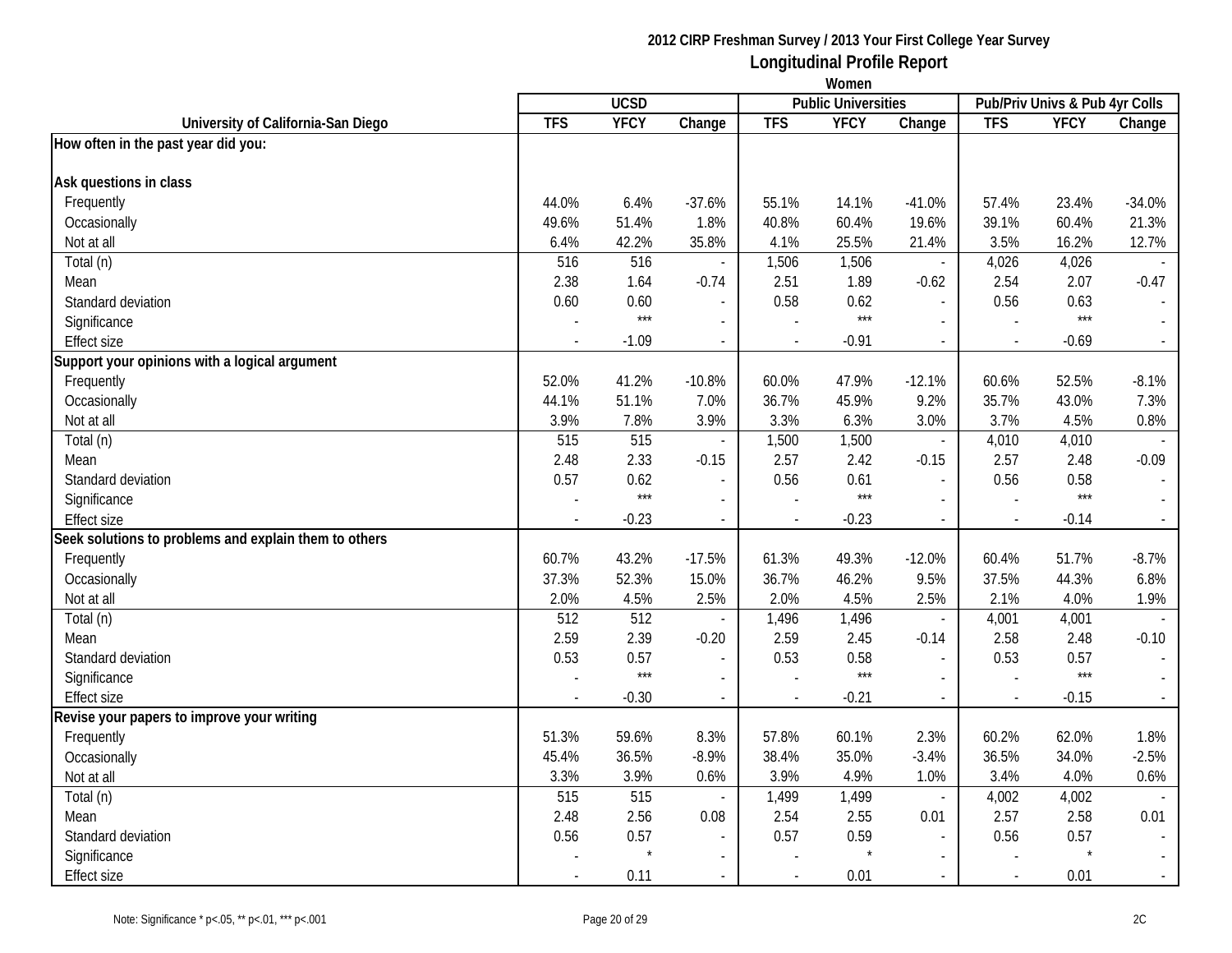|                                                                 | Women      |             |                          |                          |                            |                          |            |                                |                          |
|-----------------------------------------------------------------|------------|-------------|--------------------------|--------------------------|----------------------------|--------------------------|------------|--------------------------------|--------------------------|
|                                                                 |            | <b>UCSD</b> |                          |                          | <b>Public Universities</b> |                          |            | Pub/Priv Univs & Pub 4yr Colls |                          |
| University of California-San Diego                              | <b>TFS</b> | <b>YFCY</b> | Change                   | <b>TFS</b>               | <b>YFCY</b>                | Change                   | <b>TFS</b> | <b>YFCY</b>                    | Change                   |
| How often in the past year did you:                             |            |             |                          |                          |                            |                          |            |                                |                          |
| Evaluate the quality or reliability of information you received |            |             |                          |                          |                            |                          |            |                                |                          |
| Frequently                                                      | 42.4%      | 47.7%       | 5.3%                     | 44.4%                    | 49.8%                      | 5.4%                     | 45.6%      | 50.9%                          | 5.3%                     |
| Occasionally                                                    | 54.1%      | 44.9%       | $-9.2%$                  | 51.6%                    | 44.0%                      | $-7.6%$                  | 50.8%      | 44.1%                          | $-6.7%$                  |
| Not at all                                                      | 3.5%       | 7.4%        | 3.9%                     | 3.9%                     | 6.2%                       | 2.3%                     | 3.6%       | 5.1%                           | 1.5%                     |
| Total (n)                                                       | 514        | 514         | $\blacksquare$           | 1,495                    | 1,495                      | $\blacksquare$           | 3,987      | 3,987                          |                          |
| Mean                                                            | 2.39       | 2.40        | 0.01                     | 2.40                     | 2.44                       | 0.04                     | 2.42       | 2.46                           | 0.04                     |
| Standard deviation                                              | 0.56       | 0.62        |                          | 0.57                     | 0.61                       | $\overline{a}$           | 0.56       | 0.59                           | $\overline{\phantom{a}}$ |
| Significance                                                    |            |             | $\overline{\phantom{a}}$ | $\overline{a}$           |                            | $\overline{\phantom{a}}$ |            |                                |                          |
| <b>Effect size</b>                                              |            | 0.01        | $\overline{\phantom{a}}$ | $\overline{\phantom{a}}$ | 0.06                       | $\blacksquare$           |            | 0.06                           | $\overline{\phantom{a}}$ |
| Take a risk because you felt you had more to gain               |            |             |                          |                          |                            |                          |            |                                |                          |
| Frequently                                                      | 27.0%      | 23.1%       | $-3.9%$                  | 30.9%                    | 26.6%                      | $-4.3%$                  | 33.9%      | 30.8%                          | $-3.1%$                  |
| Occasionally                                                    | 60.2%      | 61.7%       | 1.5%                     | 59.4%                    | 60.6%                      | 1.2%                     | 57.8%      | 57.7%                          | $-0.1%$                  |
| Not at all                                                      | 12.8%      | 15.1%       | 2.3%                     | 9.7%                     | 12.8%                      | 3.1%                     | 8.2%       | 11.5%                          | 3.3%                     |
| Total (n)                                                       | 515        | 515         | $\overline{\phantom{a}}$ | 1,491                    | 1,491                      | $\overline{\phantom{a}}$ | 3,989      | 3,989                          |                          |
| Mean                                                            | 2.14       | 2.08        | $-0.06$                  | 2.21                     | 2.14                       | $-0.07$                  | 2.26       | 2.19                           | $-0.07$                  |
| Standard deviation                                              | 0.62       | 0.61        | $\sim$                   | 0.60                     | 0.61                       | $\blacksquare$           | 0.60       | 0.62                           | $\omega$                 |
| Significance                                                    |            |             |                          |                          |                            |                          |            |                                |                          |
| Effect size                                                     |            | $-0.08$     |                          |                          | $-0.10$                    |                          |            | $-0.10$                        | $\sim$                   |
| Seek alternative solutions to a problem                         |            |             |                          |                          |                            |                          |            |                                |                          |
| Frequently                                                      | 47.2%      | 38.7%       | $-8.5%$                  | 47.6%                    | 40.3%                      | $-7.3%$                  | 48.3%      | 43.8%                          | $-4.5%$                  |
| Occasionally                                                    | 50.5%      | 54.2%       | 3.7%                     | 49.8%                    | 54.9%                      | 5.1%                     | 49.4%      | 52.2%                          | 2.8%                     |
| Not at all                                                      | 2.3%       | 7.0%        | 4.7%                     | 2.6%                     | 4.7%                       | 2.1%                     | 2.3%       | 4.0%                           | 1.7%                     |
| Total (n)                                                       | 511        | 511         | $\overline{\phantom{a}}$ | 1,487                    | 1,487                      | $\overline{\phantom{a}}$ | 3,975      | 3,975                          | $\sim$                   |
| Mean                                                            | 2.45       | 2.32        | $-0.13$                  | 2.45                     | 2.36                       | $-0.09$                  | 2.46       | 2.40                           | $-0.06$                  |
| Standard deviation                                              | 0.54       | 0.60        | $\blacksquare$           | 0.55                     | 0.57                       | $\overline{a}$           | 0.54       | 0.57                           | $\mathbb{L}^2$           |
| Significance                                                    |            | $***$       | $\overline{\phantom{a}}$ |                          | $***$                      | $\overline{a}$           |            | $***$                          | $\sim$                   |
| <b>Effect size</b>                                              |            | $-0.19$     | $\overline{\phantom{a}}$ | $\blacksquare$           | $-0.13$                    | $\blacksquare$           |            | $-0.09$                        | $\sim$                   |
| Look up scientific research articles and resources              |            |             |                          |                          |                            |                          |            |                                |                          |
| Frequently                                                      | 24.5%      | 25.3%       | 0.8%                     | 28.2%                    | 35.2%                      | 7.0%                     | 27.6%      | 39.3%                          | 11.7%                    |
| Occasionally                                                    | 55.6%      | 46.7%       | $-8.9%$                  | 53.4%                    | 47.4%                      | $-6.0%$                  | 52.0%      | 46.6%                          | $-5.4%$                  |
| Not at all                                                      | 19.8%      | 28.0%       | 8.2%                     | 18.4%                    | 17.3%                      | $-1.1%$                  | 20.5%      | 14.1%                          | $-6.4%$                  |
| Total (n)                                                       | 514        | 514         | $\mathbf{r}$             | 1,493                    | 1,493                      | $\overline{\phantom{a}}$ | 3,981      | 3,981                          |                          |
| Mean                                                            | 2.05       | 1.97        | $-0.08$                  | 2.10                     | 2.18                       | 0.08                     | 2.07       | 2.25                           | 0.18                     |
| Standard deviation                                              | 0.67       | 0.73        |                          | 0.68                     | 0.70                       |                          | 0.69       | 0.69                           |                          |
| Significance                                                    |            |             |                          |                          |                            | $\overline{\phantom{a}}$ |            | $\star$                        |                          |
| Effect size                                                     |            | $-0.10$     | $\blacksquare$           |                          | 0.10                       |                          |            | 0.22                           | $\sim$                   |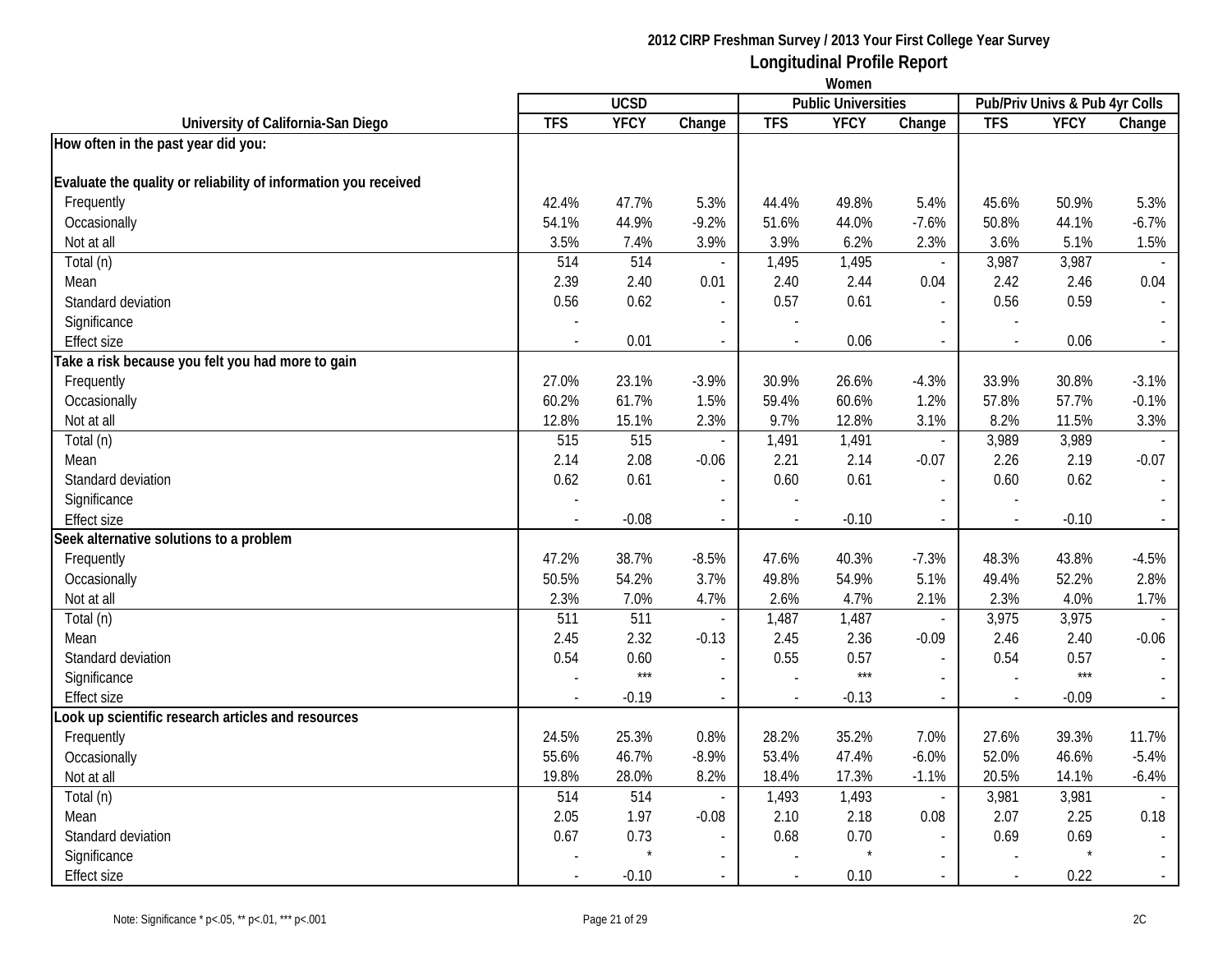|                                                                         | Women          |             |                          |                |                            |                          |            |                                |                          |
|-------------------------------------------------------------------------|----------------|-------------|--------------------------|----------------|----------------------------|--------------------------|------------|--------------------------------|--------------------------|
|                                                                         |                | <b>UCSD</b> |                          |                | <b>Public Universities</b> |                          |            | Pub/Priv Univs & Pub 4yr Colls |                          |
| University of California-San Diego                                      | <b>TFS</b>     | <b>YFCY</b> | Change                   | <b>TFS</b>     | <b>YFCY</b>                | Change                   | <b>TFS</b> | <b>YFCY</b>                    | Change                   |
| How often in the past year did you:                                     |                |             |                          |                |                            |                          |            |                                |                          |
| Explore topics on your own, even though it was not required for a class |                |             |                          |                |                            |                          |            |                                |                          |
| Frequently                                                              | 30.2%          | 23.2%       | $-7.0%$                  | 35.7%          | 29.8%                      | $-5.9%$                  | 34.4%      | 30.0%                          | $-4.4%$                  |
| Occasionally                                                            | 55.8%          | 57.1%       | 1.3%                     | 52.5%          | 53.1%                      | 0.6%                     | 51.4%      | 53.6%                          | 2.2%                     |
| Not at all                                                              | 14.0%          | 19.7%       | 5.7%                     | 11.7%          | 17.0%                      | 5.3%                     | 14.1%      | 16.5%                          | 2.4%                     |
| Total (n)                                                               | 513            | 513         | $\overline{\phantom{a}}$ | 1,491          | 1,491                      | $\blacksquare$           | 3,988      | 3,988                          |                          |
| Mean                                                                    | 2.16           | 2.04        | $-0.12$                  | 2.24           | 2.13                       | $-0.11$                  | 2.20       | 2.13                           | $-0.07$                  |
| Standard deviation                                                      | 0.65           | 0.65        |                          | 0.65           | 0.67                       | $\overline{a}$           | 0.67       | 0.67                           | $\overline{\phantom{a}}$ |
| Significance                                                            |                | $***$       | $\blacksquare$           |                | $***$                      | $\overline{\phantom{a}}$ |            | $***$                          |                          |
| <b>Effect size</b>                                                      |                | $-0.16$     | $\overline{\phantom{a}}$ |                | $-0.14$                    | $\blacksquare$           |            | $-0.09$                        | $\blacksquare$           |
| Accept mistakes as part of the learning process                         |                |             |                          |                |                            |                          |            |                                |                          |
| Frequently                                                              | 59.1%          | 61.6%       | 2.5%                     | 57.2%          | 63.1%                      | 5.9%                     | 57.9%      | 62.6%                          | 4.7%                     |
| Occasionally                                                            | 40.0%          | 36.8%       | $-3.2%$                  | 41.5%          | 35.3%                      | $-6.2%$                  | 40.3%      | 35.8%                          | $-4.5%$                  |
| Not at all                                                              | 1.0%           | 1.6%        | 0.6%                     | 1.3%           | 1.7%                       | 0.4%                     | 1.9%       | 1.6%                           | $-0.3%$                  |
| Total (n)                                                               | 513            | 513         | $\overline{\phantom{a}}$ | 1,494          | 1,494                      | $\overline{\phantom{a}}$ | 3,994      | 3,994                          |                          |
| Mean                                                                    | 2.58           | 2.60        | 0.02                     | 2.56           | 2.61                       | 0.05                     | 2.56       | 2.61                           | 0.05                     |
| Standard deviation                                                      | 0.51           | 0.52        | $\sim$                   | 0.52           | 0.52                       | $\blacksquare$           | 0.53       | 0.52                           |                          |
| Significance                                                            |                |             |                          |                |                            |                          |            |                                |                          |
| <b>Effect size</b>                                                      |                | 0.03        |                          |                | 0.08                       |                          |            | 0.08                           | $\sim$                   |
| Seek feedback on your academic work                                     |                |             |                          |                |                            |                          |            |                                |                          |
| Frequently                                                              | 48.7%          | 52.0%       | 3.3%                     | 54.3%          | 53.7%                      | $-0.6%$                  | 57.6%      | 55.4%                          | $-2.2%$                  |
| Occasionally                                                            | 46.2%          | 42.1%       | $-4.1%$                  | 41.6%          | 41.0%                      | $-0.6%$                  | 38.5%      | 40.4%                          | 1.9%                     |
| Not at all                                                              | 5.1%           | 5.8%        | 0.7%                     | 4.1%           | 5.4%                       | 1.3%                     | 3.8%       | 4.2%                           | 0.4%                     |
| Total (n)                                                               | 513            | 513         | $\overline{\phantom{a}}$ | 1,492          | 1,492                      | $\overline{\phantom{a}}$ | 3,988      | 3,988                          | $\mathbb{L}$             |
| Mean                                                                    | 2.44           | 2.46        | 0.02                     | 2.50           | 2.48                       | $-0.02$                  | 2.54       | 2.51                           | $-0.03$                  |
| Standard deviation                                                      | 0.59           | 0.61        | $\blacksquare$           | 0.58           | 0.60                       | $\overline{a}$           | 0.57       | 0.58                           | $\sim$                   |
| Significance                                                            |                |             | $\overline{a}$           |                |                            | $\overline{a}$           |            |                                | $\sim$                   |
| <b>Effect size</b>                                                      | $\overline{a}$ | 0.03        | $\blacksquare$           | $\blacksquare$ | $-0.03$                    | $\blacksquare$           |            | $-0.04$                        | $\sim$                   |
| Integrate skills and knowledge from different sources and experiences   |                |             |                          |                |                            |                          |            |                                |                          |
| Frequently                                                              | 62.8%          | 57.5%       | $-5.3%$                  | 62.5%          | 64.4%                      | 1.9%                     | 62.9%      | 66.4%                          | 3.5%                     |
| Occasionally                                                            | 36.8%          | 40.9%       | 4.1%                     | 36.5%          | 34.0%                      | $-2.5%$                  | 36.0%      | 32.3%                          | $-3.7%$                  |
| Not at all                                                              | 0.4%           | 1.6%        | 1.2%                     | 1.0%           | 1.5%                       | 0.5%                     | 1.2%       | 1.3%                           | 0.1%                     |
| Total (n)                                                               | 513            | 513         | $\blacksquare$           | 1,490          | 1,490                      | $\overline{\phantom{a}}$ | 3,979      | 3,979                          |                          |
| Mean                                                                    | 2.62           | 2.56        | $-0.06$                  | 2.61           | 2.63                       | 0.02                     | 2.62       | 2.65                           | 0.03                     |
| Standard deviation                                                      | 0.49           | 0.53        |                          | 0.51           | 0.51                       |                          | 0.51       | 0.50                           |                          |
| Significance                                                            |                |             |                          |                |                            | $\overline{\phantom{a}}$ |            |                                |                          |
| Effect size                                                             |                | $-0.09$     | $\blacksquare$           |                | 0.03                       | $\sim$                   |            | 0.05                           | $\sim$                   |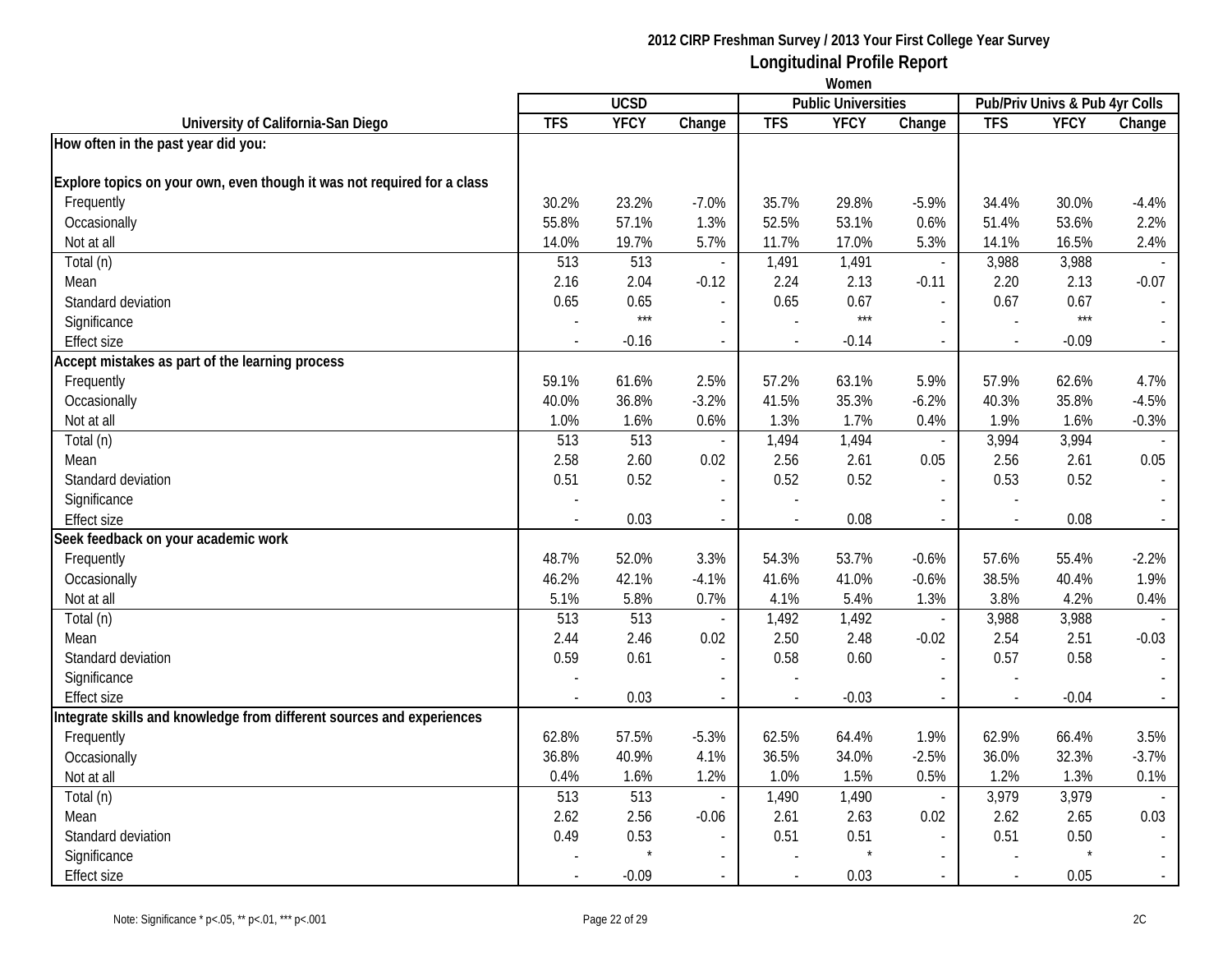|                                                                          | Women      |             |                          |            |                            |                          |            |                                |         |
|--------------------------------------------------------------------------|------------|-------------|--------------------------|------------|----------------------------|--------------------------|------------|--------------------------------|---------|
|                                                                          |            | <b>UCSD</b> |                          |            | <b>Public Universities</b> |                          |            | Pub/Priv Univs & Pub 4yr Colls |         |
| University of California-San Diego                                       | <b>TFS</b> | <b>YFCY</b> | Change                   | <b>TFS</b> | <b>YFCY</b>                | Change                   | <b>TFS</b> | <b>YFCY</b>                    | Change  |
| Indicate the importance to you personally of each of the following:      |            |             |                          |            |                            |                          |            |                                |         |
| Becoming accomplished in one of the performing arts (acting, dancing,    |            |             |                          |            |                            |                          |            |                                |         |
| etc.)                                                                    |            |             |                          |            |                            |                          |            |                                |         |
| Essential                                                                | 3.2%       | 7.7%        | 4.5%                     | 5.3%       | 9.4%                       | 4.1%                     | 7.9%       | 11.6%                          | 3.7%    |
| Very important                                                           | 10.4%      | 17.6%       | 7.2%                     | 8.2%       | 12.7%                      | 4.5%                     | 9.2%       | 12.8%                          | 3.6%    |
| Somewhat important                                                       | 36.9%      | 32.5%       | $-4.4%$                  | 29.5%      | 28.7%                      | $-0.8%$                  | 26.4%      | 27.8%                          | 1.4%    |
| Not important                                                            | 49.4%      | 42.2%       | $-7.2%$                  | 57.0%      | 49.1%                      | $-7.9%$                  | 56.5%      | 47.8%                          | $-8.7%$ |
| Total (n)                                                                | 431        | 431         |                          | 1,138      | 1,138                      | $\sim$                   | 3,095      | 3,095                          |         |
| Mean                                                                     | 1.68       | 1.91        | 0.23                     | 1.62       | 1.82                       | 0.20                     | 1.68       | 1.88                           | 0.20    |
| Standard deviation                                                       | 0.79       | 0.95        | $\sim$                   | 0.85       | 0.98                       | $\overline{\phantom{a}}$ | 0.93       | 1.03                           | $\sim$  |
| Significance                                                             |            | $***$       | $\sim$                   |            | ***                        | $\overline{a}$           |            | $***$                          | $\sim$  |
| <b>Effect size</b>                                                       |            | 0.25        | $\sim$                   |            | 0.22                       | $\overline{a}$           |            | 0.22                           |         |
| Becoming an authority in my field                                        |            |             |                          |            |                            |                          |            |                                |         |
| Essential                                                                | 14.0%      | 19.5%       | 5.5%                     | 14.3%      | 20.5%                      | 6.2%                     | 17.1%      | 23.4%                          | 6.3%    |
| Very important                                                           | 34.9%      | 41.2%       | 6.3%                     | 36.4%      | 42.7%                      | 6.3%                     | 38.6%      | 41.9%                          | 3.3%    |
| Somewhat important                                                       | 40.7%      | 28.8%       | $-11.9%$                 | 39.4%      | 28.5%                      | $-10.9%$                 | 35.0%      | 27.1%                          | $-7.9%$ |
| Not important                                                            | 10.5%      | 10.5%       | 0.0%                     | 10.0%      | 8.3%                       | $-1.7%$                  | 9.3%       | 7.6%                           | $-1.7%$ |
| Total (n)                                                                | 430        | 430         |                          | 1,135      | 1,135                      | $\overline{\phantom{a}}$ | 3,087      | 3,087                          |         |
| Mean                                                                     | 2.52       | 2.70        | 0.18                     | 2.55       | 2.76                       | 0.21                     | 2.64       | 2.81                           | 0.17    |
| Standard deviation                                                       | 0.86       | 0.90        | $\sim$                   | 0.86       | 0.87                       | $\sim$                   | 0.87       | 0.88                           |         |
| Significance                                                             |            | $***$       | $\overline{\phantom{a}}$ |            | $***$                      |                          |            | $***$                          |         |
| <b>Effect size</b>                                                       |            | 0.19        | $\sim$                   |            | 0.22                       |                          |            | 0.18                           | $\sim$  |
| Obtaining recognition from my colleagues for contributions to my special |            |             |                          |            |                            |                          |            |                                |         |
| field                                                                    |            |             |                          |            |                            |                          |            |                                |         |
| Essential                                                                | 14.6%      | 15.3%       | 0.7%                     | 13.6%      | 17.3%                      | 3.7%                     | 15.3%      | 18.9%                          | 3.6%    |
| Very important                                                           | 39.9%      | 41.8%       | 1.9%                     | 40.2%      | 44.5%                      | 4.3%                     | 39.1%      | 42.4%                          | 3.3%    |
| Somewhat important                                                       | 37.8%      | 33.9%       | $-3.9%$                  | 38.2%      | 30.6%                      | $-7.6%$                  | 36.7%      | 31.1%                          | $-5.6%$ |
| Not important                                                            | 7.7%       | 9.0%        | 1.3%                     | 8.0%       | 7.7%                       | $-0.3%$                  | 8.9%       | 7.5%                           | $-1.4%$ |
| Total (n)                                                                | 431        | 431         |                          | 1,135      | 1,135                      | $\blacksquare$           | 3,089      | 3,089                          |         |
| Mean                                                                     | 2.61       | 2.63        | 0.02                     | 2.59       | 2.71                       | 0.12                     | 2.61       | 2.73                           | 0.12    |
| Standard deviation                                                       | 0.83       | 0.85        | $\overline{\phantom{a}}$ | 0.82       | 0.84                       |                          | 0.85       | 0.85                           |         |
| Significance                                                             |            |             | $\overline{\phantom{a}}$ |            |                            |                          |            |                                |         |
| <b>Effect size</b>                                                       |            | 0.02        |                          |            | 0.13                       |                          |            | 0.13                           | $\sim$  |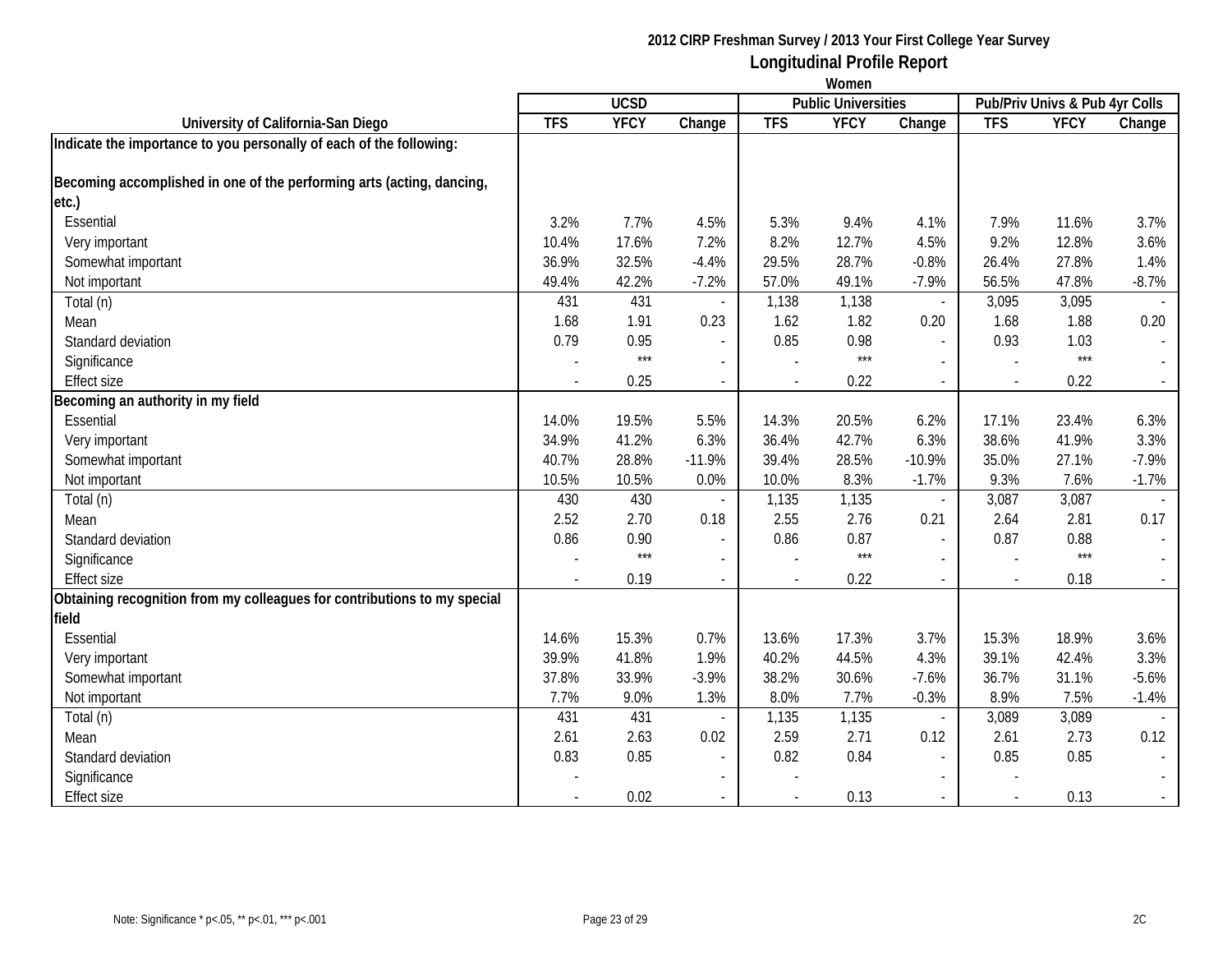|                                                                     | Women      |             |                          |                            |             |                                |            |             |              |
|---------------------------------------------------------------------|------------|-------------|--------------------------|----------------------------|-------------|--------------------------------|------------|-------------|--------------|
|                                                                     |            | <b>UCSD</b> |                          | <b>Public Universities</b> |             | Pub/Priv Univs & Pub 4yr Colls |            |             |              |
| University of California-San Diego                                  | <b>TFS</b> | <b>YFCY</b> | Change                   | <b>TFS</b>                 | <b>YFCY</b> | Change                         | <b>TFS</b> | <b>YFCY</b> | Change       |
| Indicate the importance to you personally of each of the following: |            |             |                          |                            |             |                                |            |             |              |
| Influencing the political structure                                 |            |             |                          |                            |             |                                |            |             |              |
| Essential                                                           | 3.7%       | 4.9%        | 1.2%                     | 3.3%                       | 4.8%        | 1.5%                           | 4.3%       | 6.5%        | 2.2%         |
| Very important                                                      | 9.0%       | 14.4%       | 5.4%                     | 9.5%                       | 14.3%       | 4.8%                           | 11.3%      | 15.7%       | 4.4%         |
| Somewhat important                                                  | 36.0%      | 38.5%       | 2.5%                     | 36.9%                      | 37.2%       | 0.3%                           | 37.5%      | 37.2%       | $-0.3%$      |
| Not important                                                       | 51.3%      | 42.2%       | $-9.1%$                  | 50.4%                      | 43.6%       | $-6.8%$                        | 46.9%      | 40.6%       | $-6.3%$      |
| Total (n)                                                           | 431        | 431         |                          | 1,136                      | 1,136       | $\overline{a}$                 | 3,083      | 3,083       |              |
| Mean                                                                | 1.65       | 1.82        | 0.17                     | 1.66                       | 1.80        | 0.14                           | 1.73       | 1.88        | 0.15         |
| Standard deviation                                                  | 0.80       | 0.85        | $\sim$                   | 0.78                       | 0.86        | $\overline{a}$                 | 0.83       | 0.90        | $\mathbb{L}$ |
| Significance                                                        |            | $***$       | $\blacksquare$           |                            | $***$       | $\sim$                         |            | $***$       | $\sim$       |
| <b>Effect size</b>                                                  |            | 0.20        | $\blacksquare$           |                            | 0.16        | $\overline{\phantom{a}}$       |            | 0.17        |              |
| Influencing social values                                           |            |             |                          |                            |             |                                |            |             |              |
| Essential                                                           | 6.7%       | 13.9%       | 7.2%                     | 7.1%                       | 13.3%       | 6.2%                           | 9.9%       | 14.9%       | 5.0%         |
| Very important                                                      | 28.1%      | 31.1%       | 3.0%                     | 29.3%                      | 34.9%       | 5.6%                           | 31.3%      | 36.1%       | 4.8%         |
| Somewhat important                                                  | 46.6%      | 40.6%       | $-6.0%$                  | 45.2%                      | 37.1%       | $-8.1%$                        | 42.7%      | 36.5%       | $-6.2%$      |
| Not important                                                       | 18.6%      | 14.4%       | $-4.2%$                  | 18.4%                      | 14.8%       | $-3.6%$                        | 16.1%      | 12.6%       | $-3.5%$      |
| Total (n)                                                           | 431        | 431         |                          | 1,136                      | 1,136       | $\sim$                         | 3,077      | 3,077       |              |
| Mean                                                                | 2.23       | 2.45        | 0.22                     | 2.25                       | 2.47        | 0.22                           | 2.35       | 2.53        | 0.18         |
| Standard deviation                                                  | 0.83       | 0.90        | $\overline{\phantom{a}}$ | 0.84                       | 0.90        | $\blacksquare$                 | 0.86       | 0.89        | $\sim$       |
| Significance                                                        |            | $***$       |                          |                            | $***$       |                                |            | $***$       |              |
| <b>Effect size</b>                                                  |            | 0.22        | $\blacksquare$           |                            | 0.22        | $\overline{\phantom{a}}$       |            | 0.18        | $\sim$       |
| Raising a family                                                    |            |             |                          |                            |             |                                |            |             |              |
| Essential                                                           | 30.7%      | 31.4%       | 0.7%                     | 34.0%                      | 36.2%       | 2.2%                           | 39.2%      | 40.2%       | 1.0%         |
| Very important                                                      | 33.7%      | 34.6%       | 0.9%                     | 32.5%                      | 31.8%       | $-0.7%$                        | 31.9%      | 30.3%       | $-1.6%$      |
| Somewhat important                                                  | 23.3%      | 22.6%       | $-0.7%$                  | 22.6%                      | 20.8%       | $-1.8%$                        | 18.9%      | 18.9%       | 0.0%         |
| Not important                                                       | 12.2%      | 11.3%       | $-0.9%$                  | 10.9%                      | 11.3%       | 0.4%                           | 10.0%      | 10.5%       | 0.5%         |
| Total (n)                                                           | 433        | 433         |                          | 1,136                      | 1,136       |                                | 3,082      | 3,082       |              |
| Mean                                                                | 2.83       | 2.86        | 0.03                     | 2.90                       | 2.93        | 0.03                           | 3.00       | 3.00        | 0.00         |
| Standard deviation                                                  | 1.00       | 0.99        | $\overline{\phantom{a}}$ | 1.00                       | 1.01        | $\overline{\phantom{a}}$       | 0.99       | 1.01        |              |
| Significance                                                        |            |             | $\overline{\phantom{a}}$ |                            |             |                                |            |             |              |
| <b>Effect size</b>                                                  |            | 0.03        | $\blacksquare$           |                            | 0.03        | $\overline{a}$                 |            | 0.00        | $\sim$       |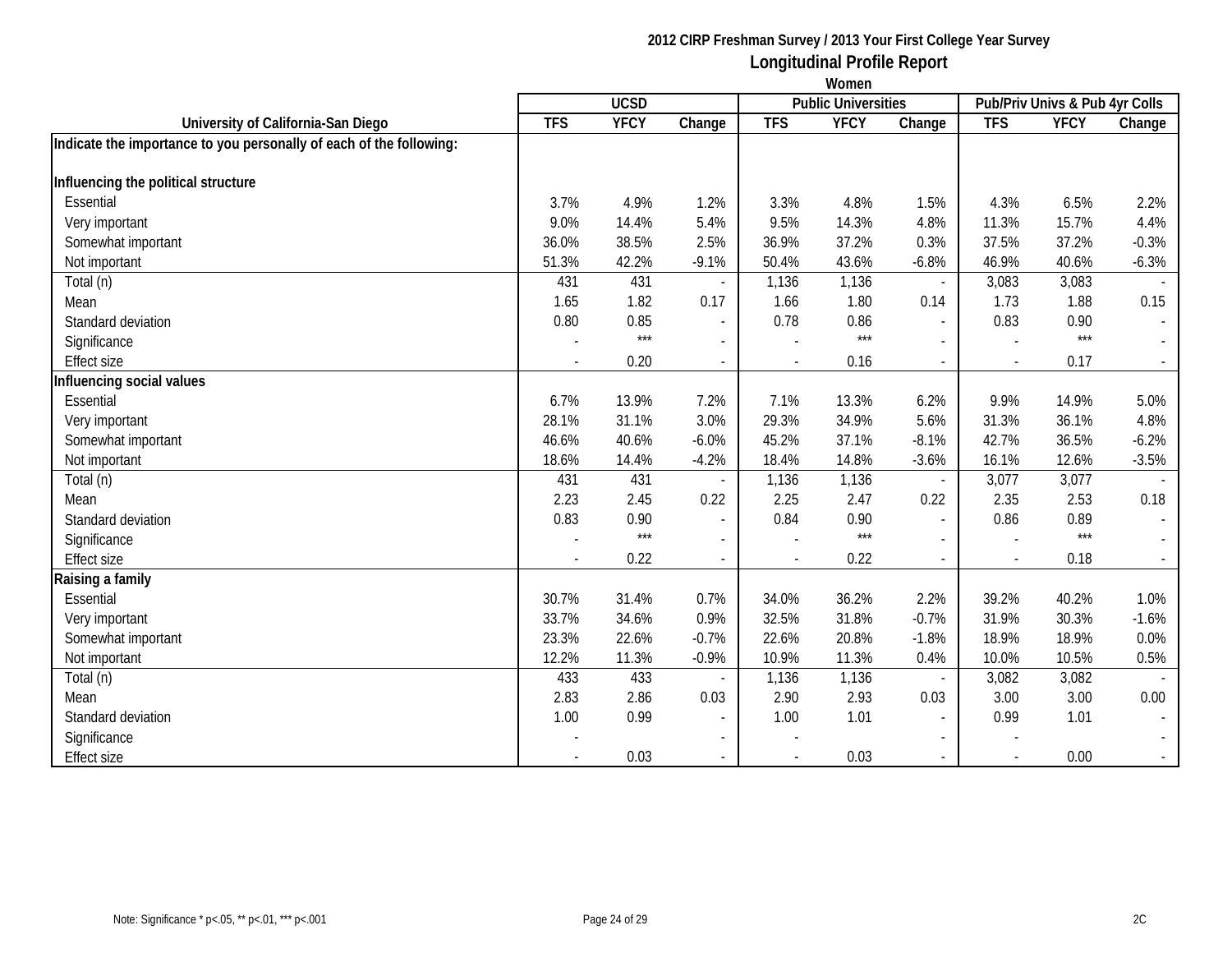|                                                                     | Women                                     |             |                          |                |             |                          |                                |             |                |  |
|---------------------------------------------------------------------|-------------------------------------------|-------------|--------------------------|----------------|-------------|--------------------------|--------------------------------|-------------|----------------|--|
|                                                                     | <b>UCSD</b><br><b>Public Universities</b> |             |                          |                |             |                          | Pub/Priv Univs & Pub 4yr Colls |             |                |  |
| University of California-San Diego                                  | <b>TFS</b>                                | <b>YFCY</b> | Change                   | <b>TFS</b>     | <b>YFCY</b> | Change                   | <b>TFS</b>                     | <b>YFCY</b> | Change         |  |
| Indicate the importance to you personally of each of the following: |                                           |             |                          |                |             |                          |                                |             |                |  |
| Being very well off financially                                     |                                           |             |                          |                |             |                          |                                |             |                |  |
| Essential                                                           | 40.5%                                     | 36.3%       | $-4.2%$                  | 35.5%          | 32.8%       | $-2.7%$                  | 36.9%                          | 35.0%       | $-1.9%$        |  |
| Very important                                                      | 38.6%                                     | 39.8%       | 1.2%                     | 36.8%          | 38.4%       | 1.6%                     | 38.1%                          | 36.5%       | $-1.6%$        |  |
| Somewhat important                                                  | 18.5%                                     | 19.9%       | 1.4%                     | 23.7%          | 24.7%       | 1.0%                     | 21.7%                          | 23.8%       | 2.1%           |  |
| Not important                                                       | 2.3%                                      | 4.0%        | 1.7%                     | 4.0%           | 4.1%        | 0.1%                     | 3.3%                           | 4.6%        | 1.3%           |  |
| Total (n)                                                           | 427                                       | 427         |                          | 1,133          | 1,133       |                          | 3,076                          | 3,076       |                |  |
| Mean                                                                | 3.17                                      | 3.08        | $-0.09$                  | 3.04           | 3.00        | $-0.04$                  | 3.09                           | 3.02        | $-0.07$        |  |
| Standard deviation                                                  | 0.81                                      | 0.85        | $\sim$                   | 0.87           | 0.86        | $\overline{a}$           | 0.84                           | 0.88        | $\blacksquare$ |  |
| Significance                                                        |                                           | $\star$     | $\overline{a}$           |                |             | $\overline{a}$           |                                | $\star$     |                |  |
| <b>Effect size</b>                                                  |                                           | $-0.11$     | $\blacksquare$           |                | $-0.05$     | $\overline{a}$           |                                | $-0.09$     |                |  |
| Helping others who are in difficulty                                |                                           |             |                          |                |             |                          |                                |             |                |  |
| Essential                                                           | 26.2%                                     | 37.9%       | 11.7%                    | 31.1%          | 40.4%       | 9.3%                     | 34.8%                          | 41.7%       | 6.9%           |  |
| Very important                                                      | 50.9%                                     | 47.4%       | $-3.5%$                  | 45.8%          | 44.8%       | $-1.0%$                  | 44.7%                          | 43.4%       | $-1.3%$        |  |
| Somewhat important                                                  | 22.0%                                     | 13.8%       | $-8.2%$                  | 21.8%          | 14.3%       | $-7.5%$                  | 19.3%                          | 14.2%       | $-5.1%$        |  |
| Not important                                                       | 0.9%                                      | 0.9%        | 0.0%                     | 1.3%           | 0.6%        | $-0.7%$                  | 1.2%                           | 0.7%        | $-0.5%$        |  |
| Total (n)                                                           | 428                                       | 428         |                          | 1,135          | 1,135       | $\overline{\phantom{a}}$ | 3,086                          | 3,086       |                |  |
| Mean                                                                | 3.02                                      | 3.22        | 0.20                     | 3.07           | 3.25        | 0.18                     | 3.13                           | 3.26        | 0.13           |  |
| Standard deviation                                                  | 0.72                                      | 0.71        | $\overline{\phantom{a}}$ | 0.76           | 0.71        | $\blacksquare$           | 0.76                           | 0.72        | $\sim$         |  |
| Significance                                                        |                                           | $***$       |                          |                | $***$       |                          |                                | $***$       |                |  |
| <b>Effect size</b>                                                  |                                           | 0.25        | $\blacksquare$           | $\overline{a}$ | 0.22        | $\overline{a}$           |                                | 0.16        | $\sim$         |  |
| Making a theoretical contribution to science                        |                                           |             |                          |                |             |                          |                                |             |                |  |
| Essential                                                           | 10.5%                                     | 8.6%        | $-1.9%$                  | 7.8%           | 9.4%        | 1.6%                     | 7.1%                           | 8.2%        | 1.1%           |  |
| Very important                                                      | 21.7%                                     | 28.0%       | 6.3%                     | 20.5%          | 21.3%       | 0.8%                     | 16.1%                          | 17.6%       | 1.5%           |  |
| Somewhat important                                                  | 39.7%                                     | 35.3%       | $-4.4%$                  | 36.3%          | 32.4%       | $-3.9%$                  | 32.6%                          | 31.2%       | $-1.4%$        |  |
| Not important                                                       | 28.0%                                     | 28.0%       | 0.0%                     | 35.4%          | 36.9%       | 1.5%                     | 44.1%                          | 43.0%       | $-1.1%$        |  |
| Total (n)                                                           | 428                                       | 428         |                          | 1,134          | 1,134       | $\overline{\phantom{a}}$ | 3,080                          | 3,080       |                |  |
| Mean                                                                | 2.15                                      | 2.17        | 0.02                     | 2.01           | 2.03        | 0.02                     | 1.86                           | 1.91        | 0.05           |  |
| Standard deviation                                                  | 0.95                                      | 0.94        | $\overline{\phantom{a}}$ | 0.93           | 0.98        |                          | 0.93                           | 0.96        |                |  |
| Significance                                                        |                                           |             | $\overline{\phantom{a}}$ |                |             |                          |                                |             |                |  |
| <b>Effect size</b>                                                  |                                           | 0.02        | $\blacksquare$           |                | 0.02        | $\overline{a}$           |                                | 0.05        | $\sim$         |  |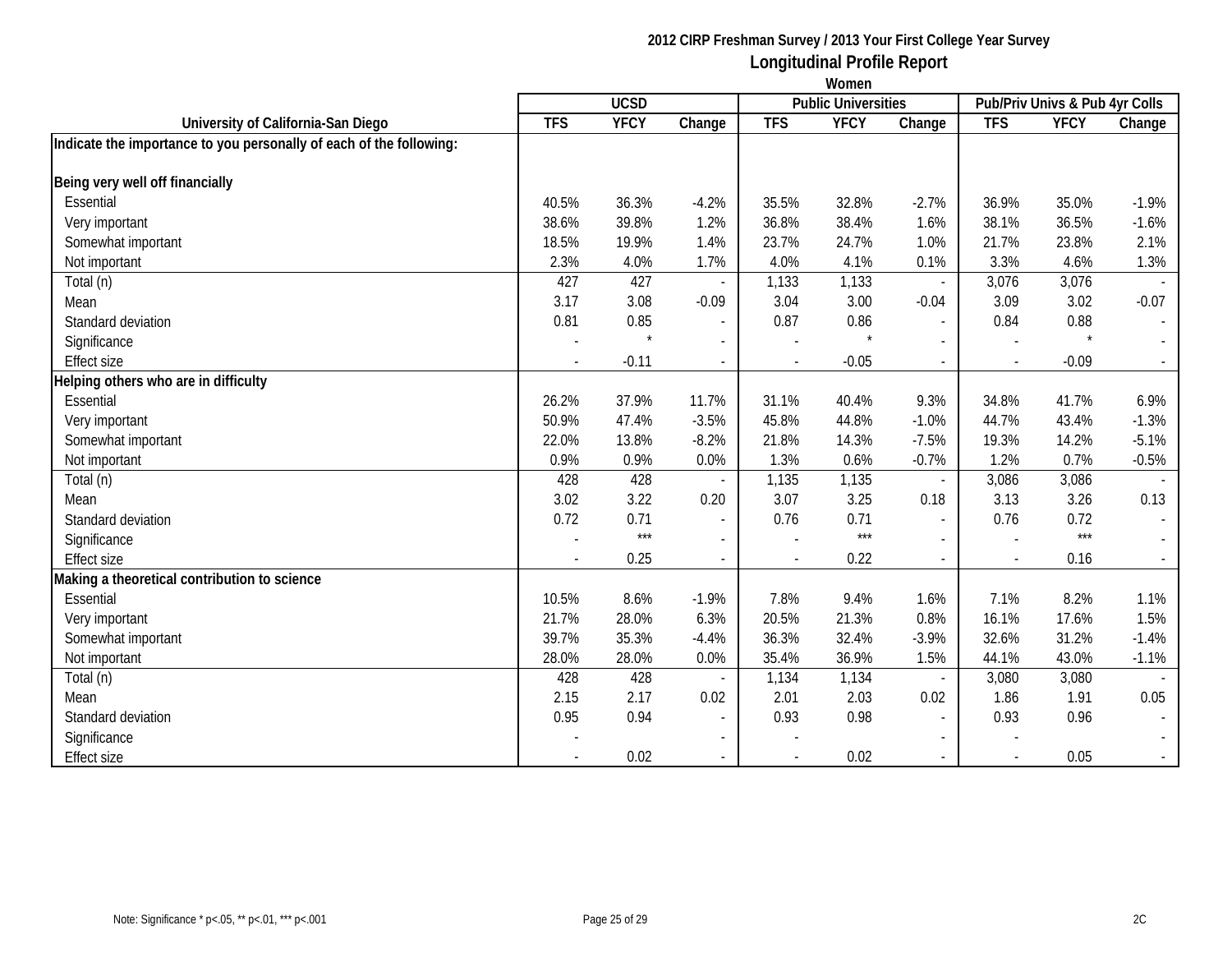|                                                                     | Women       |             |                          |            |                            |                          |            |                                |                             |  |  |
|---------------------------------------------------------------------|-------------|-------------|--------------------------|------------|----------------------------|--------------------------|------------|--------------------------------|-----------------------------|--|--|
|                                                                     | <b>UCSD</b> |             |                          |            | <b>Public Universities</b> |                          |            | Pub/Priv Univs & Pub 4yr Colls |                             |  |  |
| University of California-San Diego                                  | <b>TFS</b>  | <b>YFCY</b> | Change                   | <b>TFS</b> | <b>YFCY</b>                | Change                   | <b>TFS</b> | <b>YFCY</b>                    | Change                      |  |  |
| Indicate the importance to you personally of each of the following: |             |             |                          |            |                            |                          |            |                                |                             |  |  |
| Writing original works (poems, novels etc.)                         |             |             |                          |            |                            |                          |            |                                |                             |  |  |
| Essential                                                           | 5.2%        | 6.3%        | 1.1%                     | 5.7%       | 7.8%                       | 2.1%                     | 6.6%       | 8.2%                           | 1.6%                        |  |  |
| Very important                                                      | 6.8%        | 14.1%       | 7.3%                     | 7.6%       | 12.0%                      | 4.4%                     | 8.8%       | 12.9%                          | 4.1%                        |  |  |
| Somewhat important                                                  | 27.6%       | 30.2%       | 2.6%                     | 25.8%      | 27.7%                      | 1.9%                     | 25.2%      | 28.1%                          | 2.9%                        |  |  |
| Not important                                                       | 60.4%       | 49.4%       | $-11.0%$                 | 60.9%      | 52.6%                      | $-8.3%$                  | 59.4%      | 50.8%                          | $-8.6%$                     |  |  |
| Total (n)                                                           | 427         | 427         |                          | 1,132      | 1,132                      | $\overline{\phantom{a}}$ | 3,073      | 3,073                          |                             |  |  |
| Mean                                                                | 1.57        | 1.77        | 0.20                     | 1.58       | 1.75                       | 0.17                     | 1.63       | 1.78                           | 0.15                        |  |  |
| Standard deviation                                                  | 0.83        | 0.92        | $\overline{\phantom{a}}$ | 0.86       | 0.95                       | $\overline{a}$           | 0.90       | 0.96                           | $\overline{\phantom{a}}$    |  |  |
| Significance                                                        |             | $***$       |                          |            | $***$                      |                          |            | $***$                          |                             |  |  |
| <b>Effect size</b>                                                  |             | 0.25        | $\overline{\phantom{a}}$ |            | 0.21                       |                          |            | 0.19                           | $\mathcal{L}_{\mathcal{A}}$ |  |  |
| Creating artistic works (painting, sculpture, etc.)                 |             |             |                          |            |                            |                          |            |                                |                             |  |  |
| Essential                                                           | 2.6%        | 5.4%        | 2.8%                     | 4.0%       | 6.1%                       | 2.1%                     | 5.4%       | 7.6%                           | 2.2%                        |  |  |
| Very important                                                      | 8.7%        | 14.1%       | 5.4%                     | 7.8%       | 11.7%                      | 3.9%                     | 8.4%       | 12.4%                          | 4.0%                        |  |  |
| Somewhat important                                                  | 28.8%       | 34.2%       | 5.4%                     | 25.4%      | 28.2%                      | 2.8%                     | 23.2%      | 26.6%                          | 3.4%                        |  |  |
| Not important                                                       | 60.0%       | 46.4%       | $-13.6%$                 | 62.9%      | 54.0%                      | $-8.9%$                  | 63.1%      | 53.3%                          | $-9.8%$                     |  |  |
| Total (n)                                                           | 427         | 427         |                          | 1,132      | 1,132                      | $\overline{\phantom{a}}$ | 3,075      | 3,075                          |                             |  |  |
| Mean                                                                | 1.54        | 1.78        | 0.24                     | 1.53       | 1.70                       | 0.17                     | 1.56       | 1.74                           | 0.18                        |  |  |
| Standard deviation                                                  | 0.76        | 0.88        | $\sim$                   | 0.80       | 0.90                       | $\overline{a}$           | 0.86       | 0.95                           | $\sim$                      |  |  |
| Significance                                                        |             | $***$       | $\overline{\phantom{a}}$ |            | $***$                      |                          |            | $***$                          | $\sim$                      |  |  |
| <b>Effect size</b>                                                  |             | 0.31        | $\overline{\phantom{a}}$ |            | 0.22                       |                          |            | 0.23                           | $\sim$                      |  |  |
| Becoming successful in a business of my own                         |             |             |                          |            |                            |                          |            |                                |                             |  |  |
| Essential                                                           | 10.0%       | 10.3%       | 0.3%                     | 9.4%       | 10.1%                      | 0.7%                     | 12.8%      | 13.4%                          | 0.6%                        |  |  |
| Very important                                                      | 22.4%       | 29.2%       | 6.8%                     | 19.1%      | 22.9%                      | 3.8%                     | 19.3%      | 23.2%                          | 3.9%                        |  |  |
| Somewhat important                                                  | 33.2%       | 30.1%       | $-3.1%$                  | 33.2%      | 31.0%                      | $-2.2%$                  | 30.8%      | 30.5%                          | $-0.3%$                     |  |  |
| Not important                                                       | 34.3%       | 30.4%       | $-3.9%$                  | 38.4%      | 36.0%                      | $-2.4%$                  | 37.0%      | 32.9%                          | $-4.1%$                     |  |  |
| Total (n)                                                           | 428         | 428         |                          | 1,133      | 1,133                      |                          | 3,075      | 3,075                          |                             |  |  |
| Mean                                                                | 2.08        | 2.19        | 0.11                     | 1.99       | 2.07                       | 0.08                     | 2.08       | 2.17                           | 0.09                        |  |  |
| Standard deviation                                                  | 0.98        | 0.99        | $\sim$                   | 0.97       | 0.99                       | $\overline{\phantom{a}}$ | 1.03       | 1.03                           |                             |  |  |
| Significance                                                        |             | $\star$     | $\sim$                   |            |                            |                          |            | $\star$                        | $\mathcal{L}^{\mathcal{A}}$ |  |  |
| <b>Effect size</b>                                                  |             | 0.11        |                          |            | 0.08                       |                          |            | 0.09                           |                             |  |  |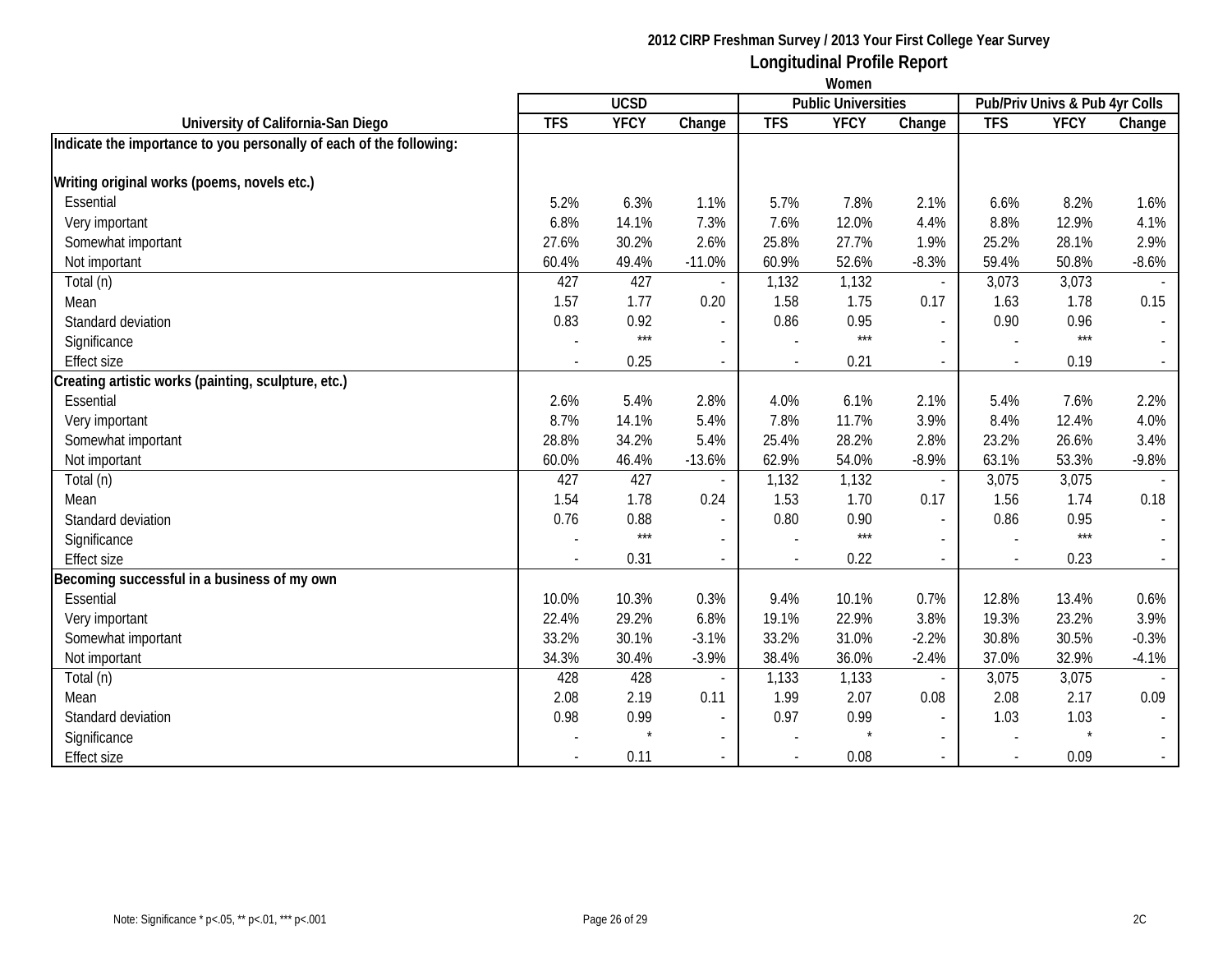|                                                                     | Women       |             |                          |                |                            |                          |                                |             |                             |  |  |
|---------------------------------------------------------------------|-------------|-------------|--------------------------|----------------|----------------------------|--------------------------|--------------------------------|-------------|-----------------------------|--|--|
|                                                                     | <b>UCSD</b> |             |                          |                | <b>Public Universities</b> |                          | Pub/Priv Univs & Pub 4yr Colls |             |                             |  |  |
| University of California-San Diego                                  | <b>TFS</b>  | <b>YFCY</b> | Change                   | <b>TFS</b>     | <b>YFCY</b>                | Change                   | <b>TFS</b>                     | <b>YFCY</b> | Change                      |  |  |
| Indicate the importance to you personally of each of the following: |             |             |                          |                |                            |                          |                                |             |                             |  |  |
| Becoming involved in programs to clean up the environment           |             |             |                          |                |                            |                          |                                |             |                             |  |  |
| Essential                                                           | 10.1%       | 11.9%       | 1.8%                     | 9.5%           | 11.2%                      | 1.7%                     | 8.2%                           | 9.9%        | 1.7%                        |  |  |
| Very important                                                      | 21.8%       | 25.5%       | 3.7%                     | 22.6%          | 22.6%                      | 0.0%                     | 21.1%                          | 22.4%       | 1.3%                        |  |  |
| Somewhat important                                                  | 51.1%       | 47.1%       | $-4.0%$                  | 48.0%          | 47.0%                      | $-1.0%$                  | 46.9%                          | 46.5%       | $-0.4%$                     |  |  |
| Not important                                                       | 17.1%       | 15.5%       | $-1.6%$                  | 20.0%          | 19.2%                      | $-0.8%$                  | 23.9%                          | 21.2%       | $-2.7%$                     |  |  |
| Total (n)                                                           | 427         | 427         |                          | 1,130          | 1,130                      | $\overline{\phantom{a}}$ | 3,065                          | 3,065       |                             |  |  |
| Mean                                                                | 2.25        | 2.34        | 0.09                     | 2.22           | 2.26                       | 0.04                     | 2.13                           | 2.21        | 0.08                        |  |  |
| Standard deviation                                                  | 0.86        | 0.88        | $\overline{\phantom{a}}$ | 0.87           | 0.90                       | $\overline{a}$           | 0.87                           | 0.89        | $\overline{\phantom{a}}$    |  |  |
| Significance                                                        |             |             |                          |                |                            |                          |                                | $\star$     |                             |  |  |
| <b>Effect size</b>                                                  |             | 0.11        | $\overline{\phantom{a}}$ |                | 0.05                       | $\blacksquare$           |                                | 0.10        | $\sim$                      |  |  |
| Developing a meaningful philosophy of life                          |             |             |                          |                |                            |                          |                                |             |                             |  |  |
| Essential                                                           | 18.9%       | 25.0%       | 6.1%                     | 16.7%          | 26.7%                      | 10.0%                    | 17.0%                          | 24.1%       | 7.1%                        |  |  |
| Very important                                                      | 32.2%       | 32.7%       | 0.5%                     | 31.0%          | 29.9%                      | $-1.1%$                  | 30.4%                          | 30.1%       | $-0.3%$                     |  |  |
| Somewhat important                                                  | 33.9%       | 32.9%       | $-1.0%$                  | 35.0%          | 30.3%                      | $-4.7%$                  | 34.5%                          | 30.5%       | $-4.0%$                     |  |  |
| Not important                                                       | 15.0%       | 9.3%        | $-5.7%$                  | 17.3%          | 13.2%                      | $-4.1%$                  | 18.1%                          | 15.3%       | $-2.8%$                     |  |  |
| Total (n)                                                           | 428         | 428         |                          | 1,132          | 1,132                      |                          | 3,068                          | 3,068       |                             |  |  |
| Mean                                                                | 2.55        | 2.73        | 0.18                     | 2.47           | 2.70                       | 0.23                     | 2.46                           | 2.63        | 0.17                        |  |  |
| Standard deviation                                                  | 0.96        | 0.94        | $\blacksquare$           | 0.96           | 1.00                       |                          | 0.98                           | 1.01        | $\sim$                      |  |  |
| Significance                                                        |             | $***$       | $\overline{\phantom{a}}$ |                | $***$                      |                          |                                | $***$       | $\sim$                      |  |  |
| <b>Effect size</b>                                                  |             | 0.18        | $\overline{a}$           | $\blacksquare$ | 0.23                       |                          |                                | 0.17        | $\sim$                      |  |  |
| Participating in a community action program                         |             |             |                          |                |                            |                          |                                |             |                             |  |  |
| Essential                                                           | 8.7%        | 12.4%       | 3.7%                     | 8.2%           | 15.5%                      | 7.3%                     | 9.4%                           | 13.5%       | 4.1%                        |  |  |
| Very important                                                      | 27.2%       | 32.6%       | 5.4%                     | 26.9%          | 31.0%                      | 4.1%                     | 27.0%                          | 31.2%       | 4.2%                        |  |  |
| Somewhat important                                                  | 46.0%       | 41.1%       | $-4.9%$                  | 46.1%          | 39.2%                      | $-6.9%$                  | 44.8%                          | 40.3%       | $-4.5%$                     |  |  |
| Not important                                                       | 18.1%       | 13.8%       | $-4.3%$                  | 18.9%          | 14.3%                      | $-4.6%$                  | 18.7%                          | 15.0%       | $-3.7%$                     |  |  |
| Total (n)                                                           | 426         | 426         |                          | 1,128          | 1,128                      |                          | 3,062                          | 3,062       |                             |  |  |
| Mean                                                                | 2.27        | 2.44        | 0.17                     | 2.24           | 2.48                       | 0.24                     | 2.27                           | 2.43        | 0.16                        |  |  |
| Standard deviation                                                  | 0.86        | 0.88        | $\overline{\phantom{a}}$ | 0.85           | 0.92                       | $\overline{\phantom{a}}$ | 0.87                           | 0.90        |                             |  |  |
| Significance                                                        |             | $***$       | $\blacksquare$           |                | $***$                      |                          |                                | $***$       | $\mathcal{L}^{\mathcal{L}}$ |  |  |
| <b>Effect size</b>                                                  |             | 0.19        |                          |                | 0.26                       |                          |                                | 0.18        |                             |  |  |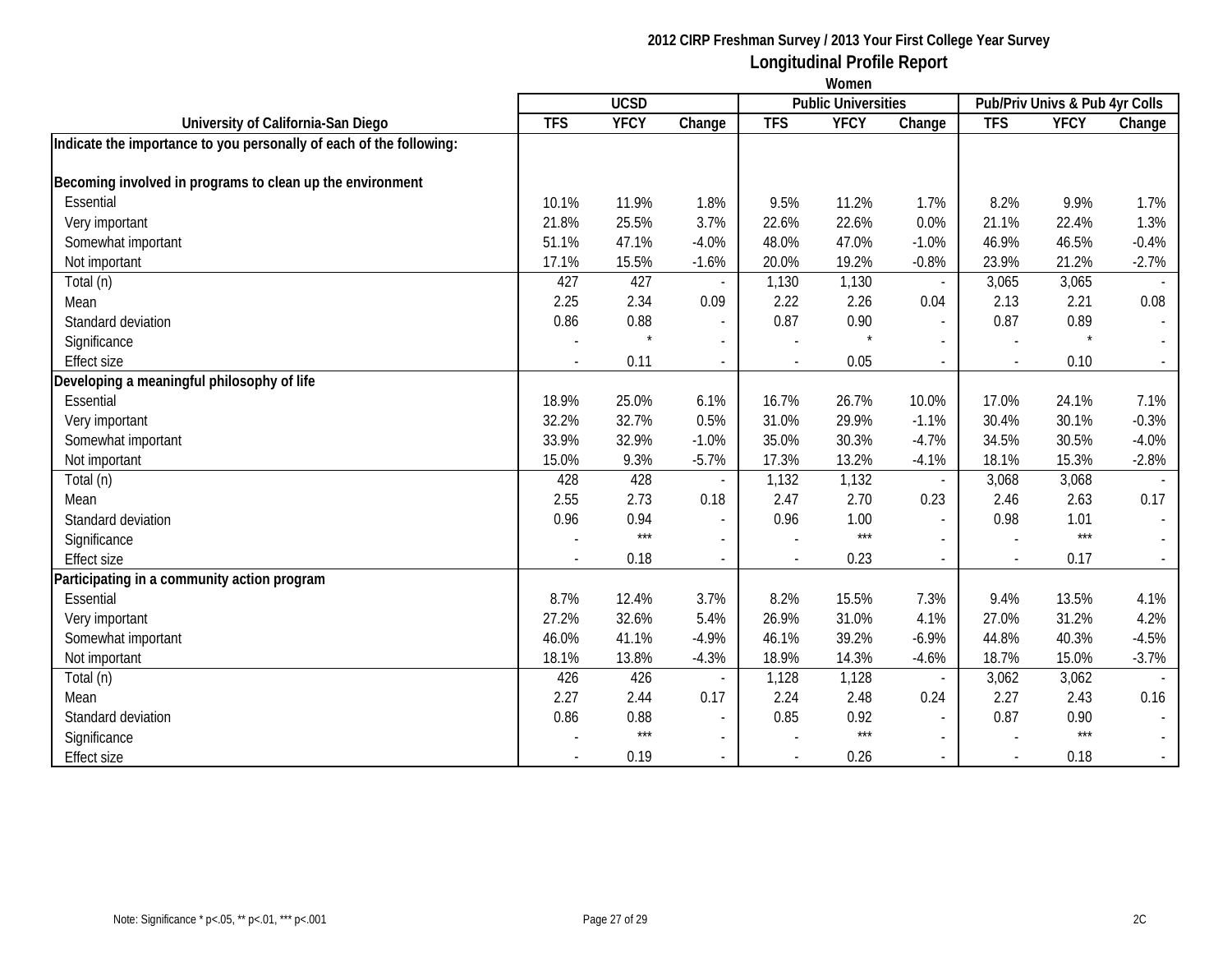|                                                                     | Women                                     |              |                          |            |              |                          |                                |              |                     |  |
|---------------------------------------------------------------------|-------------------------------------------|--------------|--------------------------|------------|--------------|--------------------------|--------------------------------|--------------|---------------------|--|
|                                                                     | <b>UCSD</b><br><b>Public Universities</b> |              |                          |            |              |                          | Pub/Priv Univs & Pub 4yr Colls |              |                     |  |
| University of California-San Diego                                  | <b>TFS</b>                                | <b>YFCY</b>  | Change                   | <b>TFS</b> | <b>YFCY</b>  | Change                   | <b>TFS</b>                     | <b>YFCY</b>  | Change              |  |
| Indicate the importance to you personally of each of the following: |                                           |              |                          |            |              |                          |                                |              |                     |  |
|                                                                     |                                           |              |                          |            |              |                          |                                |              |                     |  |
| Helping to promote racial understanding                             |                                           |              |                          |            |              |                          |                                |              |                     |  |
| Essential                                                           | 10.3%                                     | 12.9%        | 2.6%                     | 9.9%       | 14.3%        | 4.4%                     | 10.5%                          | 13.6%        | 3.1%                |  |
| Very important                                                      | 29.2%                                     | 36.9%        | 7.7%                     | 27.6%      | 31.0%        | 3.4%                     | 27.0%                          | 31.4%        | 4.4%                |  |
| Somewhat important                                                  | 45.6%                                     | 36.2%        | $-9.4%$                  | 45.3%      | 38.2%        | $-7.1%$                  | 44.3%                          | 38.9%        | $-5.4%$             |  |
| Not important                                                       | 15.0%                                     | 14.0%        | $-1.0%$                  | 17.2%      | 16.6%        | $-0.6%$                  | 18.2%                          | 16.2%        | $-2.0%$             |  |
| Total (n)                                                           | 428                                       | 428          |                          | 1,129      | 1,129        | $\blacksquare$           | 3,065                          | 3,065        |                     |  |
| Mean                                                                | 2.35                                      | 2.49         | 0.14                     | 2.30       | 2.43         | 0.13                     | 2.30                           | 2.42         | 0.12                |  |
| Standard deviation                                                  | 0.86                                      | 0.89         | $\sim$                   | 0.87       | 0.93         | $\overline{a}$           | 0.88                           | 0.92         | $\sim$              |  |
| Significance                                                        |                                           | $\star\star$ | $\sim$                   |            | $\star\star$ | $\overline{\phantom{0}}$ |                                | $\star\star$ |                     |  |
| <b>Effect size</b>                                                  |                                           | 0.15         | $\overline{a}$           |            | 0.14         | $\sim$                   |                                | 0.13         | $\mathcal{L}^{\pm}$ |  |
| Keeping up to date with political affairs                           |                                           |              |                          |            |              |                          |                                |              |                     |  |
| Essential                                                           | 7.1%                                      | 8.5%         | 1.4%                     | 7.7%       | 9.9%         | 2.2%                     | 9.5%                           | 11.0%        | 1.5%                |  |
| Very important                                                      | 21.9%                                     | 25.5%        | 3.6%                     | 21.8%      | 26.8%        | 5.0%                     | 23.6%                          | 27.2%        | 3.6%                |  |
| Somewhat important                                                  | 47.2%                                     | 44.6%        | $-2.6%$                  | 44.4%      | 44.0%        | $-0.4%$                  | 41.1%                          | 42.9%        | 1.8%                |  |
| Not important                                                       | 23.8%                                     | 21.5%        | $-2.3%$                  | 26.1%      | 19.3%        | $-6.8%$                  | 25.8%                          | 18.9%        | $-6.9\%$            |  |
| Total (n)                                                           | 424                                       | 424          | $\sim$                   | 1,124      | 1,124        | $\blacksquare$           | 3,061                          | 3,061        |                     |  |
| Mean                                                                | 2.12                                      | 2.21         | 0.09                     | 2.11       | 2.27         | 0.16                     | 2.17                           | 2.30         | 0.13                |  |
| Standard deviation                                                  | 0.85                                      | 0.88         | $\overline{\phantom{a}}$ | 0.88       | 0.88         | $\blacksquare$           | 0.92                           | 0.90         | $\sim$              |  |
| Significance                                                        |                                           |              | $\blacksquare$           |            |              | $\overline{\phantom{a}}$ |                                |              |                     |  |
| <b>Effect size</b>                                                  |                                           | 0.11         | $\blacksquare$           |            | 0.19         | $\overline{\phantom{0}}$ |                                | 0.15         | $\sim$              |  |
| Becoming a community leader                                         |                                           |              |                          |            |              |                          |                                |              |                     |  |
| Essential                                                           | 5.4%                                      | 9.7%         | 4.3%                     | 7.1%       | 12.1%        | 5.0%                     | 9.7%                           | 12.6%        | 2.9%                |  |
| Very important                                                      | 26.2%                                     | 31.4%        | 5.2%                     | 23.6%      | 29.3%        | 5.7%                     | 26.1%                          | 28.7%        | 2.6%                |  |
| Somewhat important                                                  | 47.5%                                     | 35.5%        | $-12.0%$                 | 46.1%      | 36.7%        | $-9.4%$                  | 42.0%                          | 37.9%        | $-4.1%$             |  |
| Not important                                                       | 20.8%                                     | 23.4%        | 2.6%                     | 23.2%      | 22.0%        | $-1.2%$                  | 22.2%                          | 20.9%        | $-1.3%$             |  |
| Total (n)                                                           | 423                                       | 423          |                          | 1,124      | 1,124        | $\overline{\phantom{a}}$ | 3,056                          | 3,056        |                     |  |
| Mean                                                                | 2.16                                      | 2.27         | 0.11                     | 2.15       | 2.31         | 0.16                     | 2.23                           | 2.33         | 0.10                |  |
| Standard deviation                                                  | 0.81                                      | 0.93         | $\overline{\phantom{a}}$ | 0.86       | 0.95         | $\blacksquare$           | 0.90                           | 0.94         |                     |  |
| Significance                                                        |                                           |              | $\overline{\phantom{a}}$ |            |              | $\overline{\phantom{0}}$ |                                |              | $\mathcal{L}^{\pm}$ |  |
| <b>Effect size</b>                                                  |                                           | 0.12         | $\overline{\phantom{a}}$ |            | 0.17         | $\overline{\phantom{a}}$ |                                | 0.11         | $\omega_{\rm{eff}}$ |  |